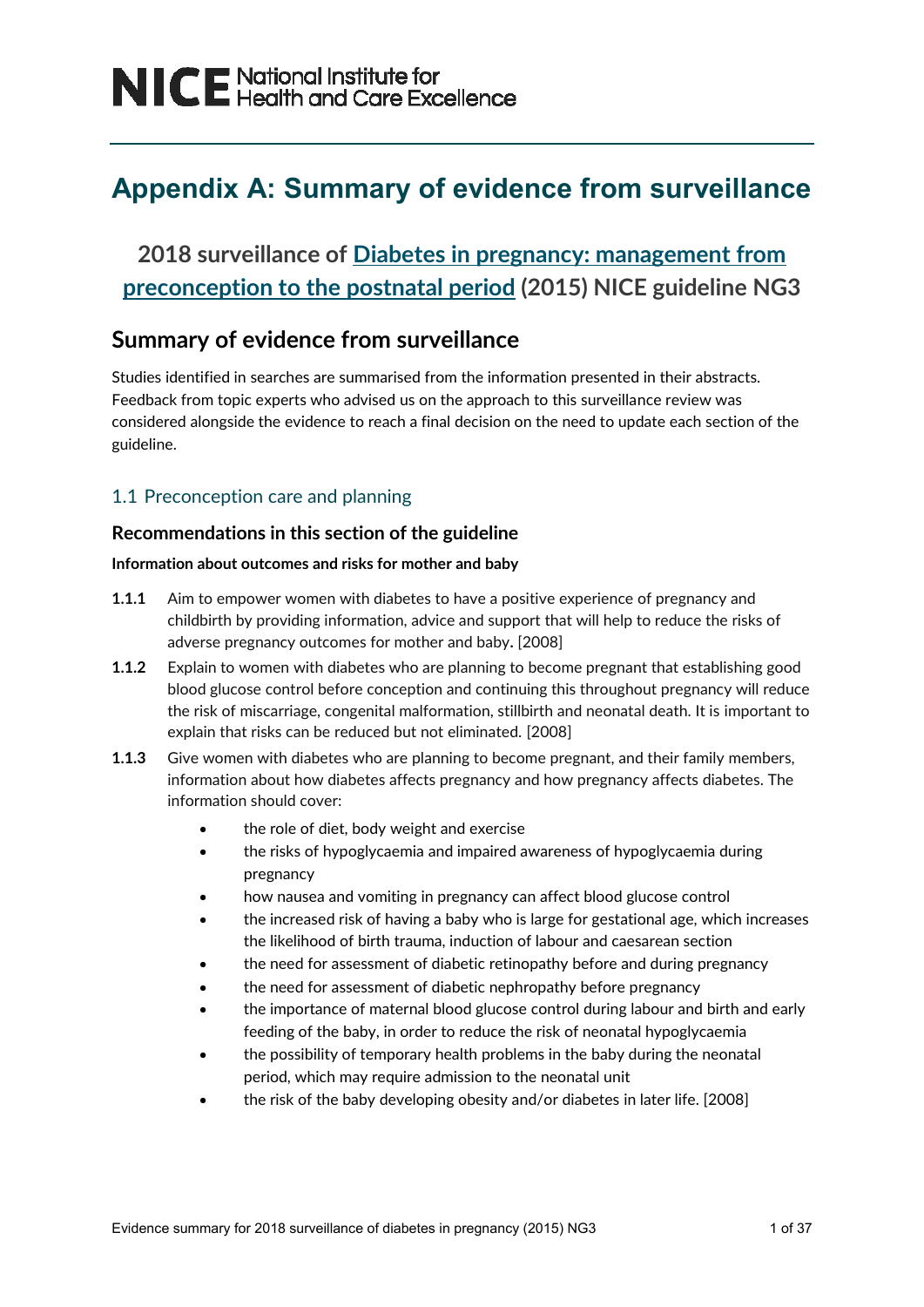#### **The importance of planning pregnancy and the role of contraception**

- **1.1.4** Ensure that the importance of avoiding an unplanned pregnancy is an essential component of diabetes education from adolescence for women with diabetes**.** [2008, amended 2015]
- **1.1.5** Explain to women with diabetes that their choice of contraception should be based on their own preferences and any risk factors (as indicated by UK medical eligibility criteria for contraceptive use [UKMEC] 2009 [revised 2010]. [new 2015]
- **1.1.6** Advise women with diabetes that they can use oral contraceptives (if there are no standard contraindications to their use). [new 2015]
- **1.1.7** Advise women with diabetes who are planning to become pregnant:
	- that the risks associated with pregnancy in women with diabetes increase with how long the woman has had diabetes
	- to use contraception until good blood glucose control (assessed by HbA1c level[1] – see recommendation 1.1.18) has been established
	- that blood glucose targets, glucose monitoring, medicines for treating diabetes (including insulin regimens for insulin treated diabetes) and medicines for complications of diabetes will need to be reviewed before and during pregnancy
	- that extra time and effort is needed to manage diabetes during pregnancy and that she will have frequent contact with healthcare professionals. [2015]
- **1.1.8** Give women with diabetes who are planning to become pregnant information about the local arrangements for support during pregnancy, including emergency contact numbers**.** [2015]

#### **Diet, dietary supplements and body weight**

- **1.1.9** Offer women with diabetes who are planning to become pregnant individualised dietary advice. [2008]
- **1.1.10** Offer women with diabetes who are planning to become pregnant and who have a BMI above 27 kg/m2 advice on how to lose weight, in line with the NICE guideline on obesity: identification, assessment and management of overweight and obesity in children, young people and adults. [2008]
- **1.1.11** Advise women with diabetes who are planning to become pregnant to take folic acid (5 mg/day) until 12 weeks of gestation to reduce the risk of having a baby with a neural tube defect. [2008]

#### **Monitoring blood glucose and ketones in the preconception period**

- **1.1.12** Offer women with diabetes who are planning to become pregnant monthly measurement of their HbA1c level[1]. [2008]
- **1.1.13** Offer women with diabetes who are planning to become pregnant a meter for self-monitoring of blood glucose. [2008]
- **1.1.14** If a woman with diabetes who is planning to become pregnant needs intensification of blood glucose-lowering therapy, advise her to increase the frequency of self-monitoring of blood glucose to include fasting levels and a mixture of pre‑meal and post‑meal levels. [2008]
- **1.1.15** Offer women with type 1 diabetes who are planning to become pregnant blood ketone testing strips and a meter, and advise them to test for ketonaemia if they become hyperglycaemic or unwell. [new 2015]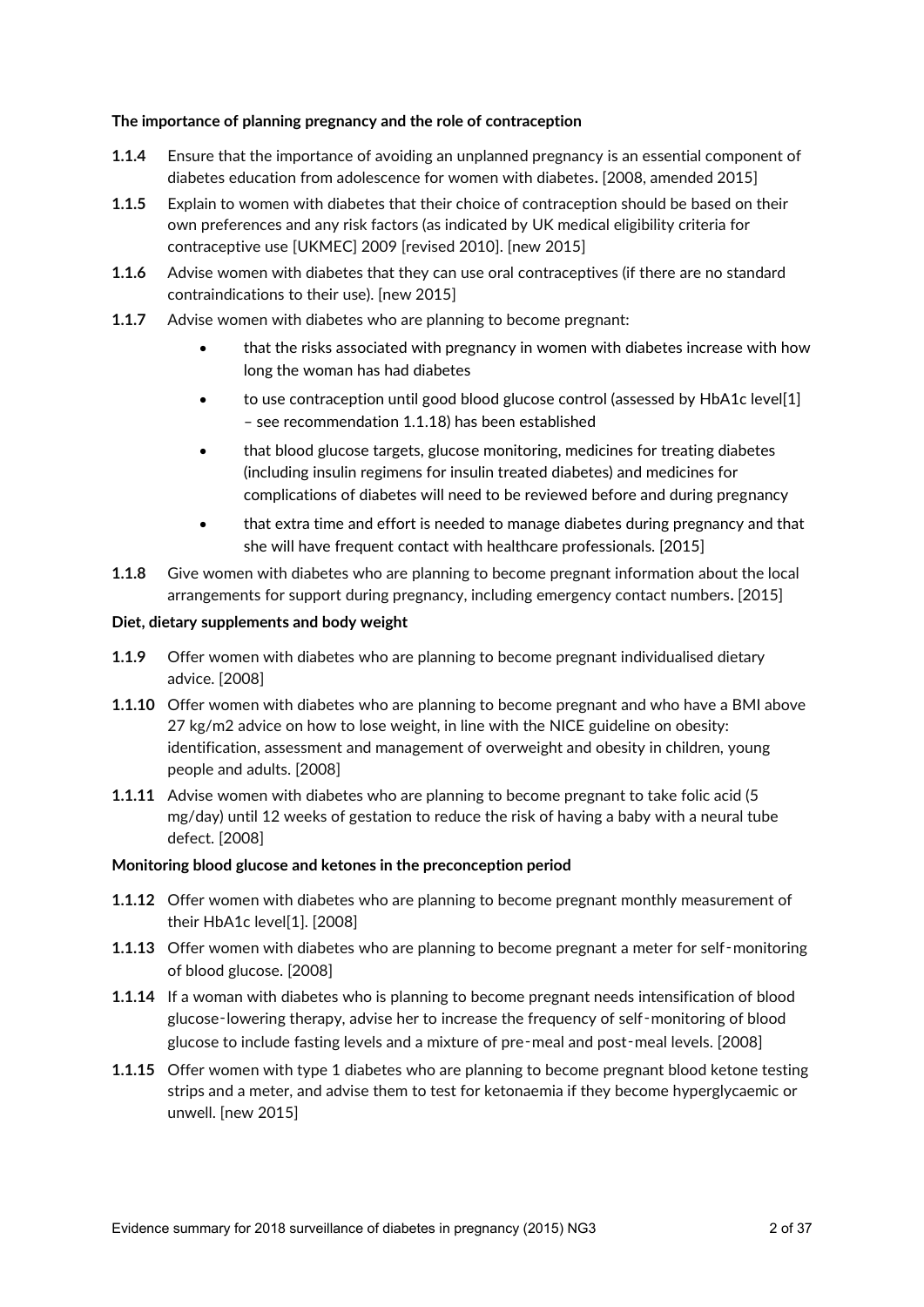#### **Target blood glucose and HbA1c levels in the preconception period**

- **1.1.16** Agree individualised targets for self-monitoring of blood glucose with women who have diabetes and are planning to become pregnant, taking into account the risk of hypoglycaemia. [2008]
- **1.1.17** Advise women with diabetes who are planning to become pregnant to aim for the same capillary plasma glucose target ranges as recommended for all people with type 1 diabetes:
	- a fasting plasma glucose level of 5–7 mmol/litre on waking and
	- a plasma glucose level of 4–7 mmol/litre before meals at other times of the day.

For more information, see the section on [blood glucose targets](http://www.nice.org.uk/guidance/ng17/chapter/1-Recommendations#blood-glucose-management-2) in the NICE guideline on type 1 diabetes**.** [new 2015]

- **1.1.18** Advise women with diabetes who are planning to become pregnant to aim to keep their HbA1c level[1] below 48 mmol/mol (6.5%), if this is achievable without causing problematic hypoglycaemia. [new 2015]
- **1.1.19** Reassure women that any reduction in HbA1c level towards the target of 48 mmol/mol (6.5%) is likely to reduce the risk of congenital malformations in the baby. [new 2015]
- **1.1.20** Strongly advise women with diabetes whose HbA1c level is above 86 mmol/mol (10%) not to get pregnant because of the associated risks (see recommendation 1.1.2). [2015]

#### **Safety of medicines for diabetes before and during pregnancy**

- **1.1.21** Women with diabetes may be advised to use metformin[2] as an adjunct or alternative to insulin in the preconception period and during pregnancy, when the likely benefits from improved blood glucose control outweigh the potential for harm. All other oral blood glucose‑lowering agents should be discontinued before pregnancy and insulin substituted. [2008
- **1.1.22** Be aware that data from clinical trials and other sources do not suggest that the rapid-acting insulin analogues (aspart and lispro) adversely affect the pregnancy or the health of the fetus or newborn baby. [2008]
- **1.1.23** Use isophane insulin (also known as NPH insulin) as the first choice for long-acting insulin during pregnancy. Consider continuing treatment with long-acting insulin analogues (insulin detemir or insulin glargine) in women with diabetes who have established good blood glucose control before pregnancy[3]. [2008, amended 2015]

#### **Safety of medicines for complications of diabetes before and during pregnancy**

- **1.1.24** Angiotensin-converting enzyme inhibitors and angiotensin-II receptor antagonists should be discontinued before conception or as soon as pregnancy is confirmed. Alternative antihypertensive agents suitable for use during pregnancy should be substituted. [2008]
- **1.1.25** Statins should be discontinued before pregnancy or as soon as pregnancy is confirmed. [2008]

#### **Removing barriers to the uptake of preconception care and when to offer information**

- **1.1.26** Explain to women with diabetes about the benefits of preconception blood glucose control at each contact with healthcare professionals, including their diabetes care team, from adolescence. [2008]
- **1.1.27** Document the intentions of women with diabetes regarding pregnancy and contraceptive use at each contact with their diabetes care team from adolescence. [2008]
- **1.1.28** Ensure that preconception care for women with diabetes is given in a supportive environment, and encourage the woman's partner or other family member to attend. [2008, amended 2015]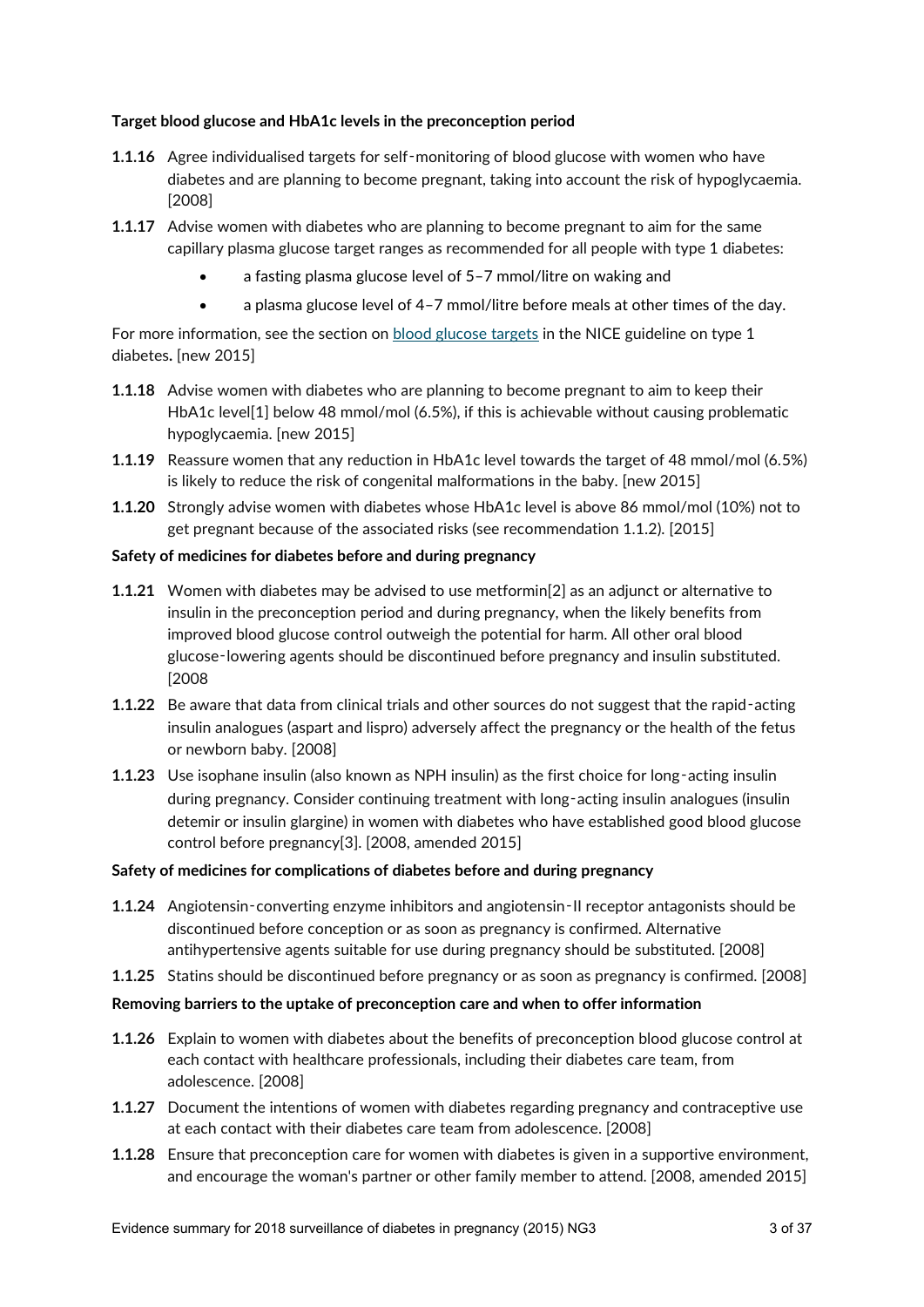#### **Education and advice**

- **1.1.29** Offer women with diabetes who are planning to become pregnant a structured education programme as soon as possible if they have not already attended one (see the education and information section in the NICE guideline on type 1 diabetes in adults, and the patient education section in the NICE guideline on type 2 diabetes in adults). [2008]
- **1.1.30** Offer women with diabetes who are planning to become pregnant preconception care and advice before discontinuing contraception. [2008]

#### **Retinal assessment in the preconception period**

- **1.1.31** Offer retinal assessment (see recommendation 1.1.32) to women with diabetes seeking preconception care at their first appointment (unless they have had an annual retinal assessment in the last 6 months) and then annually if no diabetic retinopathy is found. [2008]
- **1.1.32** Carry out retinal assessment by digital imaging with mydriasis using tropicamide, in line with the UK National Screening Committee's recommendations for annual mydriatic 2‑field digital photographic screening as part of a systematic screening programme. [2008]
- **1.1.33** Advise women with diabetes who are planning to become pregnant to defer rapid optimisation of blood glucose control until after retinal assessment and treatment have been completed. [2008]

#### **Renal assessment in the preconception period**

**1.1.34** Offer women with diabetes a renal assessment, including a measure of albuminuria, before discontinuing contraception. If serum creatinine is abnormal (120 micromol/litre or more), the urinary albumin:creatinine ratio is greater than 30 mg/mmol or the estimated glomerular filtration rate (eGFR) is less than 45 ml/minute/1.73 m2, referral to a nephrologist should be considered before discontinuing contraception. [2008, amended 2015]

#### **Footnotes**

[1] HbA1c values are reported in mmol/mol, using the International Federation of Clinical Chemistry and Laboratory Medicine (IFCC) standardised HbA1c test. The equivalent values in %, using the Diabetes Control and Complications Trial (DCCT)‑aligned HbA1c test, are reported in parentheses.

[2] Although metformin is commonly used in UK clinical practice in the management of diabetes in pregnancy and lactation, and there is strong evidence for its effectiveness and safety (presented in the full version of the guideline), at the time of publication (February 2015) metformin did not have a UK marketing authorisation for this indication. The summary of product characteristics advises that when a patient plans to become pregnant and during pregnancy, diabetes should not be treated with metformin but insulin should be used to maintain blood glucose levels. The prescriber should follow relevant professional guidance, taking full responsibility for the decision. Informed consent should be obtained and documented. See the General Medical Council's Good practice in prescribing and managing medicines and devices for further information.

[3] At the time of publication (February 2015), long-acting insulin analogues did not have UK marketing authorisation for use during pregnancy in women with diabetes. However, the summaries of product characteristics (SPCs) for insulin detemir and insulin glargine state that their use may be considered during pregnancy; see the SPCs of the individual products for details. The prescriber should follow relevant professional guidance, taking full responsibility for the decision. Informed consent should be obtained and documented. See the General Medical Council's Good practice in prescribing and managing medicines and devices for further information.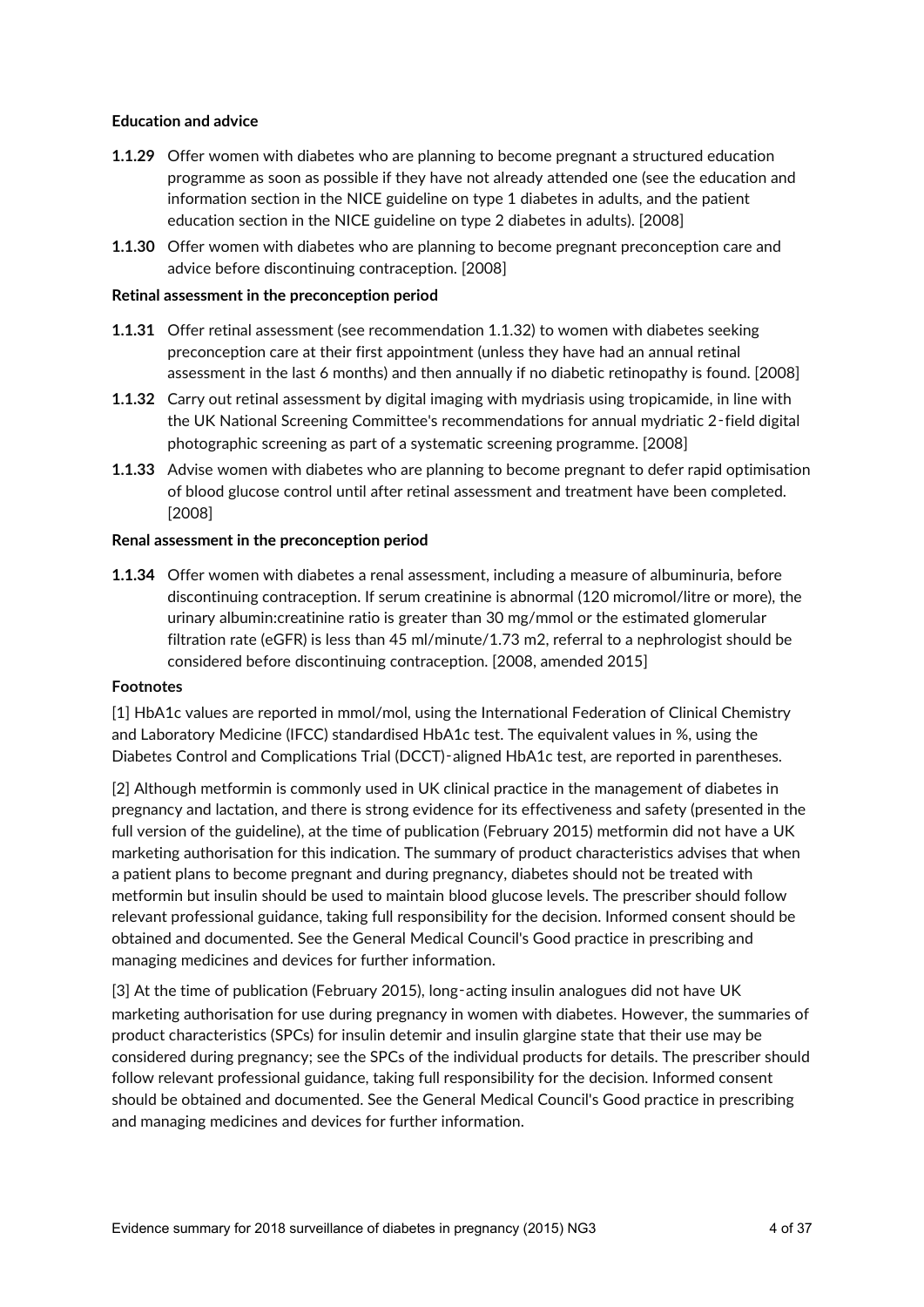## **Surveillance decision**

These recommendations should be updated. An editorial amendment is also needed to add a footnote at the end of 1.1.10 to clarify BMI cut-offs for different ethnicities. Suggested wording: The BMI cutoff should consider the variation in risk for different ethnic groups, see the NICE guideline on BMI [\(PH46\)](https://www.nice.org.uk/guidance/ph46/chapter/1-Recommendations).

## **Preconception care and planning**

## Previous surveillance

This guideline has never had a surveillance review undertaken as it is an update of a previous guideline (CG63). However, CG63, was the subject of a surveillance review in 2011 which resulted in the guideline being updated to form NG3. This section of the guideline had 13/34 recommendations updated or amended 2015.

The 2011 surveillance identified 2 trials focussing on risks of gestational diabetes (1),(2) which found that women with gestational diabetes or borderline gestational diabetes are at increased risk of maternal and infant adverse pregnancy events. This is in line with current recommendations.

## 2018 surveillance summary

One Cochrane review (3) (n=7 studies including 707 women; results based on n=3 studies including 241 women) studied the effectiveness of metformin versus insulin in the preconception period and during pregnancy (also see section 1.2 below). The evidence base was deemed low quality but results suggest possible reductions in caesarean section, pregnancy-induced hypertension, and neonatal hypoglycaemia with metformin used during the preconception period and pregnancy compared with insulin for women with type 2 diabetes diagnosed before or during their pregnancy. There was no clear effects on pre-eclampsia, induction of labour and babies that are largefor-gestational age.

One Cochrane review (4) (n=3 studies including 254 adolescent girls) assessed the effects of preconception care in adolescent girls with type 1 or 2 diabetes and their infants. The

authors reported that there was insufficient data available to assess the effects of preconception care for diabetic women on health outcomes for mothers and their infants.

The recently published CONCEPTT trial (5) (n=325 women; 215 pregnant and 110 planning pregnancy with type 1 diabetes) found improvements in a range of neonatal outcomes with CGM plus standard care, compared with standard care alone, including neonatal intensive care admission, large for gestational age and neonatal hypoglycaemia for pregnant women. There were no clear benefits for women planning pregnancy, possibly due to the small sample size, but the authors noted that many women may be uncomfortable changing monitoring modality during early pregnancy, thus initiating CGM pre-pregnancy may be of benefit.

## Topic expert feedback and additional information

One expert questioned whether monthly HbA1c tests during pregnancy (recommendation 1.1.12) were likely to be cost effective but did not provide any evidence.

One expert suggested that the safety of glibenclamide is established and should be mentioned as a treatment option in the preconception period (recommendation 1.1.21). However, another expert felt the safety of glibenclamide was uncertain – see surveillance summary for section 1.2 below. However, we did not identify any MHRA safety warnings for glibenclamide in pregnancy (see section 1.2).

One expert queried the choice of beta-blockers and suggested switching to labetolol from atenolol and bisprolol (recommendation 1.1.24). However, no evidence was provided to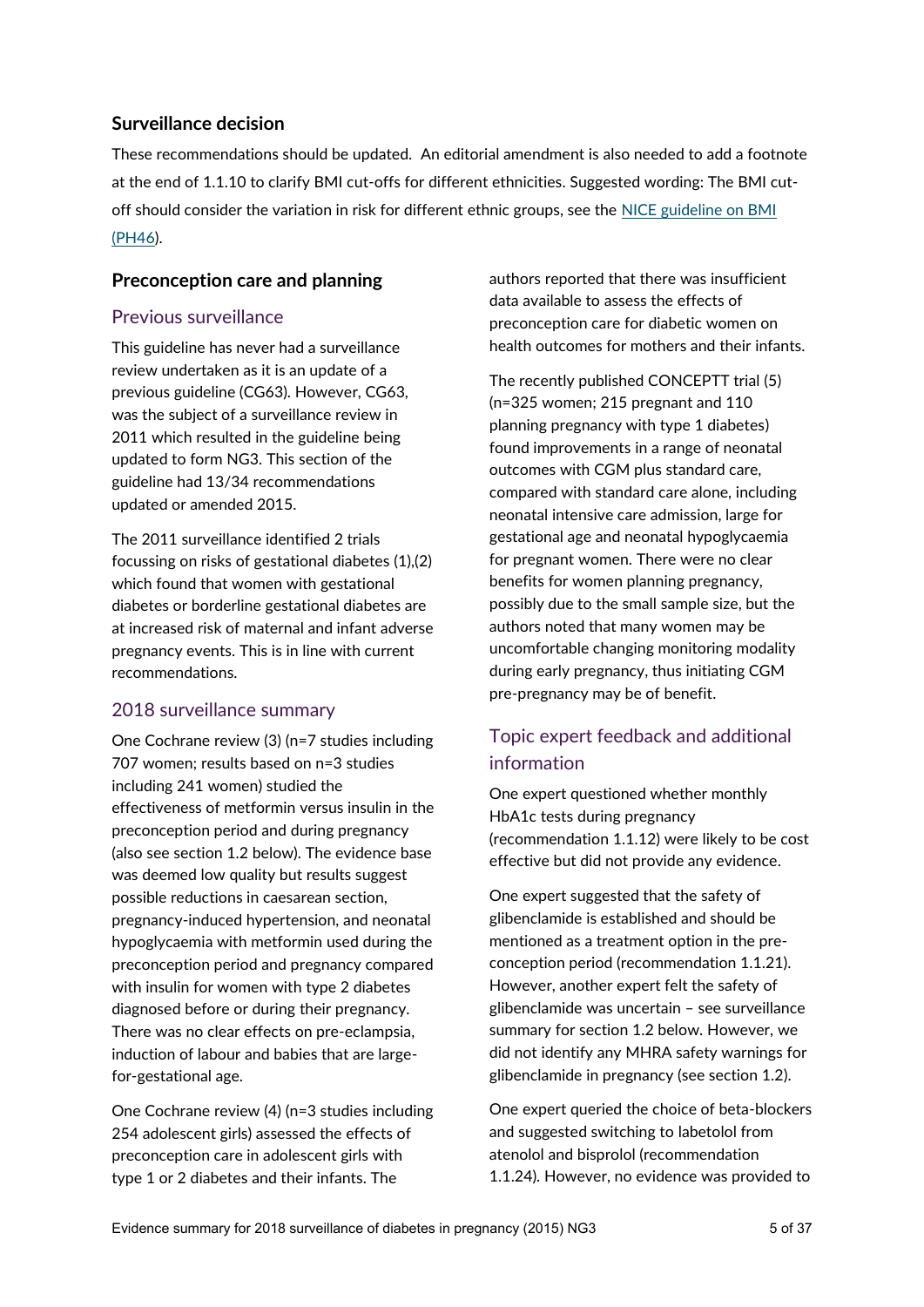support this and the recommendation does not currently specify individual drugs.

#### Impact statement

Through the 2018 surveillance review, two Cochrane reviews evaluating preconception care were identified. One review found insufficient evidence to assess preconception protocols. One review found that metformin may be associated with reductions in caesarean section, pregnancy-induced hypertension, and neonatal hypoglycaemia, compared with insulin for women with type 2 diabetes. This new evidence is unlikely to change recommendations as recommendation 1.1.21 already advises that metformin may be an adjunct or alternative to insulin.

There is new evidence on continuous glucose monitoring in antenatal women with type 1 diabetes. The recent CONCEPTT trial indicates improved neonatal outcomes with continuous glucose monitoring and advocates routine usage in pregnant women with type 1 diabetes. The benefits were not seen in the planning pregnancy stage, possibly due to the small sample size, but the authors noted that women may be uncomfortable changing monitoring modality during early pregnancy, thus initiating CGM pre-pregnancy may be of benefit. This could potentially create a new recommendation on continuous glucose monitoring during preconception planning and care.

Evidence identified in previous surveillance which indicated women with gestational diabetes or borderline gestational diabetes are at increased risk of maternal and infant adverse pregnancy events is in line with current recommendations.

An editorial amendment is needed to add a footnote at the end of 1.1.10 to clarify BMI cut-offs for different ethnicities.

New evidence was identified that may change guideline recommendations.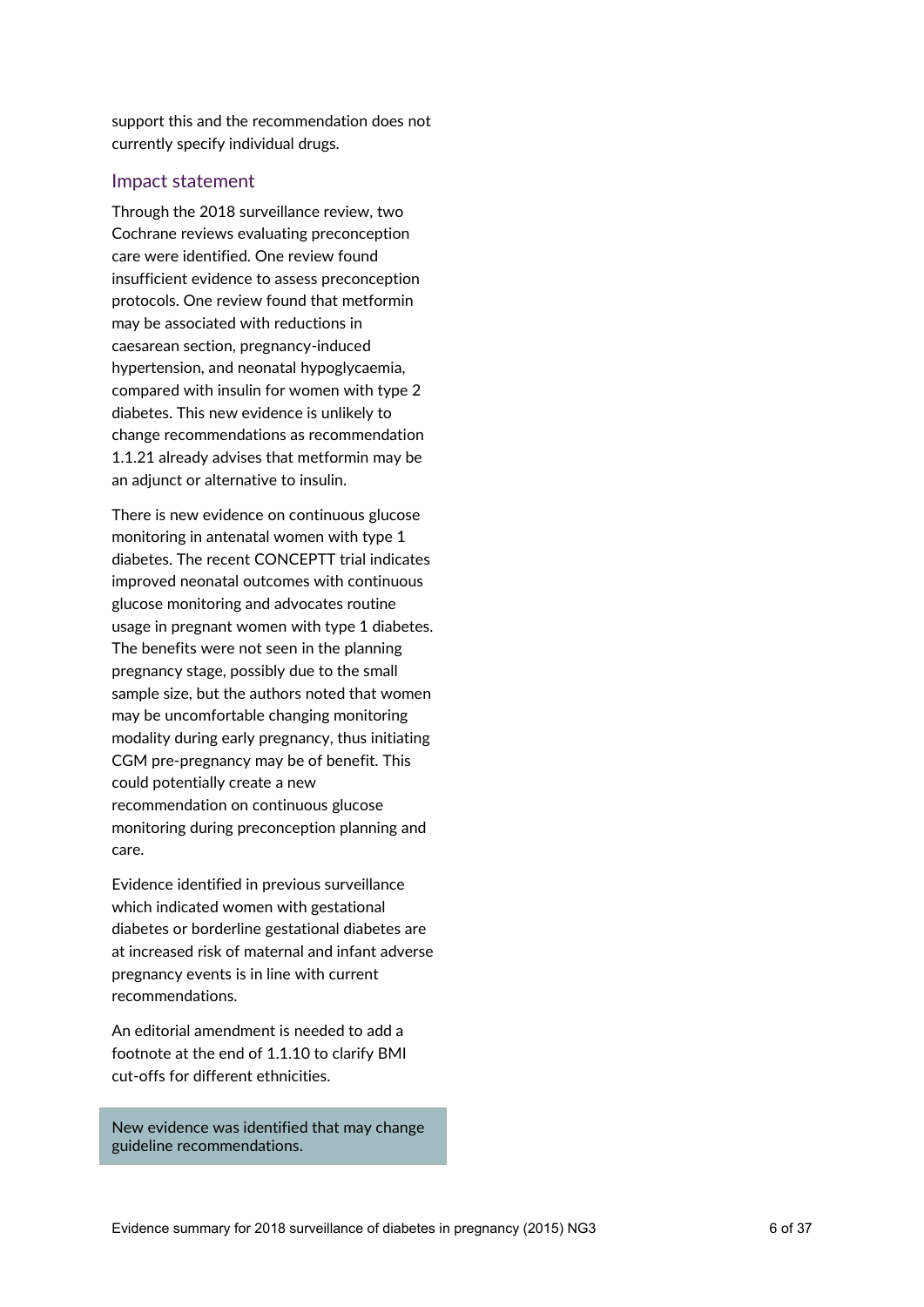## 1.2 Gestational diabetes

#### **Risk assessment, testing and diagnosis**

## **Recommendations in this section of the guideline**

#### **Risk assessment**

- **1.2.1** So that women can make an informed decision about risk assessment and testing for gestational diabetes, explain that:
	- in some women, gestational diabetes will respond to changes in diet and exercise
	- the majority of women will need oral blood glucose-lowering agents or insulin therapy if changes in diet and exercise do not control gestational diabetes effectively
	- if gestational diabetes is not detected and controlled, there is a small increased risk of serious adverse birth complications such as shoulder dystocia
	- a diagnosis of gestational diabetes will lead to increased monitoring, and may lead to increased interventions, during both pregnancy and labour. [new 2015]
- **1.2.2** Assess risk of gestational diabetes using risk factors in a healthy population. At the booking appointment, determine the following risk factors for gestational diabetes:
	- BMI above 30 kg/m2
	- **•** previous macrosomic baby weighing 4.5 kg or above
	- previous gestational diabetes
	- family history of diabetes (first-degree relative with diabetes)
	- minority ethnic family origin with a high prevalence of diabetes.
	- Offer women with any one of these risk factors testing for gestational diabetes (see recommendations 1.2.5–1.2.7). [2008, amended 2015]
- **1.2.3** Do not use fasting plasma glucose, random blood glucose, HbA1c, glucose challenge test or urinalysis for glucose to assess risk of developing gestational diabetes. [2015]

#### **Glycosuria detected by routine antenatal testing**

**1.2.4** Be aware that glycosuria of 2+ or above on 1 occasion or of 1+ or above on 2 or more occasions detected by reagent strip testing during routine antenatal care may indicate undiagnosed gestational diabetes. If this is observed, consider further testing to exclude gestational diabetes. [new 2015]

#### **Testing**

- **1.2.5** Use the 2‑hour 75 g oral glucose tolerance test (OGTT) to test for gestational diabetes in women with risk factors (see recommendation 1.2.2). [2015]
- **1.2.6** Offer women who have had gestational diabetes in a previous pregnancy:
	- early self‑monitoring of blood glucose or
	- a 75 g 2‑hour OGTT as soon as possible after booking (whether in the first or second trimester), and a further 75 g 2-hour OGTT at 24-28 weeks if the results of the first OGTT are normal. [new 2015]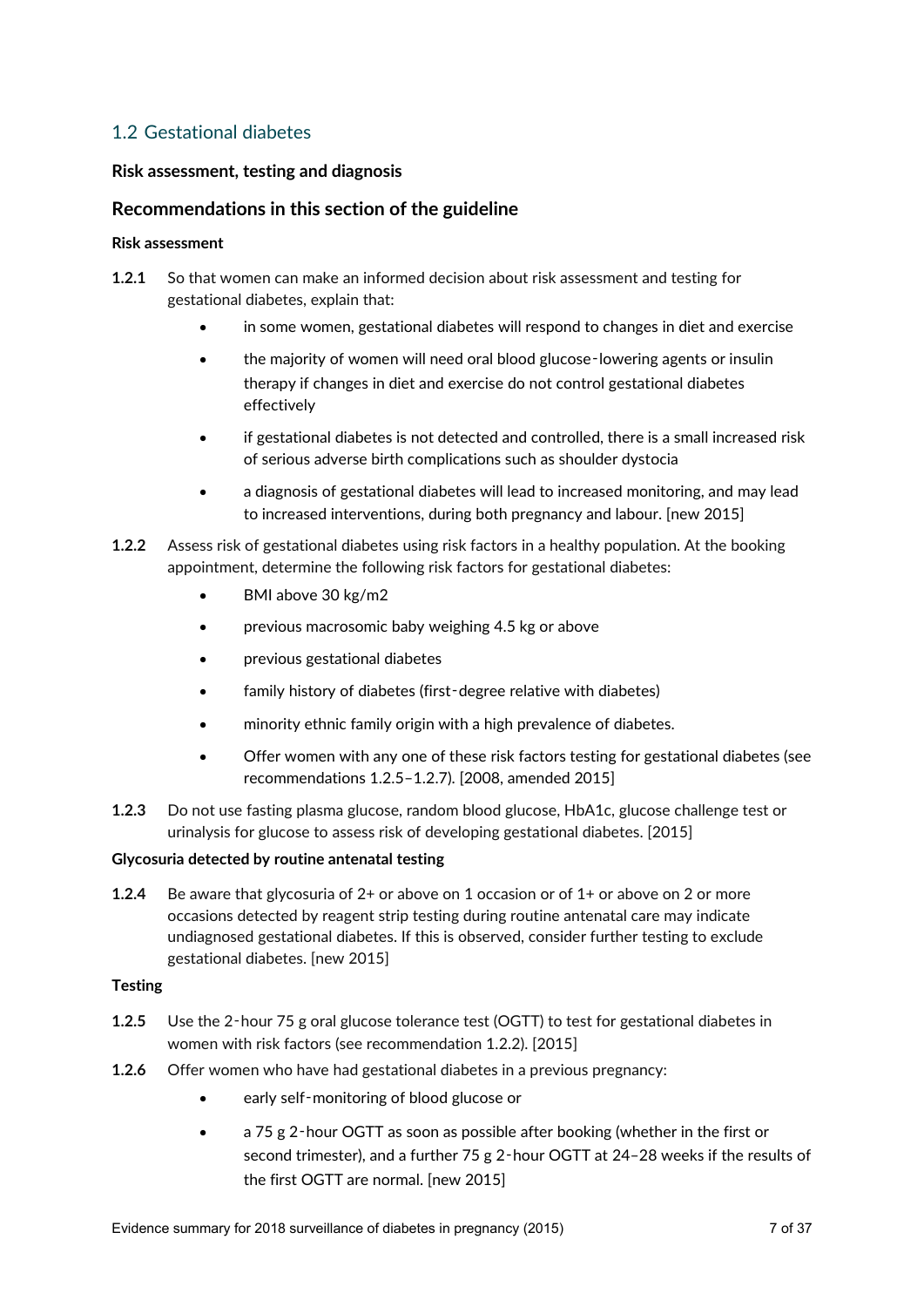**1.2.7** Offer women with any of the other risk factors for gestational diabetes (see recommendation 1.2.2) a 75 g 2‑hour OGTT at 24–28 weeks. [2015]

#### **Diagnosis**

- **1.2.8** Diagnose gestational diabetes if the woman has either:
	- a fasting plasma glucose level of 5.6 mmol/litre or above or
	- a 2‑hour plasma glucose level of 7.8 mmol/litre or above. [new 2015]
- **1.2.9** Offer women with a diagnosis of gestational diabetes a review with the joint diabetes and antenatal clinic within 1 week. [new 2015]
- **1.2.10** Inform the primary healthcare team when a woman is diagnosed with gestational diabetes (see also the NICE guideline on patient experience in adult NHS services in relation to continuity of care). [new 2015]

#### **Interventions**

- **1.2.11** Explain to women with gestational diabetes::
	- about the implications (both short and long term) of the diagnosis for her and her baby
	- that good blood glucose control throughout pregnancy will reduce the risk of fetal macrosomia, trauma during birth (for her and her baby), induction of labour and/or caesarean section, neonatal hypoglycaemia and perinatal death
	- that treatment includes changes in diet and exercise, and could involve medicines. [new 2015]
- **1.2.12** Teach women with gestational diabetes about self‑monitoring of blood glucose. [2015]
- **1.2.13** Use the same capillary plasma glucose target levels for women with gestational diabetes as for women with pre‑existing diabetes (see recommendations 1.3.5 and 1.3.6). [2015]
- **1.2.14** Tailor blood glucose-lowering therapy to the blood glucose profile and personal preferences of the woman with gestational diabetes. [new 2015]
- **1.2.15** Offer women advice about changes in diet and exercise at the time of diagnosis of gestational diabetes. [new 2015]
- **1.2.16** Advise women with gestational diabetes to eat a healthy diet during pregnancy, and emphasise that foods with a low glycaemic index should replace those with a high glycaemic index. [new 2015]
- **1.2.17** Refer all women with gestational diabetes to a dietitian. [new 2015]
- **1.2.18** Advise women with gestational diabetes to take regular exercise (such as walking for 30 minutes after a meal) to improve blood glucose control. [new 2015]
- **1.2.19** Offer a trial of changes in diet and exercise to women with gestational diabetes who have a fasting plasma glucose level below 7 mmol/litre at diagnosis. [new 2015]
- **1.2.20** Offer metformin[2] to women with gestational diabetes if blood glucose targets are not met using changes in diet and exercise within 1–2 weeks. [new 2015]
- **1.2.21** Offer insulin instead of metformin to women with gestational diabetes if metformin is contraindicated or unacceptable to the woman. [new 2015]
- **1.2.22** Offer addition of insulin to the treatments of changes in diet, exercise and metformin[2] for women with gestational diabetes if blood glucose targets are not met. [new 2015]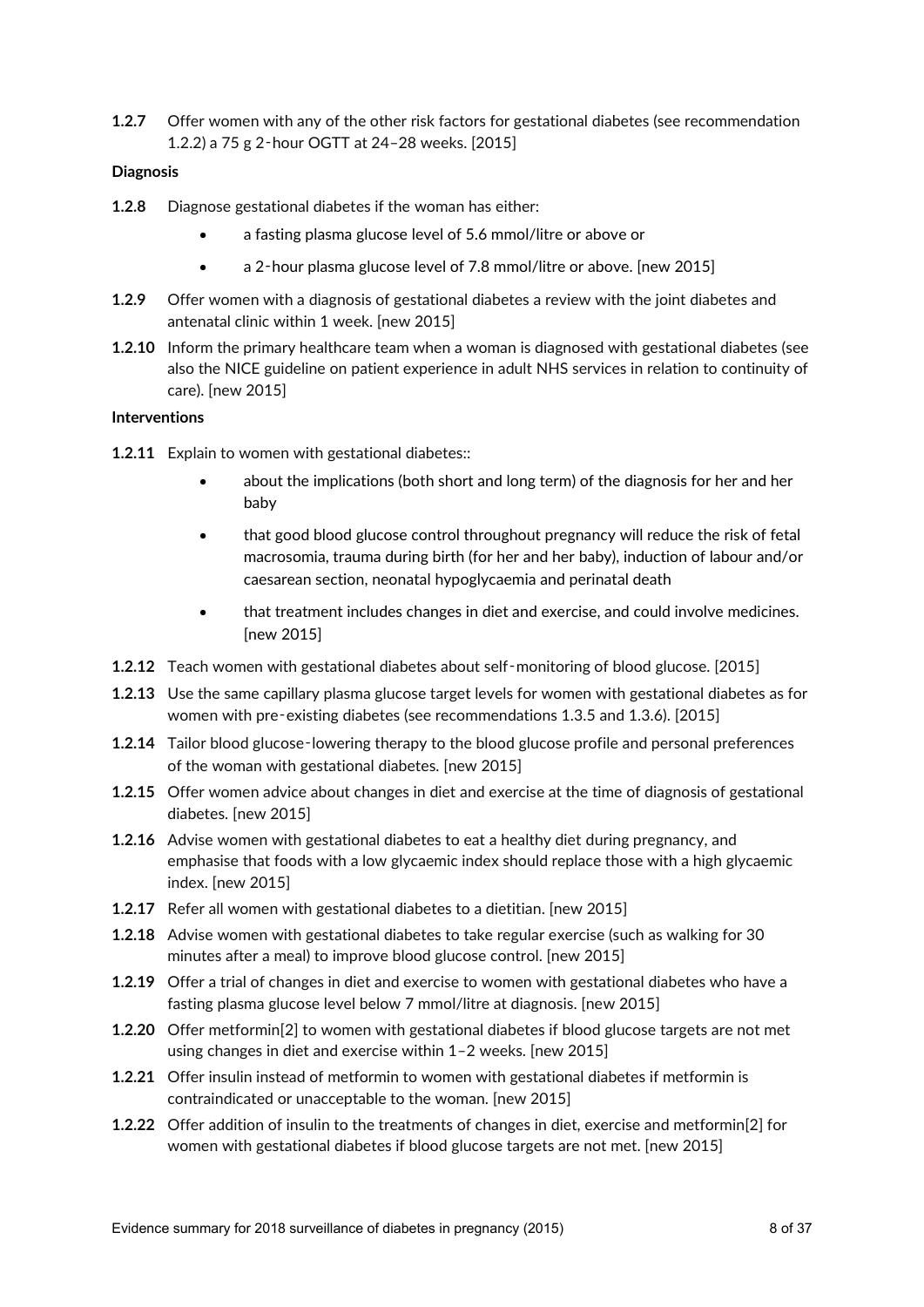- **1.2.23** Offer immediate treatment with insulin, with or without metformin[2], as well as changes in diet and exercise, to women with gestational diabetes who have a fasting plasma glucose level of 7.0 mmol/litre or above at diagnosis. [new 2015]
- **1.2.24** Consider immediate treatment with insulin, with or without metformin[2], as well as changes in diet and exercise, for women with gestational diabetes who have a fasting plasma glucose level of between 6.0 and 6.9 mmol/litre if there are complications such as macrosomia or hydramnios. [new 2015].
- **1.2.25** Consider glibenclamide[4] for women with gestational diabetes:
	- in whom blood glucose targets are not achieved with metformin but who decline insulin therapy or
	- who cannot tolerate metformin. [new 2015]

#### **Footnotes**

[2] Although metformin is commonly used in UK clinical practice in the management of diabetes in pregnancy and lactation, and there is strong evidence for its effectiveness and safety (presented in the full version of the guideline), at the time of publication (February 2015) metformin did not have a UK marketing authorisation for this indication. The summary of product characteristics advises that when a patient plans to become pregnant and during pregnancy, diabetes should not be treated with metformin but insulin should be used to maintain blood glucose levels. The prescriber should follow relevant professional guidance, taking full responsibility for the decision. Informed consent should be obtained and documented. See the General Medical Council's Good practice in prescribing and managing medicines and devices for further information.

[4] At the time of publication (February 2015) glibenclamide was contraindicated for use up to gestational week 11 and did not have UK marketing authorisation for use during the second and third trimesters of pregnancy in women with gestational diabetes. The prescriber should follow relevant professional guidance, taking full responsibility for the decision. Informed consent should be obtained and documented. See the General Medical Council's Good practice in prescribing and managing medicines and devices for further information.

## **Surveillance decision**

These recommendations should not be updated.

An editorial amendment is needed for bullet point 1 of recommendation 1.2.11 to provide a footnote with a link to the DVLA guidance on diabetes and driving.

Suggested footnote: Advice for women on driving with diabetes is available from the DVLA website: <https://www.gov.uk/diabetes-driving>

An editorial amendment to footnote 4 is needed to update the information on glibenclamide. Suggested footnote: At the time of surveillance review (April 2018) the UK marketing authorisation for glibenclamide varied between different brands with regards to use in pregnancy. The prescriber should follow relevant professional guidance, taking full responsibility for the decision. Informed consent should be obtained and documented. See the General Medical Council's Good practice in prescribing and managing medicines and devices for further information.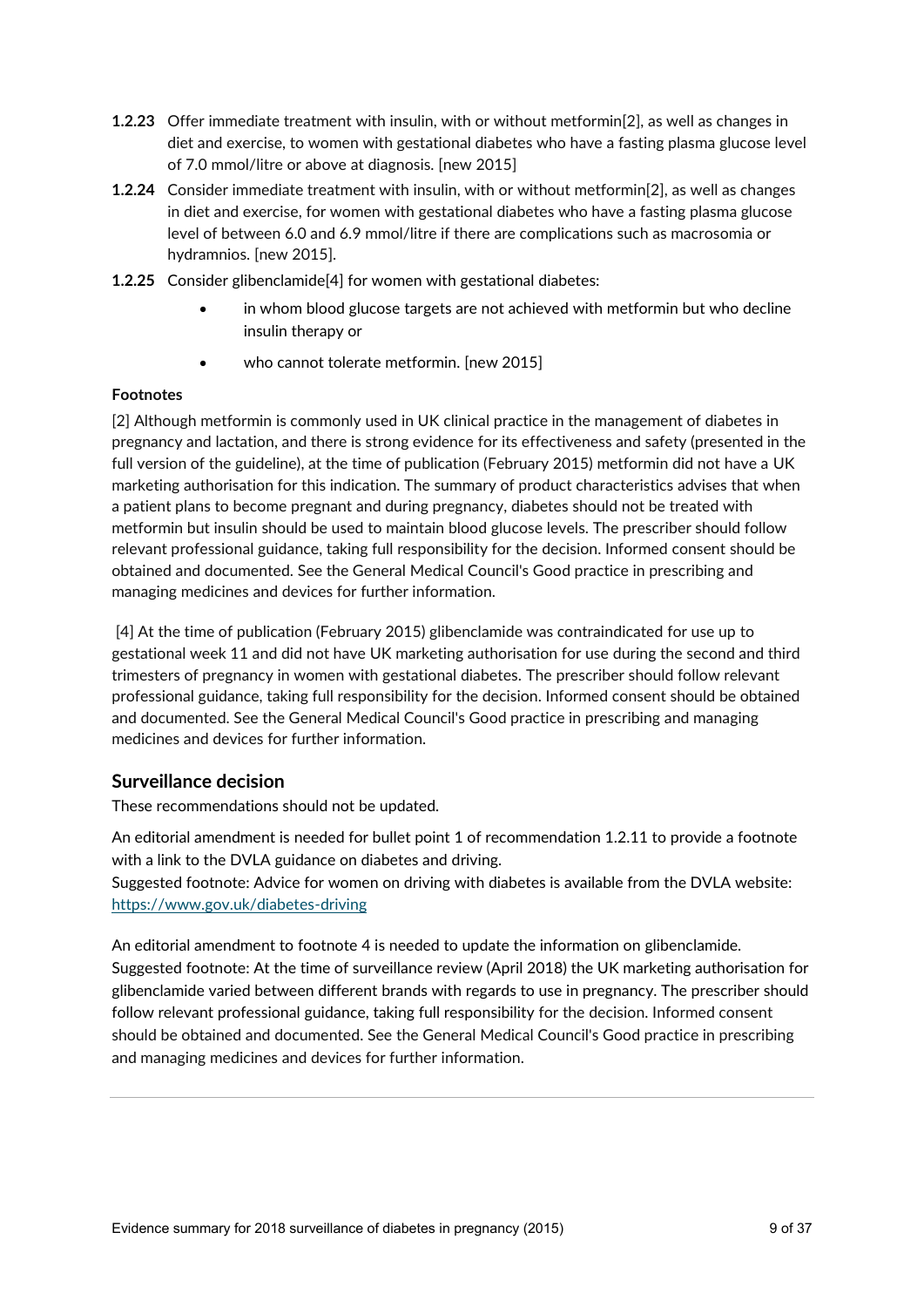## **Gestational diabetes**

## Previous surveillance

This guideline has never had a surveillance review undertaken as it is an update of a previous guideline (CG63). However, CG63, was the subject of a surveillance review in 2011 which resulted in the guideline being updated to form NG3. This section of the guideline had all 25 recommendations updated or amended in 2015.

## 2018 surveillance summary

#### **Diagnosis of gestational diabetes**

A total of 11 studies were identified that focussed on the criteria for diagnosing gestational diabetes; 5 studies focussed on NICE criteria compared with the International Association of Diabetes and Pregnancy Study Group (IADPSG) criteria, and 6 studies focussed on IADPSG and other non-NICE criteria.

## *NICE criteria (n=5)*

One prospective cohort study (n=554 women who had an OGTT) (6) found that universal screening with IADPSG resulted in a prevalence of gestational diabetes mellitus (GDM) of 25.8% compared with 17% with NICE criteria in South Africa. Selective risk factor screening with IADPSG resulted in a prevalence of 15.2% compared with 3.6% with NICE criteria, although risk factors were found to be a poor screening test.

One retrospective observational study (n=4,646 women who had an OGTT) (7) found that 23.1% would be diagnosed with IADPSG criteria compared with 17.8% with NICE criteria in Croatia. Women who would not have been diagnosed with the NICE criteria (fasting plasma glucose levels of 5.1-5.5 mmol/L) had an increased risk of adverse maternal and perinatal outcome.

One analysis of a case control and cohort (n=523 women in case control and 6,930

women in the cohort study) (8) found that the incident cohort of GDM prevalence was 3.7% with WHO 1999 criteria, 11.4% with NICE criteria, and 13.7% with WHO 2013 criteria. The additional cases found by the WHO 2013 and NICE criteria were deemed 'moderate' dysglycaemia. There were also cases identified by WHO 1999, that were not found by WHO 2013 and NICE criteria that were deemed intermediate cases.

One cost-effectiveness analysis (n=25,284 women from 4 HAPO centres) (9) found that the NICE criteria for GDM were cost-effective compared to the WHO 2013 alternative at a threshold of £30, 000 per QALY.

One retrospective observational study (n=25,543 women) (10) found that the prevalence of GDM was 4.62% with IADPSG criteria and 4.13% with NICE criteria. Women who tested positive for IADPSG but negative for NICE (n=387) had a higher risk of having a large-for-gestational-age infant, Caesarean delivery and polyhydramnios compared with women with negative screening results and no OGTT.

#### *IADPSG criteria or other non-NICE criteria (n=6)*

One review (n=8 cohort studies including 29,983 women) (11) found that women meeting criteria for GDM by IADPSG criteria have an increased risk of adverse pregnancy outcomes, such as preeclampsia, gestational hypertension, and large for gestational age, compared with GDM-negative controls.

One Cochrane review (n=7 RCTs including 1,420 women) (12) found that there is insufficient evidence to determine which strategy is best for diagnosing GDM.

One review and economic analysis using individual patient data (n=58 studies; number of women not reported) (12) found that glucose thresholds to identify infants at high risk of being born large for gestational age or with high adiposity for South Asian women were fasting and post-load glucose levels of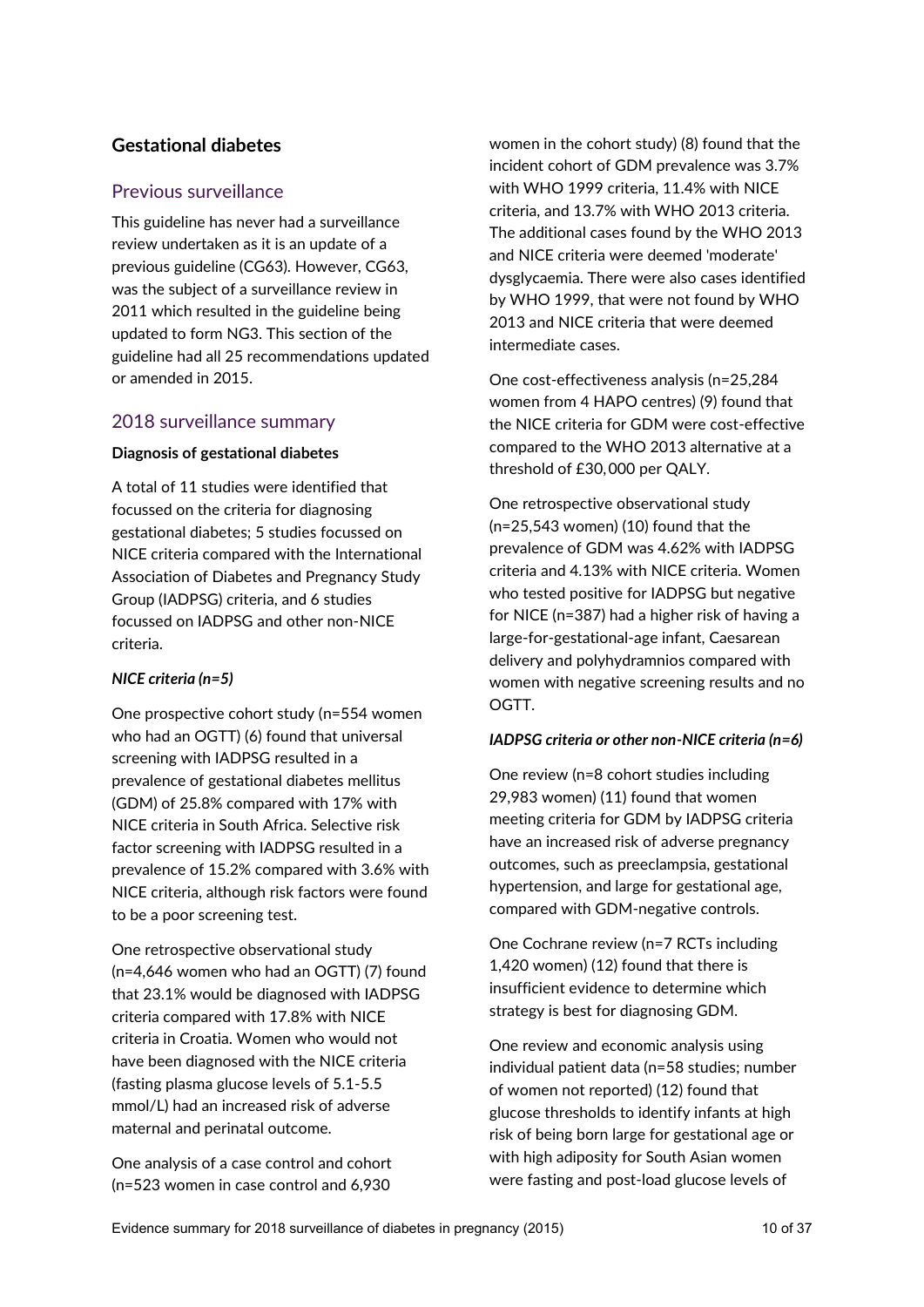5.2 mmol/l and 7.2 mmol/l, respectively and for white British (WB) women they were 5.4 and 7.5 mmol/l. Cost-effectiveness analysis indicated that it was cost-effective to routinely identify and treat GDM, although there was uncertainty around long-term benefits to mothers and infants.

One systematic review (13) (n=38 studies; number of women not reported) found that higher glucose thresholds was not consistently associated with a greater risk of adverse pregnancy outcomes.

One prospective RCT (14) (n=1,000 women) found that the incidence of GDM was 19.2% with one-step IADPSG compared with 11.8% with two-step ACOG. Maternal and fetal outcomes were comparable between both groups apart from a higher risk of preterm delivery and neonatal hypoglycaemia with the two-step ACOG.

One randomised study (15) (n=786 women) found that the prevalence of GDM was 14.5% with the one-step IADPSG compared with 6% with a two-step method. Women who were defined as having normal glucose tolerance by IADPSG had better perinatal outcomes than women who were GCT-positive with a negative OGTT and women who were defined as having normal glucose tolerance by GCT.

#### **Interventions for GDM**

There were 6 Cochrane reviews that focussed on interventions for GDM. There was 1 review (16) of myo-inositol for treating GDM (2 studies including 142 women and babies) which found that there was insufficient data to assess the effects.

There was 1 review of oral diabetic agents in women with GDM (17) (n=14 studies including 1,487 women and babies) which found that there was insufficient evidence to be able to inform clinical practice.

There were 4 reviews of lifestyle, diet or exercise programmes for GDM. One review (18) (n=15 trials including 4,501 women) found that lifestyle interventions are associated with a decreased risk of the baby being born large, but long-term maternal and child outcomes were poorly reported.

One review (19) (n=19 trials including 1,398 women) focussed on different diet interventions for women with GDM. The review found little difference between diet interventions, apart from a potential decrease in caesarean sections with the DASH diet.

There were 2 reviews of exercise interventions; 1 in women with GDM (20) (n=11 trials including 638 women) and 1 in women with pre-existing diabetes (21) (0 trials). The reviews found that there was insufficient evidence to be able to determine the effects of different exercise programmes in women with GDM or pre-existing diabetes.

## Topic expert feedback and additional information

Topic experts highlighted a study on the use of glibenclamide during pregnancy (22) that indicates it crosses the placenta in approximately 70% of maternal quantities, which may be a cause for caution in the 3rd trimester of pregnancy (recommendation 1.2.25).

To address this issue a range of sources were checked, including the BNF, MHRA, EMA, UKTIS, and Toxbase. There were no safety warnings found on the use of glibenclamide in pregnancy. The UKTIS currently state (dated 2016) that 'Data on the use of glibenclamide in pregnancy consist of >9,500 exposures.' And that: 'Glibenclamide may be considered in the treatment of gestational diabetes where metformin is ineffective or not tolerated, and where treatment with insulin is declined.' The MHRA confirmed that they are currently not planning to review the safety of glibenclamide in pregnancy.

One expert indicated that OGTT is not appropriate for post-bypass patients and that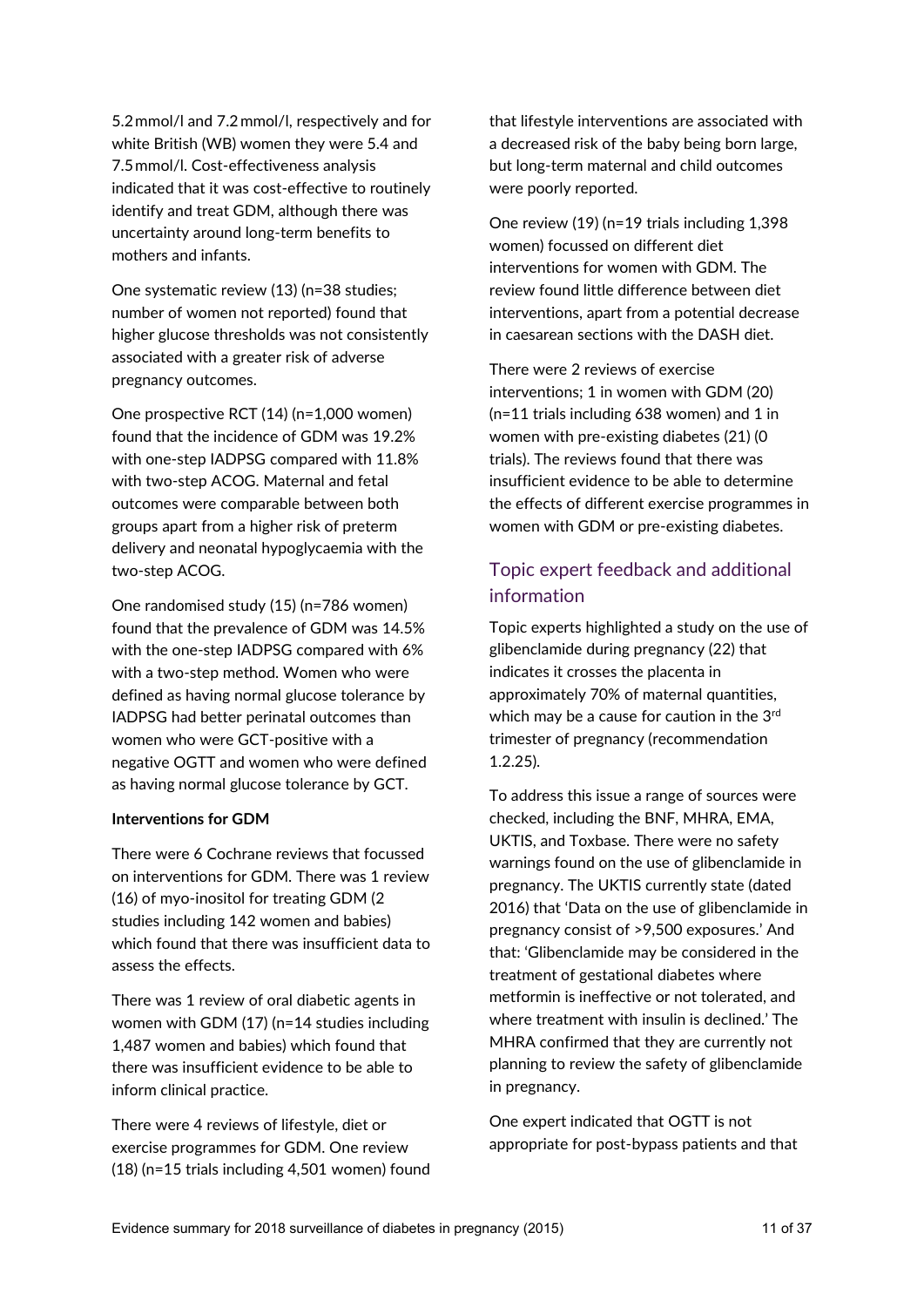there are generally capacity issues with OGTT as demand is high (recommendation 1.2.7).

Several experts indicated that there are capacity issues caused by the diagnostic criteria for gestational diabetes (recommendation 1.2.8) and variation across the country.

One expert highlighted that there are capacity issues with dieticians and another expert indicated that referral to a dietician applies to all diabetes patients so is not specific to gestational diabetes (recommendation 1.2.17).

One expert indicated that the guideline should link to DVLA guidance on driving with gestational diabetes. This seems to fit best with recommendation 1.2.11.

## Impact statement

All recommendations in this section were updated or amended 2015.

The 2018 surveillance process identified new evidence on the diagnostic criteria for identifying women with GDM; however, this evidence is contradictory and does not show a clear advantage of one diagnostic criteria over another. Five studies specifically focussed on NICE criteria, of which all studies found NICE criteria to give a lower prevalence of GDM compared with WHO 2013 or IADPSG criteria. However, 2 studies found that NICE criteria missed some women with an increased risk for

adverse pregnancy outcomes, such as large for gestational age and caesarean section. Contrary to this, 1 study found that NICE criteria was cost-effective compared with WHO 2013 / IADPSG criteria. The reasons for these differences are not clear but could be due to the different populations studied, different timings of the tests, and different ways of capturing adverse pregnancy outcomes.

Topic experts also highlighted that NICE diagnostic criteria are not implemented across all of England as there are capacity issues with the criteria. However, the IADPSG/WHO 2013 criteria lead to a higher incidence of GDM diagnosis, compared with NICE criteria, so reverting to these criteria would exacerbate the capacity issues with uncertain benefits.

Given the contradictory evidence on which diagnostic criteria is best, but the potential that NICE criteria may be cost-effective compared with IADPSG/WHO 2013 criteria, it does not appear warranted to update recommendation 1.2.8 at this time point.

An editorial amendment is suggested to link to the DVLA guidelines on driving with gestational diabetes. This seems to fit best with recommendation 1.2.11.

New evidence is unlikely to change guideline recommendations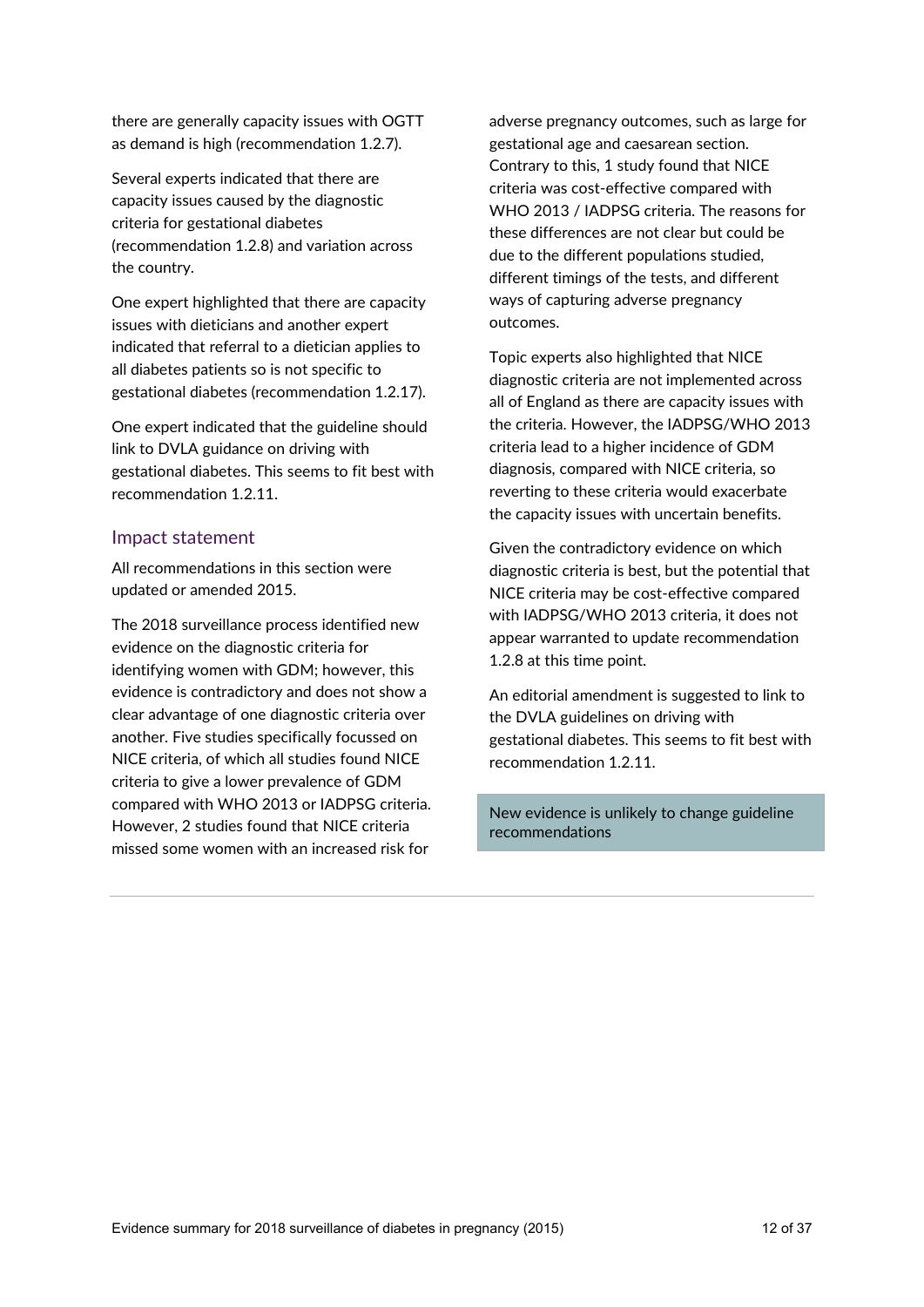## 1.3 Antenatal care for women with diabetes

## **Recommendations in this section of the guideline**

#### **Monitoring blood glucose**

- **1.3.1** Advise pregnant women with type 1 diabetes to test their fasting, pre-meal, 1-hour post-meal and bedtime blood glucose levels daily during pregnancy. [new 2015]
- **1.3.2** Advise pregnant women with type 2 diabetes or gestational diabetes who are on a multiple daily insulin injection regimen to test their fasting, pre-meal, 1-hour post-meal and bedtime blood glucose levels daily during pregnancy**.** [new 2015]
- **1.3.3** Advise pregnant women with type 2 diabetes or gestational diabetes to test their fasting and 1-hour post-meal blood glucose levels daily during pregnancy if they are:
	- on diet and exercise therapy, or
	- taking oral therapy (with or without diet and exercise therapy) or single-dose intermediate-acting or long-acting insulin. [new 2015]

#### **Target blood glucose levels**

- **1.3.4** Agree individualised targets for self monitoring of blood glucose with women with diabetes in pregnancy, taking into account the risk of hypoglycaemia. [2008]
- **1.3.5** Advise pregnant women with any form of diabetes to maintain their capillary plasma glucose below the following target levels, if these are achievable without causing problematic hypoglycaemia:
	- fasting: 5.3 mmol/litre

and

- 1 hour after meals: 7.8 mmol/litre or
- 2 hours after meals: 6.4 mmol/litre. [new 2015]
- **1.3.6** Advise pregnant women with diabetes who are on insulin or glibenclamide to maintain their capillary plasma glucose level above 4 mmol/litre. [new 2015]

## **Monitoring HbA1c**

- **1.3.7** Measure HbA1c levels in all pregnant women with pre‑existing diabetes at the booking appointment to determine the level of risk for the pregnancy. [new 2015]
- **1.3.8** Consider measuring HbA1c levels in the second and third trimesters of pregnancy for women with pre-existing diabetes to assess the level of risk for the pregnancy. [new 2015]
- **1.3.9** Be aware that level of risk for the pregnancy for women with pre-existing diabetes increases with an HbA1c level above 48 mmol/mol (6.5%). [new 2015]
- **1.3.10** Measure HbA1c levels in all women with gestational diabetes at the time of diagnosis to identify those who may have pre-existing type 2 diabetes. [new 2015]
- **1.3.11** Do not use HbA1c levels routinely to assess a woman's blood glucose control in the second and third trimesters of pregnancy. [2008]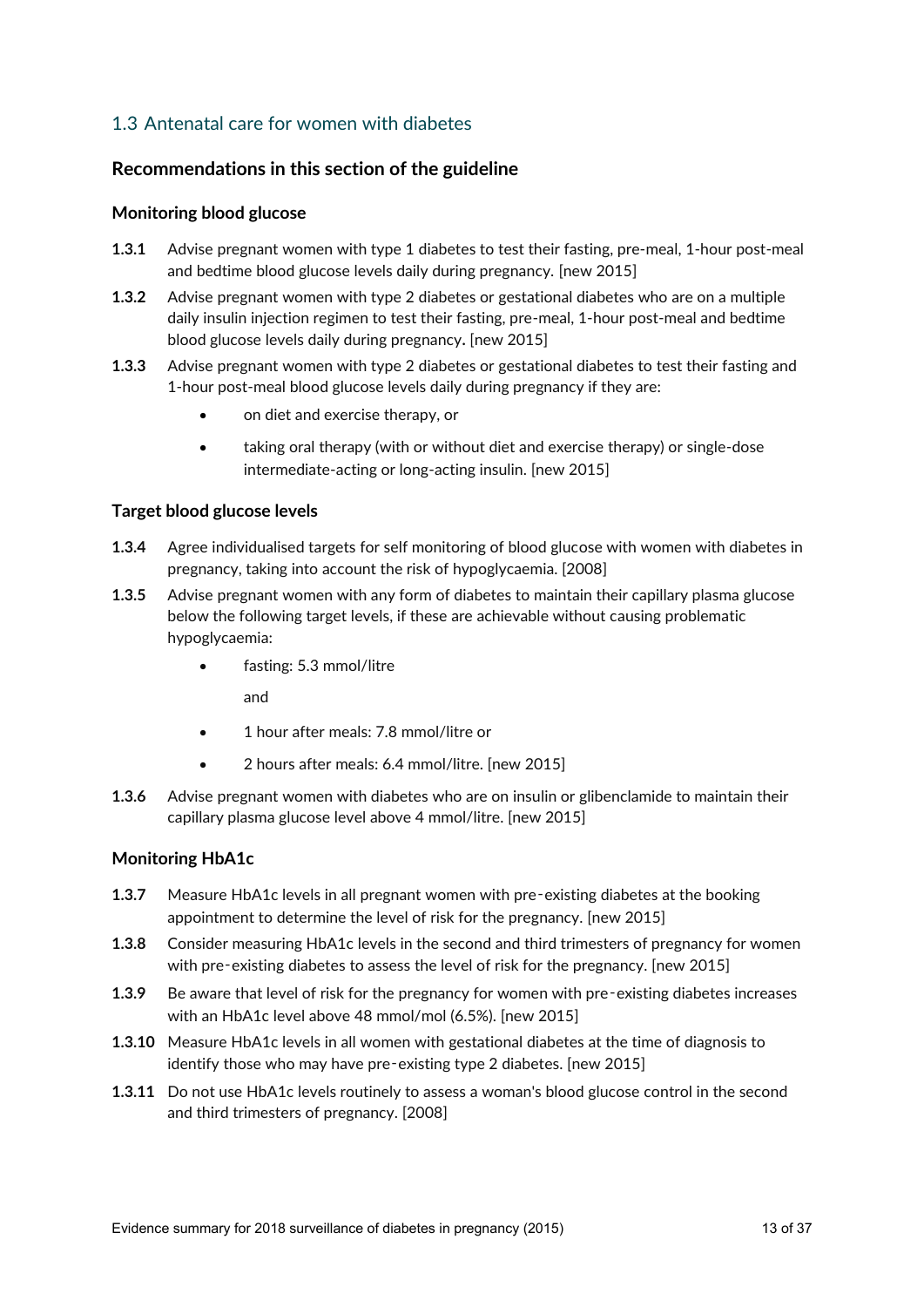#### **Managing diabetes during pregnancy**

#### **Insulin treatment and risks of hypoglycaemia**

- **1.3.12** Be aware that the rapid-acting insulin analogues (aspart and lispro) have advantages over soluble human insulin during pregnancy and consider their use. [2008]
- **1.3.13** Advise women with insulin-treated diabetes of the risks of hypoglycaemia and impaired awareness of hypoglycaemia in pregnancy, particularly in the first trimester. [2008]
- **1.3.14** Advise pregnant women with insulin-treated diabetes to always have available a fast-acting form of glucose (for example, dextrose tablets or glucose-containing drinks). [2008, amended 2015]
- **1.3.15** Provide glucagon to pregnant women with type 1 diabetes for use if needed. Instruct the woman and her partner or other family members in its use. [2008, amended 2015]
- **1.3.16** Offer women with insulin-treated diabetes continuous subcutaneous insulin infusion (CSII; also known as insulin pump therapy) during pregnancy if adequate blood glucose control is not obtained by multiple daily injections of insulin without significant disabling hypoglycaemia[5]. [2008]

#### **Continuous glucose monitoring**

- **1.3.17** Do not offer continuous glucose monitoring routinely to pregnant women with diabetes. [new 2015]
- **1.3.18** Consider continuous glucose monitoring for pregnant women on insulin therapy:
	- who have problematic severe hypoglycaemia (with or without impaired awareness of hypoglycaemia) or
	- who have unstable blood glucose levels (to minimise variability) or
	- to gain information about variability in blood glucose levels. [new 2015]
- **1.3.19** Ensure that support is available for pregnant women who are using continuous glucose monitoring from a member of the joint diabetes and antenatal care team with expertise in its use. [new 2015]

#### **Ketone testing and diabetic ketoacidosis**

- **1.3.20** Offer pregnant women with type 1 diabetes blood ketone testing strips and a meter, and advise them to test for ketonaemia and to seek urgent medical advice if they become hyperglycaemic or unwell. [new 2015]
- **1.3.21** Advise pregnant women with type 2 diabetes or gestational diabetes to seek urgent medical advice if they become hyperglycaemic or unwell. [new 2015]
- **1.3.22** Test urgently for ketonaemia if a pregnant woman with any form of diabetes presents with hyperglycaemia or is unwell, to exclude diabetic ketoacidosis. [new 2015]
- **1.3.23** During pregnancy, admit immediately women who are suspected of having diabetic ketoacidosis for level 2 critical care[6], where they can receive both medical and obstetric care. [2008]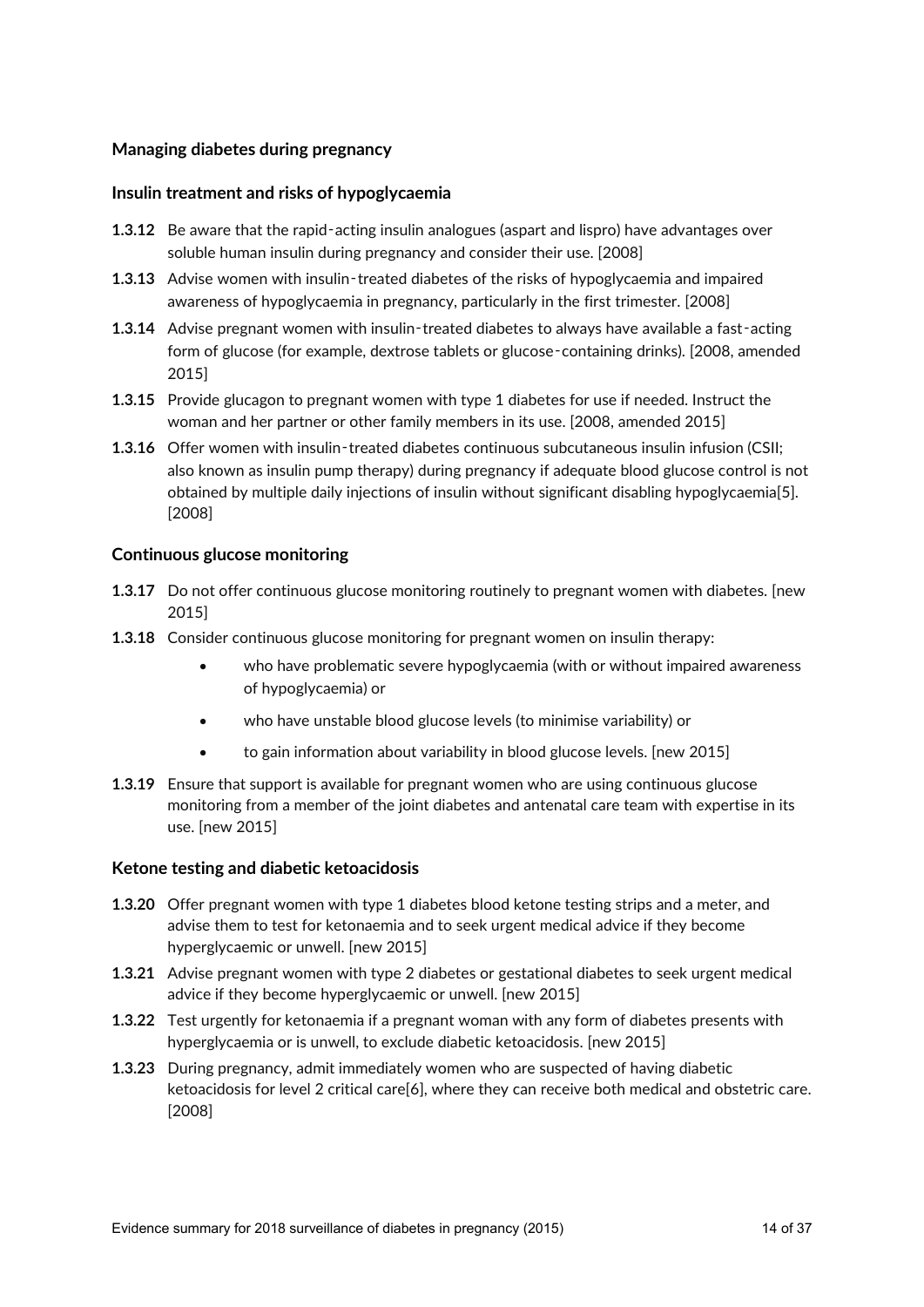#### **Retinal assessment during pregnancy**

- **1.3.24** Offer pregnant women with pre-existing diabetes retinal assessment by digital imaging with mydriasis using tropicamide following their first antenatal clinic appointment (unless they have had a retinal assessment in the last 3 months), and again at 28 weeks. If any diabetic retinopathy is present at booking, perform an additional retinal assessment at 16–20 weeks. [2008, amended 2015]
- **1.3.25** Diabetic retinopathy should not be considered a contraindication to rapid optimisation of blood glucose control in women who present with a high HbA1c in early pregnancy. [2008]
- **1.3.26** Ensure that women who have preproliferative diabetic retinopathy or any form of referable retinopathy diagnosed during pregnancy have ophthalmological follow‑up for at least 6 months after the birth of the baby. [2008, amended 2015]
- **1.3.27** Diabetic retinopathy should not be considered a contraindication to vaginal birth. [2008]

#### **Renal assessment during pregnancy**

**1.3.28** If renal assessment has not been undertaken in the preceding 3 months in women with pre‑existing diabetes, arrange it at the first contact in pregnancy. If the serum creatinine is abnormal (120 micromol/litre or more), the urinary albumin:creatinine ratio is greater than 30 mg/mmol or total protein excretion exceeds 0.5 g/day, referral to a nephrologist should be considered (eGFR should not be used during pregnancy). Thromboprophylaxis should be considered for women with nephrotic range proteinuria above 5 g/day (albumin:creatinine ratio greater than 220 mg/mmol). [2008, amended 2015]

#### **Preventing pre**‑**eclampsia**

**1.3.29** For guidance on using antiplatelet agents to reduce the risk of pre-eclampsia in pregnant women with diabetes, see recommendation 1.1.2.1 in the NICE guideline on hypertension in pregnancy. [new 2015]

#### **Detecting congenital malformations**

**1.3.30** Offer women with diabetes an ultrasound scan for detecting fetal structural abnormalities, including examination of the fetal heart (4 chambers, outflow tracts and 3 vessels), at 20 weeks. [2008, amended 2015]

#### **Monitoring fetal growth and wellbeing**

- **1.3.31** Offer pregnant women with diabetes ultrasound monitoring of fetal growth and amniotic fluid volume every 4 weeks from 28 to 36 weeks. [2008]
- **1.3.32** Routine monitoring of fetal wellbeing (using methods such as fetal umbilical artery Doppler recording, fetal heart rate recording and biophysical profile testing) before 38 weeks is not recommended in pregnant women with diabetes, unless there is a risk of fetal growth restriction. [2008, amended 2015]
- **1.3.33** Provide an individualised approach to monitoring fetal growth and wellbeing for women with diabetes and a risk of fetal growth restriction (macrovascular disease and/or nephropathy). [2008, amended 2015]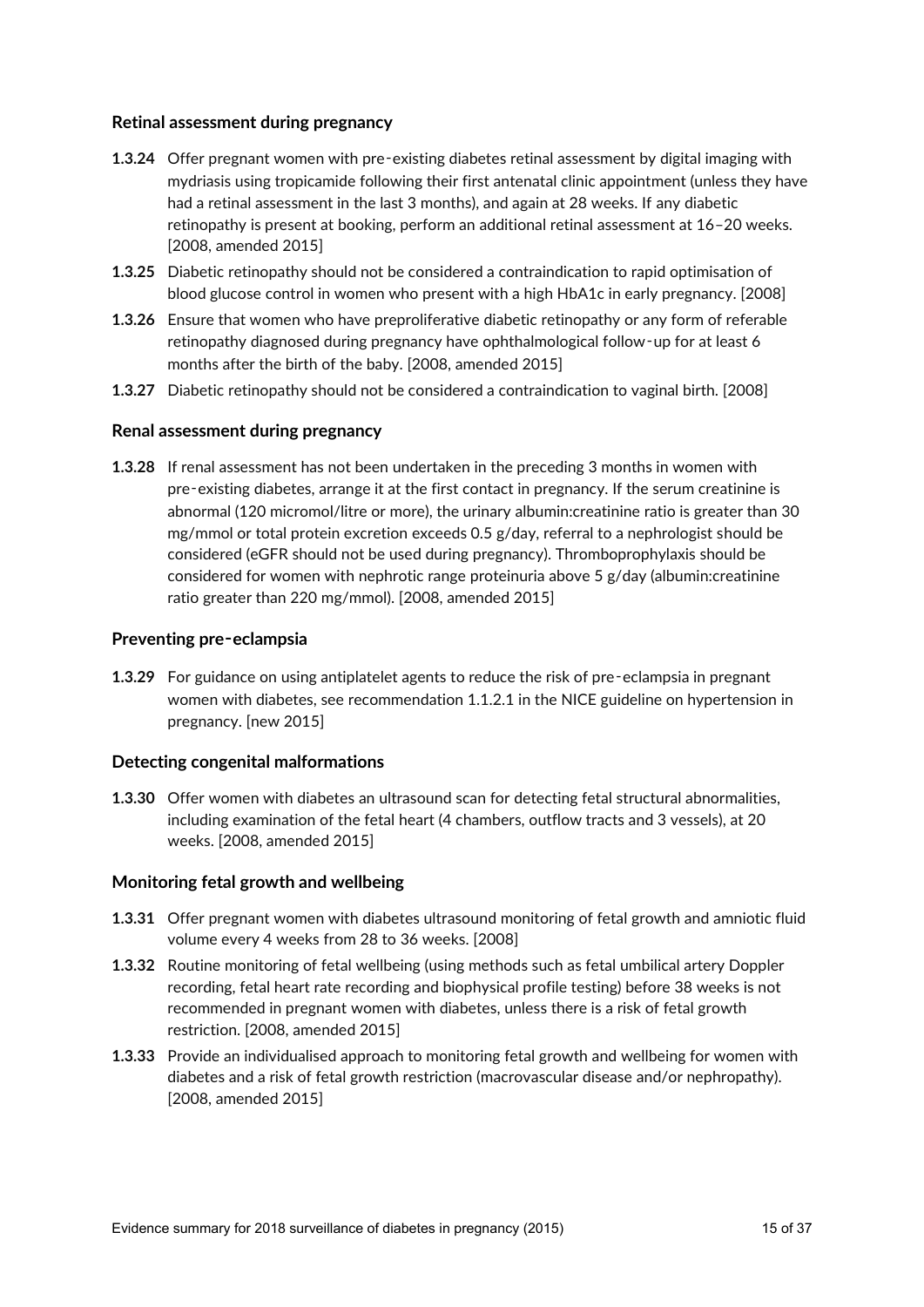## **Organisation of antenatal care**

- **1.3.34** Offer immediate contact with a joint diabetes and antenatal clinic to women with diabetes who are pregnant. [2008]
- **1.3.35** Ensure that women with diabetes have contact with the joint diabetes and antenatal clinic for assessment of blood glucose control every 1–2 weeks throughout pregnancy. [2008, amended 2015]
- **1.3.36** At antenatal appointments, provide care specifically for women with diabetes, in addition to the care provided routinely for healthy pregnant women (see the NICE guideline on antenatal care). Table 1 describes how care for women with diabetes differs from routine antenatal care. At each appointment, offer the woman ongoing opportunities for information and education. [2008, amended 2015]

| Appointment                                                                         | Care for women with diabetes during pregnancy*                                                                                                                                                                                                                                                                               |
|-------------------------------------------------------------------------------------|------------------------------------------------------------------------------------------------------------------------------------------------------------------------------------------------------------------------------------------------------------------------------------------------------------------------------|
| Booking appointment (joint<br>diabetes and antenatal<br>care) - ideally by 10 weeks | Discuss information, education and advice about how diabetes will affect the<br>pregnancy, birth and early parenting (such as breastfeeding and initial care of the<br>baby).                                                                                                                                                |
|                                                                                     | If the woman has been attending for preconception care and advice, continue to<br>provide information, education and advice in relation to achieving optimal blood<br>glucose control (including dietary advice).                                                                                                            |
|                                                                                     | If the woman has not attended for preconception care and advice, give<br>information, education and advice for the first time, take a clinical history to<br>establish the extent of diabetes-related complications (including neuropathy and<br>vascular disease), and review medicines for diabetes and its complications. |
|                                                                                     | Offer retinal assessment for women with pre-existing diabetes unless the woman<br>has been assessed in the last 3 months.                                                                                                                                                                                                    |
|                                                                                     | Offer renal assessment for women with pre-existing diabetes if this has not been<br>performed in the last 3 months.                                                                                                                                                                                                          |
|                                                                                     | Arrange contact with the joint diabetes and antenatal clinic every 1-2 weeks<br>throughout pregnancy for all women with diabetes.                                                                                                                                                                                            |
|                                                                                     | Measure HbA1c levels for women with pre-existing diabetes to determine the<br>level of risk for the pregnancy.                                                                                                                                                                                                               |
|                                                                                     | Offer self-monitoring of blood glucose or a 75 g 2-hour OGTT as soon as possible<br>for women with a history of gestational diabetes who book in the first trimester.                                                                                                                                                        |
|                                                                                     | Confirm viability of pregnancy and gestational age at 7-9 weeks.                                                                                                                                                                                                                                                             |
| 16 weeks                                                                            | Offer retinal assessment at 16-20 weeks to women with pre-existing diabetes if<br>diabetic retinopathy was present at their first antenatal clinic visit.                                                                                                                                                                    |
|                                                                                     | Offer self-monitoring of blood glucose or a 75 g 2-hour OGTT as soon as possible<br>for women with a history of gestational diabetes who book in the second<br>trimester.                                                                                                                                                    |
| 20 weeks                                                                            | Offer an ultrasound scan for detecting fetal structural abnormalities, including<br>examination of the fetal heart (4 chambers, outflow tracts and 3 vessels).                                                                                                                                                               |
| 28 weeks                                                                            | Offer ultrasound monitoring of fetal growth and amniotic fluid volume.                                                                                                                                                                                                                                                       |
|                                                                                     | Offer retinal assessment to all women with pre-existing diabetes.                                                                                                                                                                                                                                                            |
|                                                                                     | Women diagnosed with gestational diabetes as a result of routine antenatal<br>testing at 24-28 weeks enter the care pathway.                                                                                                                                                                                                 |
| 32 weeks                                                                            | Offer ultrasound monitoring of fetal growth and amniotic fluid volume.                                                                                                                                                                                                                                                       |

#### **Table 1 Timetable of antenatal appointments**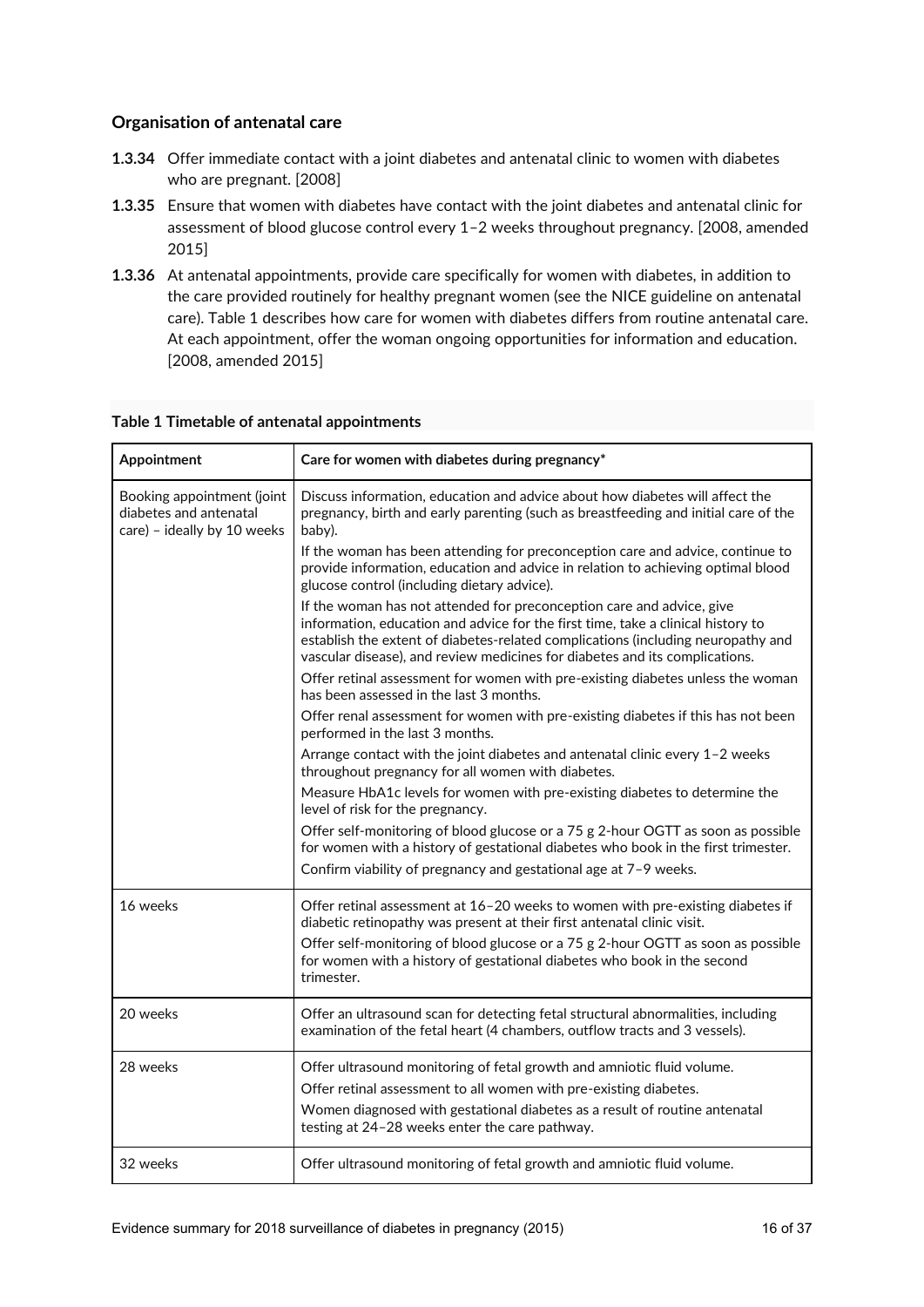|                                                                                                                                                                                                                                                                                                                                              | Offer nulliparous women all routine investigations normally scheduled for<br>31 weeks in routine antenatal care.                                                                                                                                                                                                                                                                                                                                                        |
|----------------------------------------------------------------------------------------------------------------------------------------------------------------------------------------------------------------------------------------------------------------------------------------------------------------------------------------------|-------------------------------------------------------------------------------------------------------------------------------------------------------------------------------------------------------------------------------------------------------------------------------------------------------------------------------------------------------------------------------------------------------------------------------------------------------------------------|
| 34 weeks                                                                                                                                                                                                                                                                                                                                     | No additional or different care for women with diabetes.                                                                                                                                                                                                                                                                                                                                                                                                                |
| 36 weeks                                                                                                                                                                                                                                                                                                                                     | Offer ultrasound monitoring of fetal growth and amniotic fluid volume.<br>Provide information and advice about:<br>timing, mode and management of birth<br>analgesia and anaesthesia<br>$\bullet$<br>changes to blood glucose-lowering therapy during and after birth<br>$\bullet$<br>care of the baby after birth<br>$\bullet$<br>initiation of breastfeeding and the effect of breastfeeding on blood glucose<br>control<br>contraception and follow-up.<br>$\bullet$ |
| $37^{+0}$ weeks to $38^{+6}$ weeks                                                                                                                                                                                                                                                                                                           | Offer induction of labour, or caesarean section if indicated, to women with type 1<br>or type 2 diabetes; otherwise await spontaneous labour.                                                                                                                                                                                                                                                                                                                           |
| 38 weeks                                                                                                                                                                                                                                                                                                                                     | Offer tests of fetal wellbeing.                                                                                                                                                                                                                                                                                                                                                                                                                                         |
| 39 weeks                                                                                                                                                                                                                                                                                                                                     | Offer tests of fetal wellbeing.<br>Advise women with uncomplicated gestational diabetes to give birth no later than<br>$40^{+6}$ weeks.                                                                                                                                                                                                                                                                                                                                 |
| * Women with diabetes should also receive routine care according to the schedule of appointments in the NICE<br>guideline on antenatal care, including appointments at 25 weeks (for nulliparous women) and 34 weeks, but<br>with the exception of the appointment for nulliparous women at 31 weeks.<br>OGTT = oral glucose tolerance test. |                                                                                                                                                                                                                                                                                                                                                                                                                                                                         |

#### **Preterm labour in women with diabetes**

- **1.3.37** Diabetes should not be considered a contraindication to antenatal steroids for fetal lung maturation or to tocolysis. [2008]
- **1.3.38** In women with insulin-treated diabetes who are receiving steroids for fetal lung maturation, give additional insulin according to an agreed protocol and monitor them closely. [2008, amended 2015]
- **1.3.39** Do not use betamimetic medicines for tocolysis in women with diabetes. [2008]

### **Footnotes**

[5] For the purpose of this guidance, 'disabling hypoglycaemia' means the repeated and unpredicted occurrence of hypoglycaemia requiring third-party assistance that results in continuing anxiety about recurrence and is associated with significant adverse effect on quality of life.

[6] Level 2 critical care is defined as care for patients requiring detailed observation or intervention, including support for a single failing organ system or postoperative care and those 'stepping down' from higher levels of care.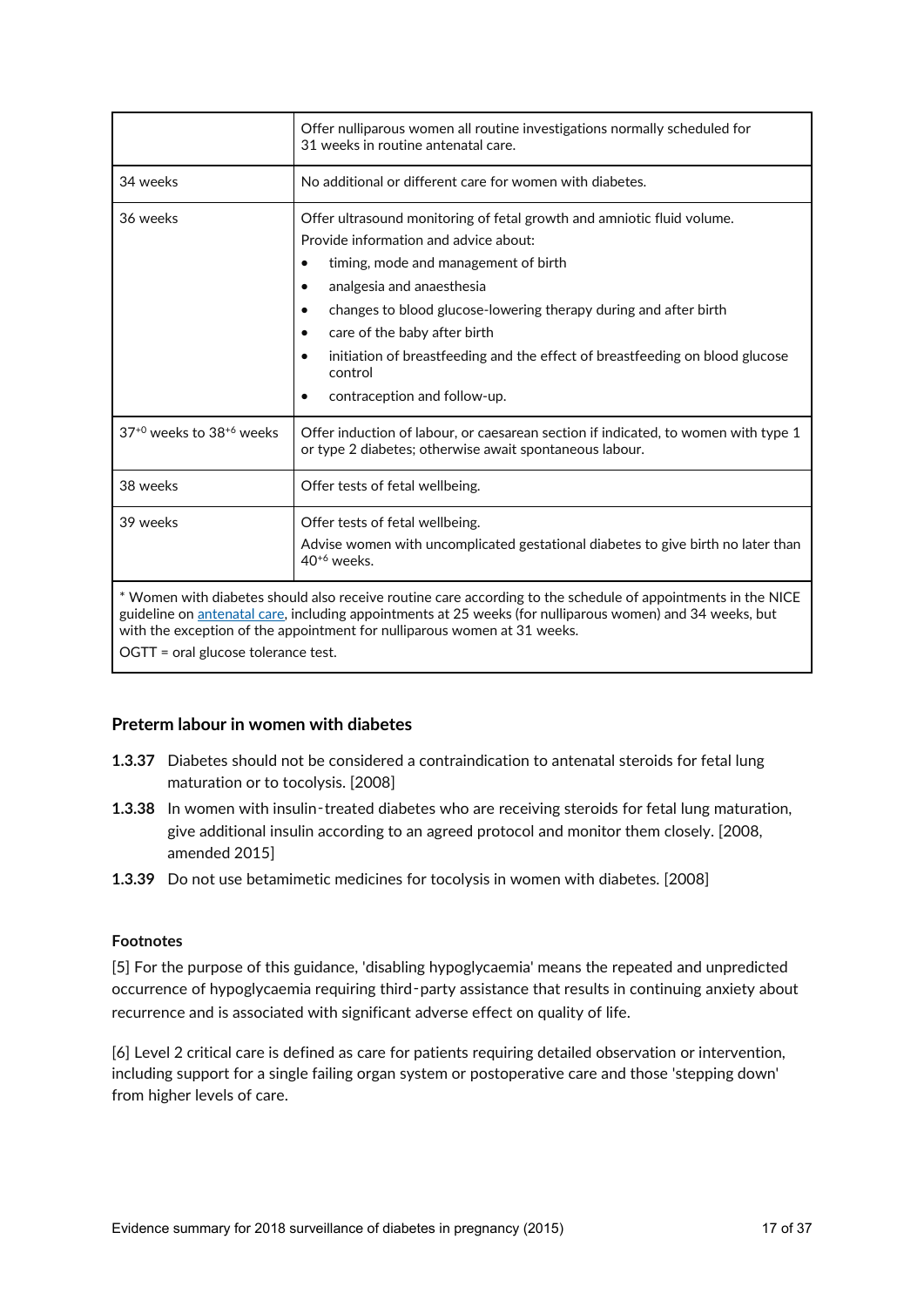## **Surveillance decision**

These recommendations should be updated. An amendment is also needed to add a caveat to reduce unnecessary retinal screening.

## **Antenatal care for women with diabetes**

## Previous surveillance

This guideline has never had a surveillance review undertaken as it is an update of a previous guideline (CG63). However, CG63, was the subject of a surveillance review in 2011 which resulted in the guideline being updated to form NG3. This section of the guideline had 26/39 recommendations updated or amended 2015.

The 2011 surveillance review identified a number of studies related to this section of the guideline but these have been superseded by the 2018 review.

## 2018 surveillance

#### **Target blood glucose levels**

There were 2 Cochrane reviews that focussed on target blood glucose levels (recommendation 1.3.5): one review (23) included 3 trials comprising 223 women with type 1 diabetes; and 1 review (24) included 1 trial comprising 180 women with gestational diabetes). The 2 reviews found that there was limited evidence in women with gestational diabetes, and little difference in outcomes between tight-moderate and tight glucose control in women with type 1 diabetes, but that loose control (fasting plasma glucose above 7mmol/L) was associated with greater adverse pregnancy outcomes, such as caesarean section, pre-eclampsia, and large birth weight in women with type 1 diabetes.

## **HbA1c testing in 2nd or 3rd trimester**

Six studies focussed on the utility of HbA1c testing during the 2<sup>nd</sup> and 3<sup>rd</sup> trimester of pregnancy on adverse pregnancy outcomes. Four studies (a post-hoc analysis of an RCT (25) in 91 women; a cohort study (26) in 301 women; a cohort study (27) in 1,989 women; and a cohort study (28) in 272 women) found that elevated HbA1c levels in the 3rd trimester is a significant predictor of poor late pregnancy outcomes.

One prospective trial (29) (n=725 women) found that elevated 2<sup>nd</sup> and 3<sup>rd</sup> trimester HbA1c levels were significantly associated with increased risks of large for gestational age, preterm delivery, pre-eclampsia, and need for neonatal glucose infusion.

One cohort study (30) (n=1,959 women) found that elevated 2<sup>nd</sup> trimester HbA1c levels were significantly associated with increased risks of preterm delivery, neonatal hyperbilirubinemia, and neonatal asphyxia.

## **Effective and safe forms of insulin**

There were 14 publications relating to 10 studies: 4 studies which focussed on the effectiveness and safety of different types of insulin, and 6 studies which focussed on insulin pumps for diabetes in pregnancy.

#### *Insulin pumps (n=6)*

One Cochrane review (n=5 RCTs including 153 women) (31) focussed on insulin pumps versus multiple daily insulin injections. There was insufficient evidence from the studies to determine the effectiveness and safety of insulin pumps.

Two systematic reviews focussed on the effectiveness and safety of insulin pumps versus multiple daily injections. One review (32) (n=7 cohort studies; number of women not reported) found no difference between subcutaneous insulin pumps and multiple daily injections in pregnant women with type 1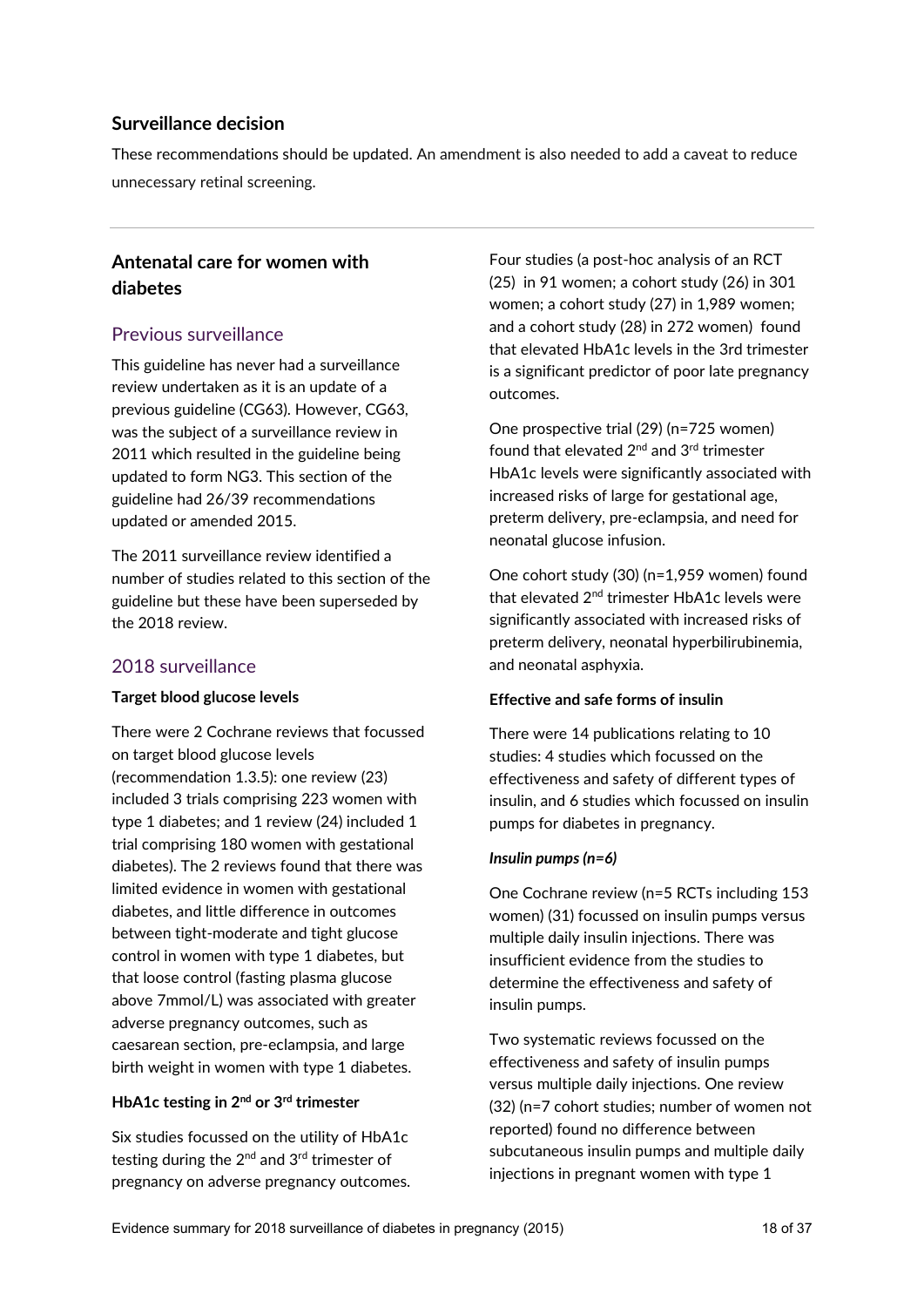diabetes, although the evidence base was deemed insufficient. One review (33) (n=38 studies including 4,499 pregnancies) found an increase in large for gestational age, macrosomia births and spontaneous abortions (deemed possibly due to reporting bias) in women with type 1 diabetes on insulin pumps compared with multiple daily injections. There was no increase in other fetal complications.

Two studies reporting on 1 RCT focussed on the use of closed loop automated insulin delivery versus sensor augmented insulin pumps (n=16 pregnant women with type 1 diabetes). One report of the RCT (34) found that overnight closed-loop therapy resulted in significantly better glucose control than sensor-augmented pump therapy. One report of the RCT (35) focussed on the qualitative experience of women receiving closed loop automated insulin and found that women slightly overestimated their glycaemic response.

One RCT (36) (n=90 women) found insulin pumps provided more precise control of glucose in pregnant women with gestational diabetes, compared with multiple daily injections, though no neonatal outcomes were presented.

#### *Types of insulin (n=5)*

One Cochrane review (n=53 studies including 7,381 women) (37) focussed on insulin versus other forms of insulin, oral diabetic agents and non-pharmacological treatments for the treatment of women with diabetes. There was insufficient evidence to determine the relative effectiveness and safety of different forms of insulin.

One review (38) (n=5 trials including 554 women) found no evidence of adverse pregnancy outcomes in pregnant women with type 1 or 2 diabetes with any insulin analogues, although the evidence base was limited.

Two systematic reviews focussed on the effectiveness and safety of different insulin types. One review (39) (n=29 studies; number of women not reported) found no evidence of increased congenital anomalies in pregnant women with diabetes with insulin analogues (lispro, aspart, glargine, detemir) compared with human insulin, although the included studies were insufficiently powered to detect differences. One review (40) (n=24 studies including 3,734 women) found no evidence of adverse pregnancy outcomes in pregnant women with diabetes treated with aspart, glargine, or detemir compared with regular insulin, although lispro was associated with increased birth weight.

Four studies reporting on 1 RCT (41–44) (n=87 women) found that insulin detemir is noninferior to insulin Neutral Protamine Hagedorn (NPH) for women with gestational diabetes and type 2 diabetes.

#### **Continuous glucose monitoring**

Ten studies were identified which focussed on the effectiveness of continuous glucose monitoring (CGM): 2 Cochrane reviews (1 focussing on gestational diabetes and 1 of preexisting diabetes), 1 systematic review and 7 RCTs.

The recently published CONCEPTT trial (5) (n=325 women; 215 pregnant and 110 planning pregnancy with type 1 diabetes) found improvements in a range of neonatal outcomes with CGM plus standard care, compared with standard care alone, including neonatal intensive care admission, large for gestational age and neonatal hypoglycaemia for pregnant women. There were no clear benefits for women planning pregnancy but the authors noted that many women may be uncomfortable changing monitoring modality during early pregnancy, thus starting prepregnancy may be of benefit.

The most recent systematic review (45), included 3 RCTs in women with type 1 diabetes. Of the 3 included RCTs(46)(47)(5), 1 found no effects of CGM and 2 RCTs found CGM was associated with improved glycaemic control and neonatal outcomes, compared with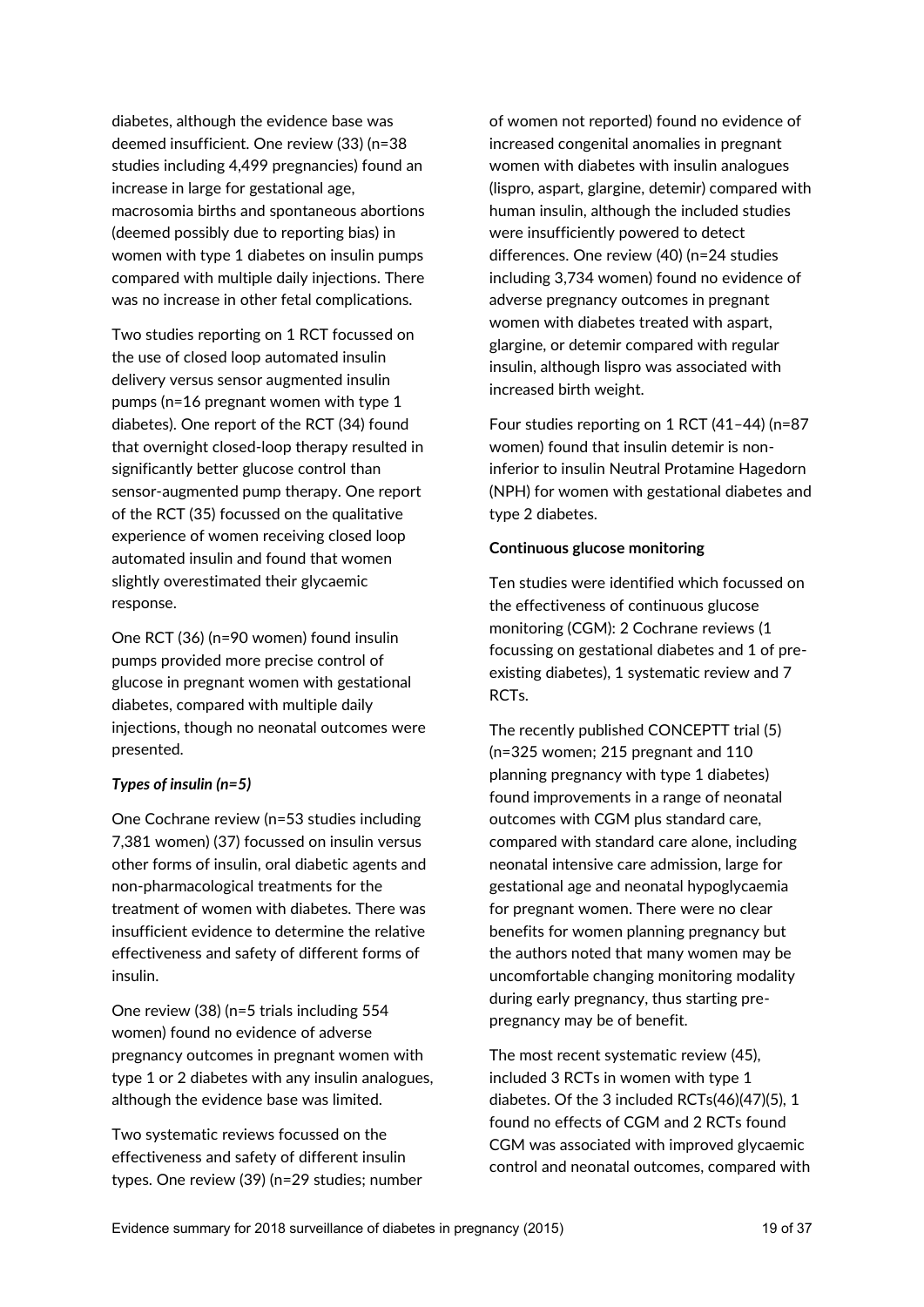## standard care. This review included the CONCEPTT trial. (5)

Both of the Cochrane reviews (48,49)) looked at the broader question of setting for glucose monitoring, and each of the reviews included only 2 studies of CGM. The Cochrane reviews did not find any evidence of a benefit of CGM, but both were limited by data and neither review included the recent CONCEPTT trial. (5)

One RCT (50) of a retrospective CGM (6-day sensor) at 28, 32 or 36 weeks' gestation, compared with standard care (n=50women), found improvements in HbA1c levels without increasing hypoglycaemia.

One trial (51) of a single application of real time continuous glucose monitoring as an educational tool in pregnant women shortly after diagnosis of gestational diabetes (n=130 women) was not associated with improvements in glycaemic control or pregnancy outcomes.

One trial (52) of intermittent use of continuous glucose monitoring for 5-7 days every 6 weeks in pregnant women with type 1 or type 2 diabetes requiring insulin (n=304 women) did not decrease the risk of large for gestational age or glycaemic control.

One trial (53) of continuous glucose monitoring in women with gestational diabetes who required insulin (n=24 women) was associated with significantly improved glycaemic control, compared to finger stick glucose alone. However, CGM was also associated with a significant increase in insulin usage and an increase in hypoglycaemic events.

#### **Organisation of antenatal care**

One Cochrane review (54) (n=0 studies) found that there was no published trial evidence to address the issue of whether women should be encouraged to express breast milk in the antenatal period.

## Topic expert feedback and additional information

A topic expert indicated that HbA1c might have clinical utility in the second and third trimester of pregnancy (recommendation 1.3.11) and provided evidence, which has been incorporated into the surveillance summary of new evidence above.

Several topic experts suggested that there might be new evidence on different forms of insulin and insulin pumps and provided evidence (recommendation 1.3.12 and 1.3.16), which has been incorporated into the surveillance summary of new evidence above. One expert stated that there is a need to check for ketones if the pump is blocked or detached as there is a risk high of ketosis if the insulin supply is interrupted (recommendation 1.3.20).

Several topic experts suggested that there might be new evidence on continuous glucose monitoring and provided evidence (recommendation 1.3.17), which has been incorporated into the surveillance summary of new evidence above.

One expert stated that aspirin is advised for preventing pre-eclampsia in pre-existing diabetes. NG3 recommendation 1.3.29 crossrefers to NICE guideline CG107 Hypertension in pregnancy, which advises women at risk of pre-eclampsia to take aspirin daily.

One expert queried the frequency of ultrasound monitoring for fetal growth (recommendation 1.3.31). However, no evidence was identified to indicate the recommendation should be changed.

One expert indicated that the Joint British Diabetes Societies guideline recommends that all patients be admitted for intravenous insulin support (VBII) rather than subcutaneous insulin with increased dose. However the guideline indicated that management of labour in diabetes varies across hospitals. This is unlikely to change recommendation 1.3.38 as this recommendation only states to 'monitor closely' and does not specify the setting.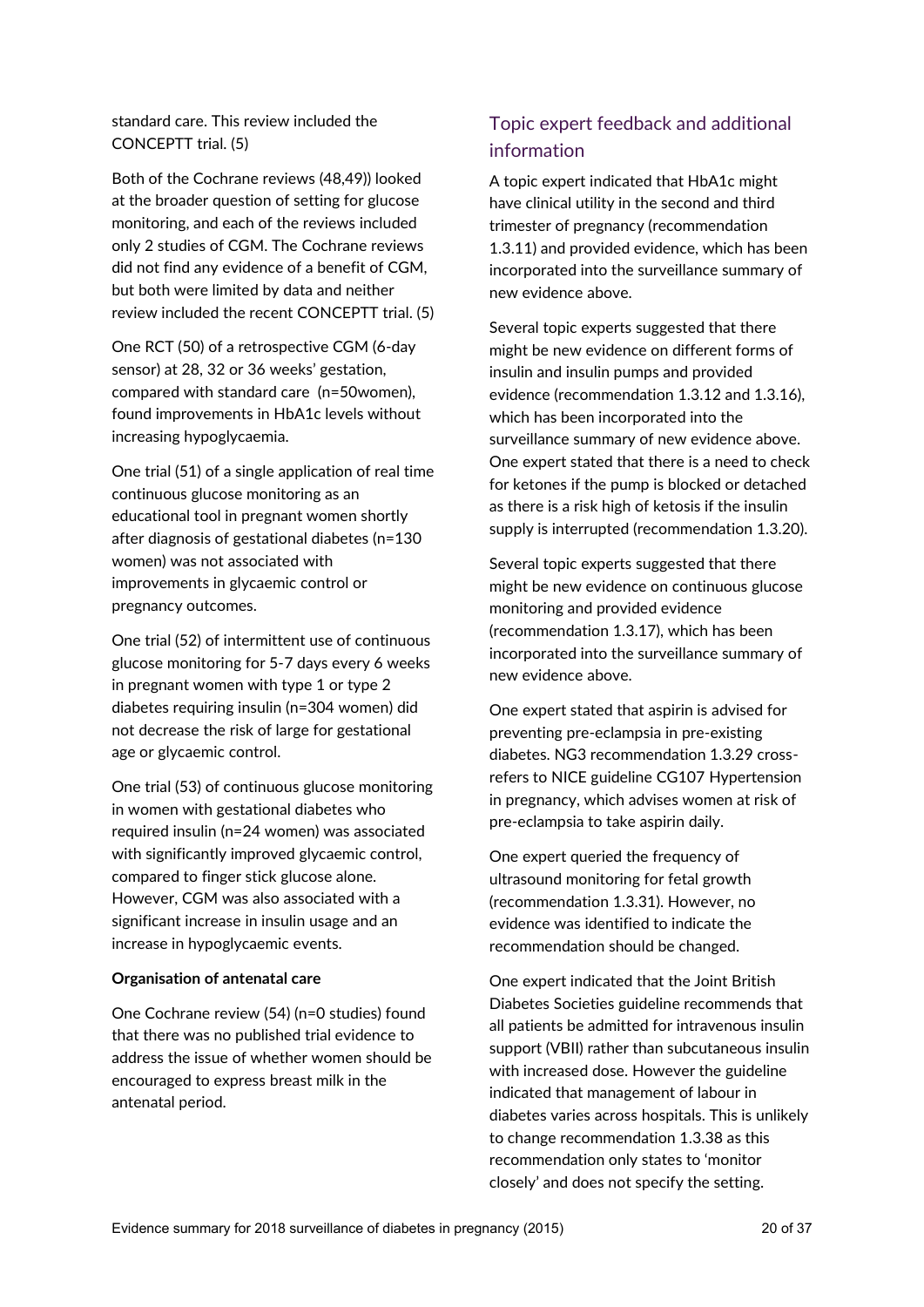A NICE medical innovation briefing was also identified as being of relevance: Health app: [GDm-Health for people with gestational](https://www.nice.org.uk/advice/mib131)  [diabetes](https://www.nice.org.uk/advice/mib131) (November 2017) MIB131. This briefing found that the app may be cost saving (reduced clinic visits) and improve patient satisfaction (more convenient) in women with gestational diabetes although the evidence base was limited.

#### Impact statement

The 2018 surveillance process identified new evidence that relates to several recommendations.

There was new evidence from 2 Cochrane reviews for target blood glucose levels (recommendation 1.3.5), which indicated that fasting blood glucose levels above 7mmol/L may be associated with increased pregnancy risks in women with gestational diabetes (no evidence for pre-existing diabetes). This is in line with the guideline recommendation to aim for fasting blood glucose of 5.3 mmol/L. As such, it is not recommended to update recommendation 1.3.5 at this time point.

There was new evidence that HbA1c testing could be of clinical value in the 2<sup>nd</sup> and 3<sup>rd</sup> trimester of pregnancy for identifying increased infant morbidity, pre-term delivery and macrosomia. This supports recommendation 1.3.8 which suggests to consider measuring HbA1c in the 2<sup>nd</sup> and 3<sup>rd</sup> trimester of pregnancy to assess risk.

There was new evidence that different forms of insulin (aspart, lispro, detemir, glargine) are not associated with adverse pregnancy outcomes, compared with standard insulin, although lispro may be associated with increased birth weight. This does not contradict recommendation 1.3.12, which suggests that rapid acting insulin analogues may be of use in pregnancy.

There was new evidence on insulin pumps, which showed mixed effects. Some studies indicated it provided better glucose control but some studies found that pumps do not offer any advantages over multiple daily injections. One expert also highlighted that there is a need to check for ketones if the pump is blocked or detached. This evidence is potentially immature, and is not specifically from women who cannot manage their glucose levels with multiple daily injections without disabling hypoglycaemia. As such, it is unlikely to alter the current recommendation 1.3.16 to offer women with insulin-treated diabetes continuous subcutaneous insulin infusion during pregnancy if adequate blood glucose control is not obtained by multiple daily injections of insulin without significant disabling hypoglycaemia.

There was new evidence on continuous glucose monitoring in pregnant women with type 1 diabetes. The recent CONCEPTT trial indicates improved neonatal outcomes with continuous glucose monitoring and advocates routine usage in pregnant women with type 1 diabetes. This could potentially alter recommendation 1.3.17, which currently advises do not offer continuous glucose monitoring routinely to pregnant women with diabetes.

There was stakeholder feedback which indicated that there is a problem with the interpretation of recommendations around retinal assessment during pregnancy, which causes unnecessary retinal screening. An amendment to the guideline is needed to clarify that if a women with pre-existing diabetes presents for retinal assessment at 13- 16 weeks without a screen in the last 3 months and background retinopathy is present (R1), the 16-20 week screen is not required and the woman can be screened again at 28 weeks.

New evidence was identified that may change guideline recommendations.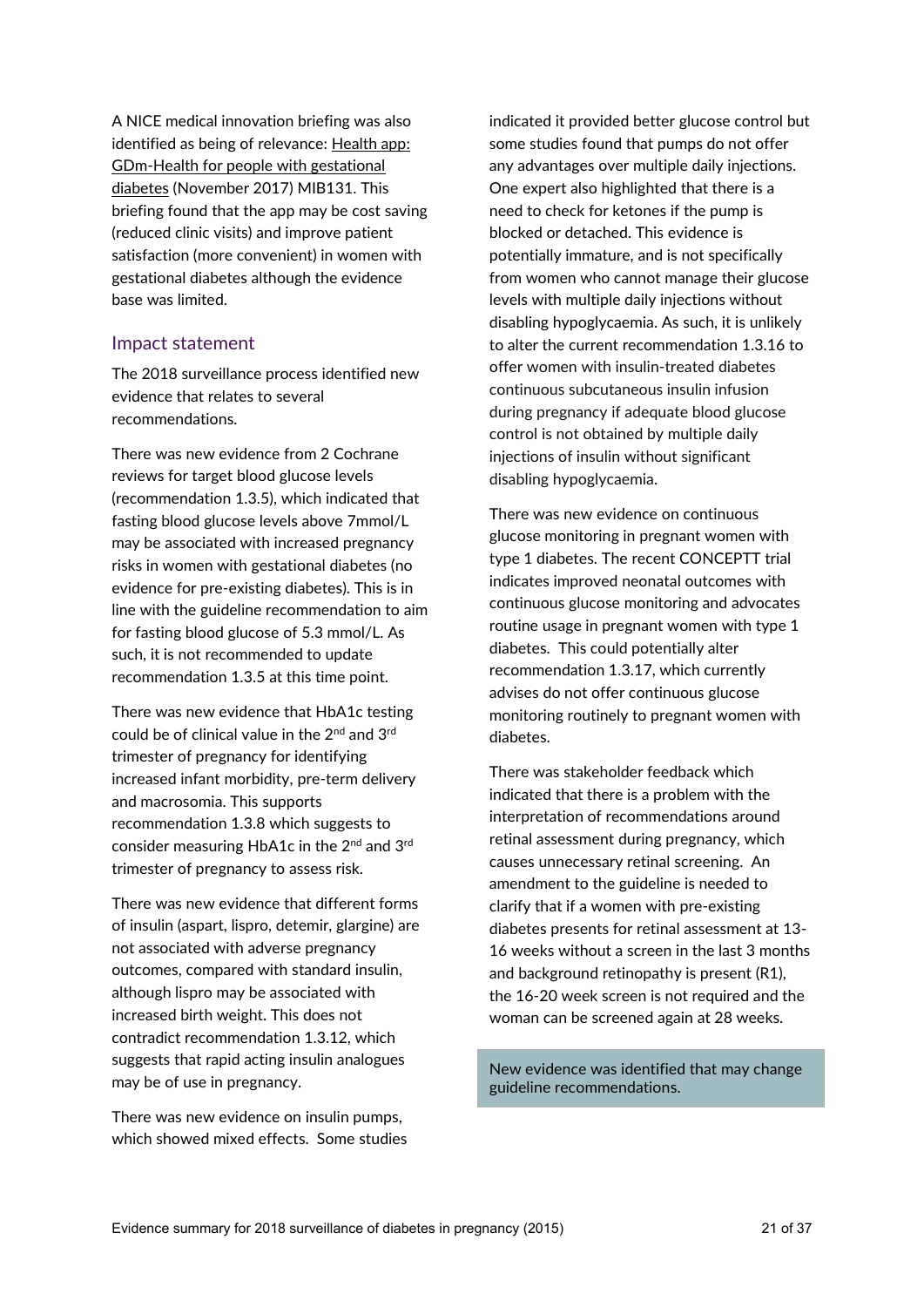## 1.4 Intrapartum care

### **Timing and mode of birth**

- **1.4.1** Discuss the timing and mode of birth with pregnant women with diabetes during antenatal appointments, especially during the third trimester. [new 2015]
- **1.4.2** Advise pregnant women with type 1 or type 2 diabetes and no other complications to have an elective birth by induction of labour, or by elective caesarean section if indicated, between 37+0 weeks and 38+6 weeks of pregnancy. [new 2015]
- **1.4.3** Consider elective birth before 37+0 weeks for women with type 1 or type 2 diabetes if there are metabolic or any other maternal or fetal complications. [new 2015]
- **1.4.4** Advise women with gestational diabetes to give birth no later than 40+6 weeks, and offer elective birth (by induction of labour, or by caesarean section if indicated) to women who have not given birth by this time. [new 2015]
- **1.4.5** Consider elective birth before 40+6 weeks for women with gestational diabetes if there are maternal or fetal complications. [new 2015]
- **1.4.6** Diabetes should not in itself be considered a contraindication to attempting vaginal birth after a previous caesarean section. [2008]
- **1.4.7** Explain to pregnant women with diabetes who have an ultrasound-diagnosed macrosomic foetus about the risks and benefits of vaginal birth, induction of labour and caesarean section. [2008]

#### **Anaesthesia**

- **1.4.8** Offer women with diabetes and comorbidities such as obesity or autonomic neuropathy an anaesthetic assessment in the third trimester of pregnancy. [2008]
- **1.4.9** If general anaesthesia is used for the birth in women with diabetes, monitor blood glucose every 30 minutes from induction of general anaesthesia until after the baby is born and the woman is fully conscious. [2008]

#### **Blood glucose control during labour and birth**

- **1.4.10** Monitor capillary plasma glucose every hour during labour and birth in women with diabetes, and ensure that it is maintained between 4 and 7 mmol/litre. [2008, amended 2015]
- **1.4.11** Intravenous dextrose and insulin infusion should be considered for women with type 1 diabetes from the onset of established labour. [2008]
- **1.4.12** Use intravenous dextrose and insulin infusion during labour and birth for women with diabetes whose capillary plasma glucose is not maintained between 4 and 7 mmol/litre. [2008, amended 2015]

## **Surveillance decision**

No new information was identified at any surveillance review. These recommendations should not be updated.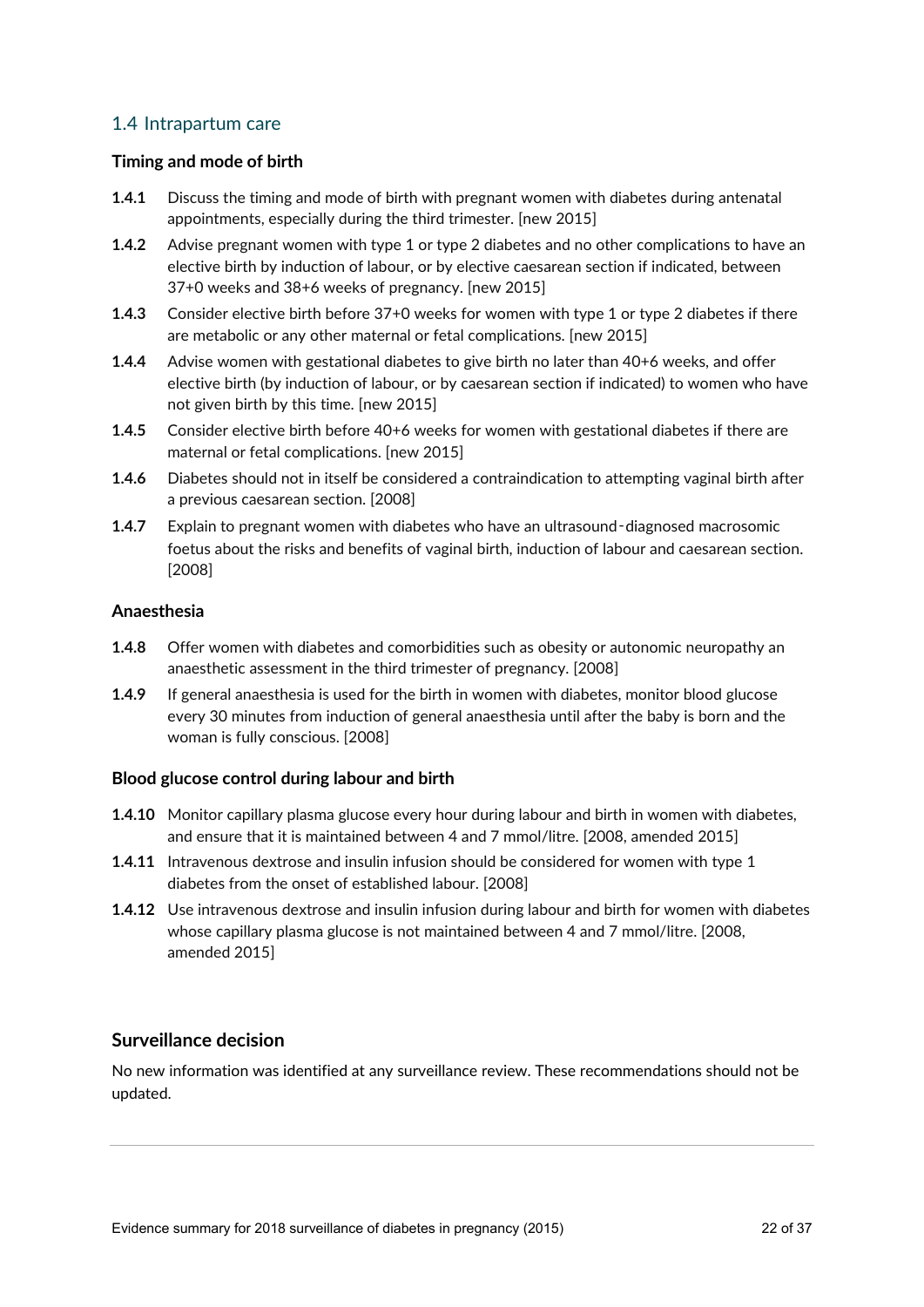## 1.5 Neonatal care

#### **Initial assessment and criteria for admission to intensive or special care**

- **1.5.1** Advise women with diabetes to give birth in hospitals where advanced neonatal resuscitation skills are available 24 hours a day. [2008]
- **1.5.2** Babies of women with diabetes should stay with their mothers unless there is a clinical complication or there are abnormal clinical signs that warrant admission for intensive or special care. [2008]
- **1.5.3** Carry out blood glucose testing routinely in babies of women with diabetes at 2–4 hours after birth. Carry out blood tests for polycythaemia, hyperbilirubinaemia, hypocalcaemia and hypomagnesaemia for babies with clinical signs. [2008]
- **1.5.4** Perform an echocardiogram for babies of women with diabetes if they show clinical signs associated with congenital heart disease or cardiomyopathy, including heart murmur. The timing of the examination will depend on the clinical circumstances. [2008]
- **1.5.5** Admit babies of women with diabetes to the neonatal unit if they have:
	- hypoglycaemia associated with abnormal clinical signs
	- respiratory distress
	- signs of cardiac decompensation from congenital heart disease or cardiomyopathy
	- signs of neonatal encephalopathy
	- signs of polycythaemia and are likely to need partial exchange transfusion
	- need for intravenous fluids
	- need for tube feeding (unless adequate support is available on the postnatal ward)
	- iaundice requiring intense phototherapy and frequent monitoring of bilirubinaemia
	- been born before 34 weeks (or between 34 and 36 weeks if dictated clinically by the initial assessment of the baby and feeding on the labour ward). [2008]
- **1.5.6** Do not transfer babies of women with diabetes to community care until they are at least 24 hours old, and not before you are satisfied that the baby is maintaining blood glucose levels and is feeding well. [2008]

#### **Preventing and assessing neonatal hypoglycaemia**

- **1.5.7** All maternity units should have a written policy for the prevention, detection and management of hypoglycaemia in babies of women with diabetes. [2008]
- **1.5.8** Test the blood glucose of babies of women with diabetes using a quality-assured method validated for neonatal use (ward‑based glucose electrode or laboratory analysis). [2008]
- **1.5.9** Women with diabetes should feed their babies as soon as possible after birth (within 30 minutes) and then at frequent intervals (every 2–3 hours) until feeding maintains pre‑feed capillary plasma glucose levels at a minimum of 2.0 mmol/litre. [2008, amended 2015]
- **1.5.10** If capillary plasma glucose values are below 2.0 mmol/litre on 2 consecutive readings despite maximal support for feeding, if there are abnormal clinical signs or if the baby will not feed orally effectively, use additional measures such as tube feeding or intravenous dextrose. Only implement additional measures if one or more of these criteria are met. [2008, amended 2015]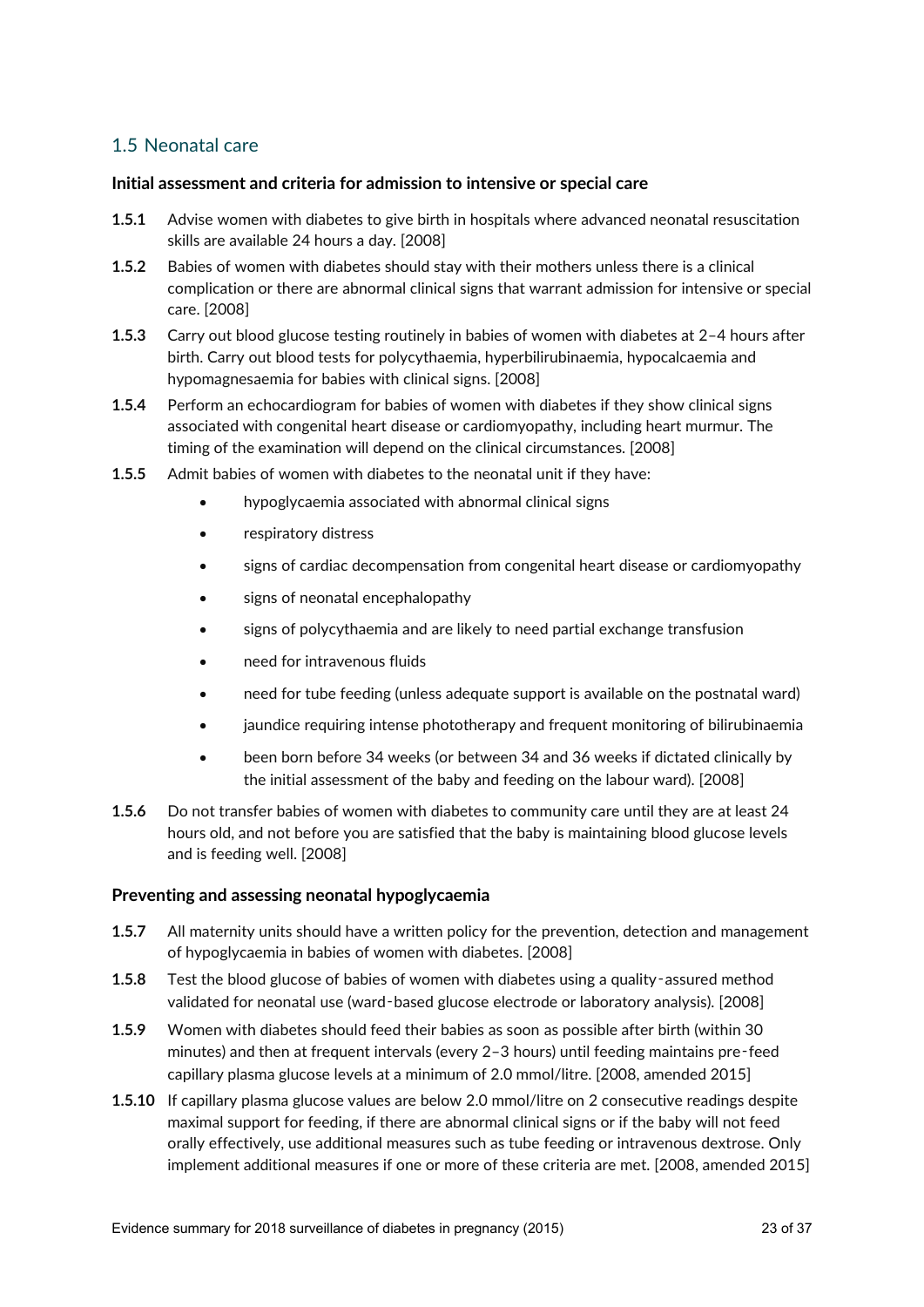**1.5.11** Test blood glucose levels in babies of women with diabetes who present with clinical signs of hypoglycaemia, and treat those who are hypoglycaemic with intravenous dextrose as soon as possible. [2008, amended 2015]

## **Surveillance decision**

No new information was identified at any surveillance review. These recommendations should not be updated.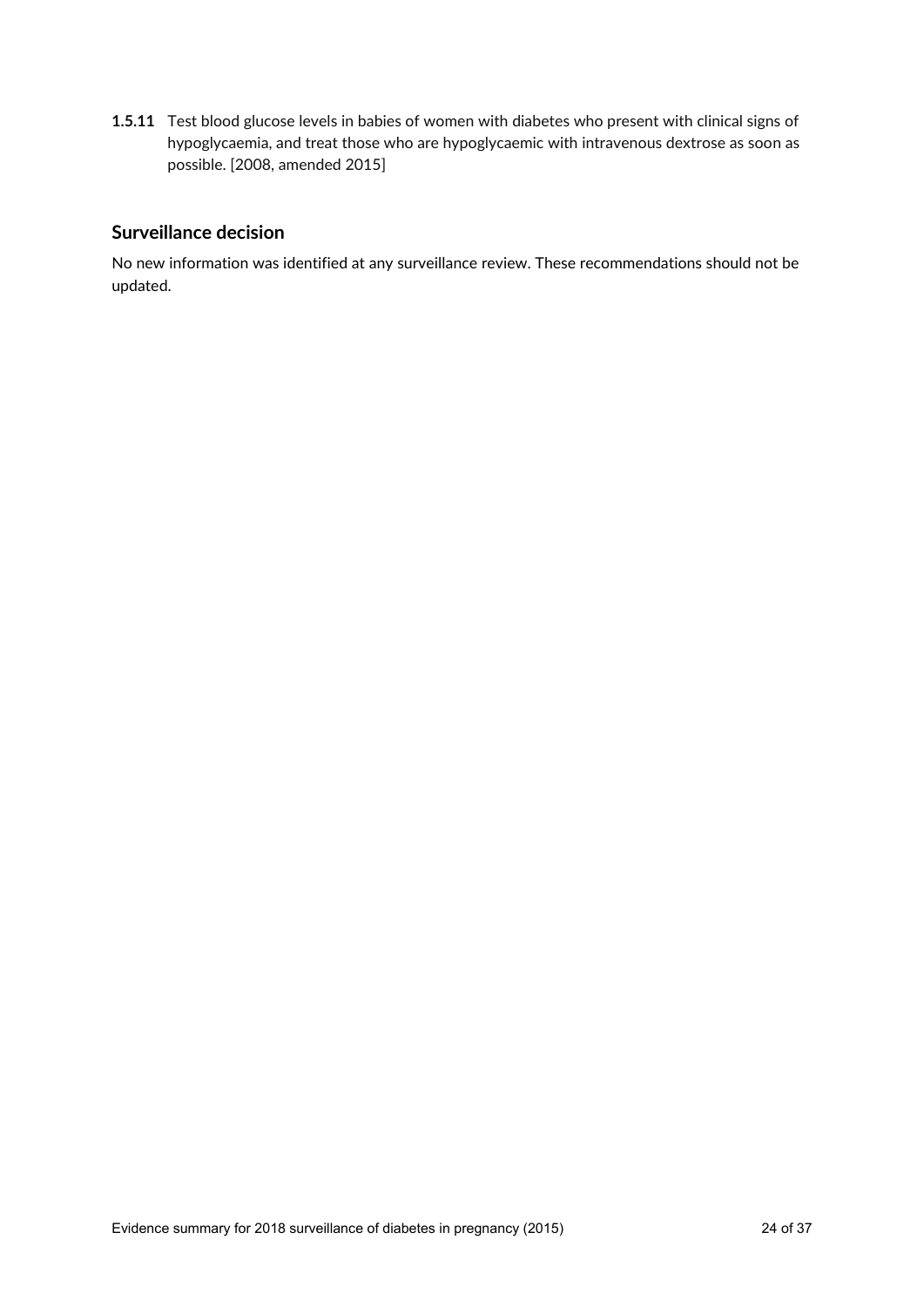## 1.6 Postnatal care

## **Blood glucose control, medicines and breastfeeding**

- **1.6.1** Women with insulin-treated pre-existing diabetes should reduce their insulin immediately after birth and monitor their blood glucose levels carefully to establish the appropriate dose. [2008]
- **1.6.2** Explain to women with insulin-treated pre-existing diabetes that they are at increased risk of hypoglycaemia in the postnatal period, especially when breastfeeding, and advise them to have a meal or snack available before or during feeds. [2008]
- **1.6.3** Women who have been diagnosed with gestational diabetes should discontinue blood glucose‑lowering therapy immediately after birth. [2008]
- **1.6.4** Women with pre‑existing type 2 diabetes who are breastfeeding can resume or continue to take metformin[2] and glibenclamide[4] immediately after birth, but should avoid other oral blood glucose-lowering agents while breastfeeding. [2008]
- **1.6.5** Women with diabetes who are breastfeeding should continue to avoid any medicines for the treatment of diabetes complications that were discontinued for safety reasons in the preconception period. [2008]

#### **Information and follow-up after birth**

#### **Women with pre-existing diabetes**

- **1.6.6** Refer women with pre-existing diabetes back to their routine diabetes care arrangements. [2008]
- **1.6.7** Remind women with diabetes of the importance of contraception and the need for preconception care when planning future pregnancies. [2008]

#### **Women diagnosed with gestational diabetes**

- **1.6.8** Test blood glucose in women who were diagnosed with gestational diabetes to exclude persisting hyperglycaemia before they are transferred to community care. [2008]
- **1.6.9** Remind women who were diagnosed with gestational diabetes of the symptoms of hyperglycaemia. [2008]
- **1.6.10** Explain to women who were diagnosed with gestational diabetes about the risks of gestational diabetes in future pregnancies, and offer them testing for diabetes[7] when planning future pregnancies. [2008, amended 2015]
- **1.6.11** For women who were diagnosed with gestational diabetes and whose blood glucose levels returned to normal after the birth:
	- Offer lifestyle advice (including weight control, diet and exercise).
	- Offer a fasting plasma glucose test 6–13 weeks after the birth to exclude diabetes (for practical reasons this might take place at the 6‑week postnatal check).
	- If a fasting plasma glucose test has not been performed by 13 weeks, offer a fasting plasma glucose test, or an HbA1c test if a fasting plasma glucose test is not possible, after 13 weeks.
	- Do not routinely offer a 75 g 2‑hour OGTT. [new 2015]

**1.6.12** For women having a fasting plasma glucose test as the postnatal test: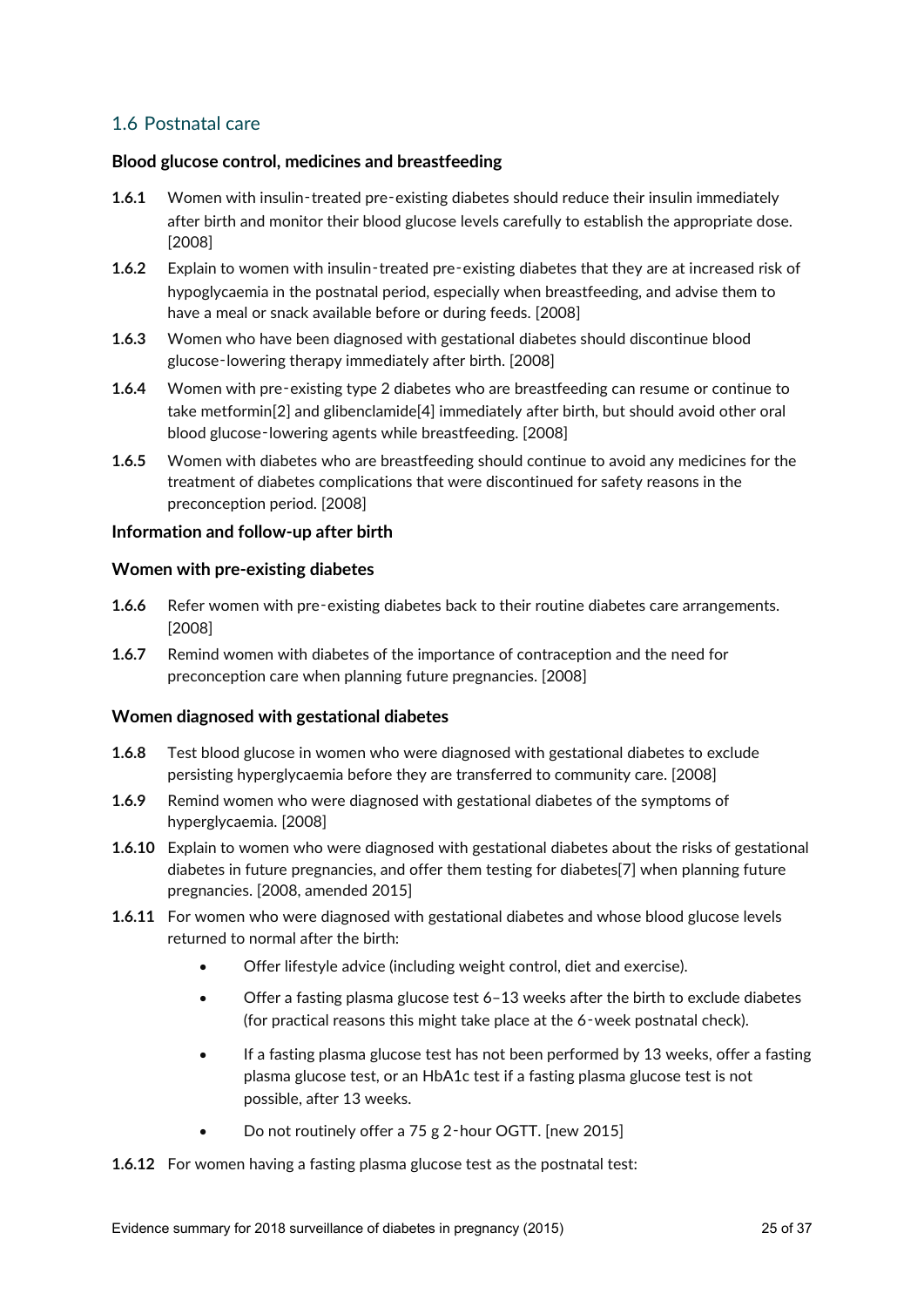- Advise women with a fasting plasma glucose level below 6.0 mmol/litre that:
	- **they have a low probability of having diabetes at present**
	- they should continue to follow the lifestyle advice (including weight control, diet and exercise) given after the birth
	- they will need an annual test to check that their blood glucose levels are normal
	- they have a moderate risk of developing type 2 diabetes, and offer them advice and guidance in line with the NICE guideline on preventing type 2 diabetes[8].
- Advise women with a fasting plasma glucose level between 6.0 and 6.9 mmol/litre that they are at high risk of developing type 2 diabetes, and offer them advice, guidance and interventions in line with the NICE guideline on preventing type 2 diabetes[8]
- Advise women with a fasting plasma glucose level of 7.0 mmol/litre or above that they are likely to have type 2 diabetes, and offer them a diagnostic test to confirm diabetes. [new 2015]
- **1.6.13** For women having an HbA1c test as the postnatal test:
	- Advise women with an HbA1c level below 39 mmol/mol (5.7%) that:
		- they have a low probability of having diabetes at present
		- they should continue to follow the lifestyle advice (including weight control, diet and exercise) given after the birth
		- they will need an annual test to check that their blood glucose levels are normal
		- they have a moderate risk of developing type 2 diabetes, and offer them advice and guidance in line with the NICE guideline on preventing type 2 diabetes[8].
	- Advise women with an HbA1c level between 39 and 47 mmol/mol (5.7% and 6.4%) that they are at high risk of developing type 2 diabetes, and offer them advice, guidance and interventions in line with the NICE guideline on preventing type 2 diabetes[8].
	- Advise women with an HbA1c level of 48 mmol/mol (6.5%) or above that they have type 2 diabetes and refer them for further care. [new 2015]
- **1.6.14** Offer an annual HbA1c test to women who were diagnosed with gestational diabetes who have a negative postnatal test for diabetes**.** [new 2015]
- **1.6.15** Offer women who were diagnosed with gestational diabetes early self-monitoring of blood glucose or an OGTT in future pregnancies. Offer a subsequent OGTT if the first OGTT results in early pregnancy are normal (see [recommendation 1.2.6\)](https://www.nice.org.uk/guidance/ng3/chapter/recommendations#testing). [2008, amended 2015]

#### **Footnotes**

[2] Although metformin is commonly used in UK clinical practice in the management of diabetes in pregnancy and lactation, and there is strong evidence for its effectiveness and safety (presented in the full version of the guideline), at the time of publication (February 2015) metformin did not have a UK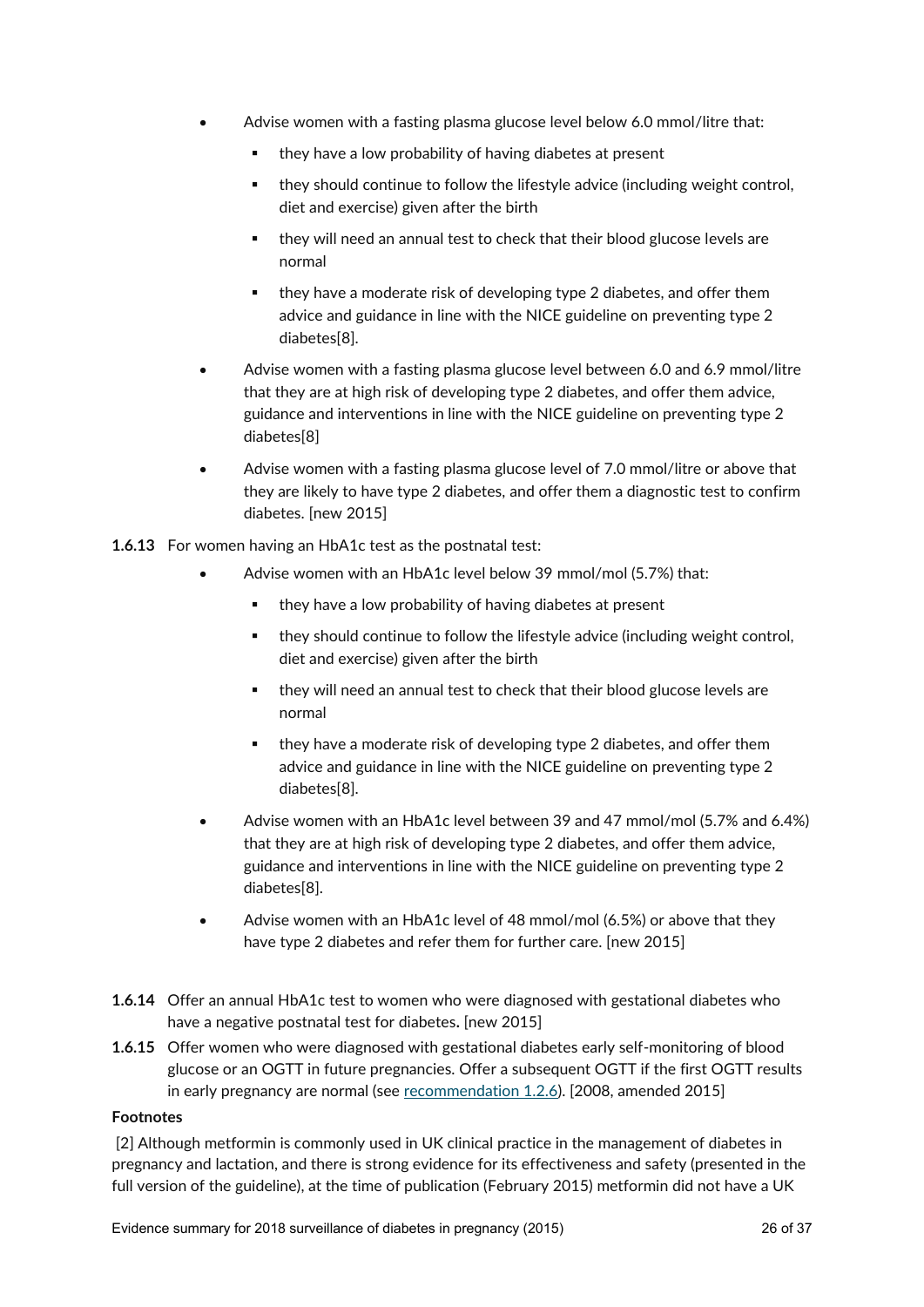marketing authorisation for this indication. The summary of product characteristics advises that when a patient plans to become pregnant and during pregnancy, diabetes should not be treated with metformin but insulin should be used to maintain blood glucose levels. The prescriber should follow relevant professional guidance, taking full responsibility for the decision. Informed consent should be obtained and documented. See the General Medical Council's Good practice in prescribing and managing medicines and devices for further information.

[4] At the time of publication (February 2015) glibenclamide was contraindicated for use up to gestational week 11 and did not have UK marketing authorisation for use during the second and third trimesters of pregnancy in women with gestational diabetes. The prescriber should follow relevant professional guidance, taking full responsibility for the decision. Informed consent should be obtained and documented. See the General Medical Council's Good practice in prescribing and managing medicines and devices for further information.

[7] See Use of glycated haemoglobin (HbA1c) in the diagnosis of diabetes mellitus: abbreviated report of a WHO consultation (2011).

[8] Note that the threshold for defining a moderate risk of developing type 2 diabetes postnatally for women who have had gestational diabetes is different from that given in NICE guideline on preventing type 2 diabetes, because of the different populations.

## **Surveillance decision**

These recommendations should not be updated. An amendment to footnote 8 is needed for clarification of risk. Suggested footnote: [8] Note that the threshold for defining a moderate and high risk of developing type 2 diabetes postnatally for women who have had gestational diabetes is different from that given in the NICE guideline on [preventing type 2 diabetes,](http://www.nice.org.uk/guidance/ph38/chapter/1-recommendations) because of the different populations

## **Postnatal care**

## Previous surveillance

This guideline has never had a surveillance review undertaken as it is an update of a previous guideline (CG63). However, CG63, was the subject of a surveillance review in 2011 which resulted in the guideline being updated to form NG3. This section of the guideline had 6/15 recommendations updated or amended 2015.

## 2018 surveillance summary

Two Cochrane reviews were identified that focussed on the post-natal period. One review (55) (n=1 trial including 256 women) assessed

whether reminder systems increase the uptake of testing for type 2 diabetes or impaired glucose tolerance in women with a history of gestational diabetes. The review found a significant increase in uptake of testing following postal reminders, but was limited by the lack of evidence for other reminder systems.

One review aimed to assess the effects of interconception care (care provided to women between pregnancies) in women with a history of gestational diabetes (56) (n=1 trial including 256 women) but found no published RCTs that addressed this issue.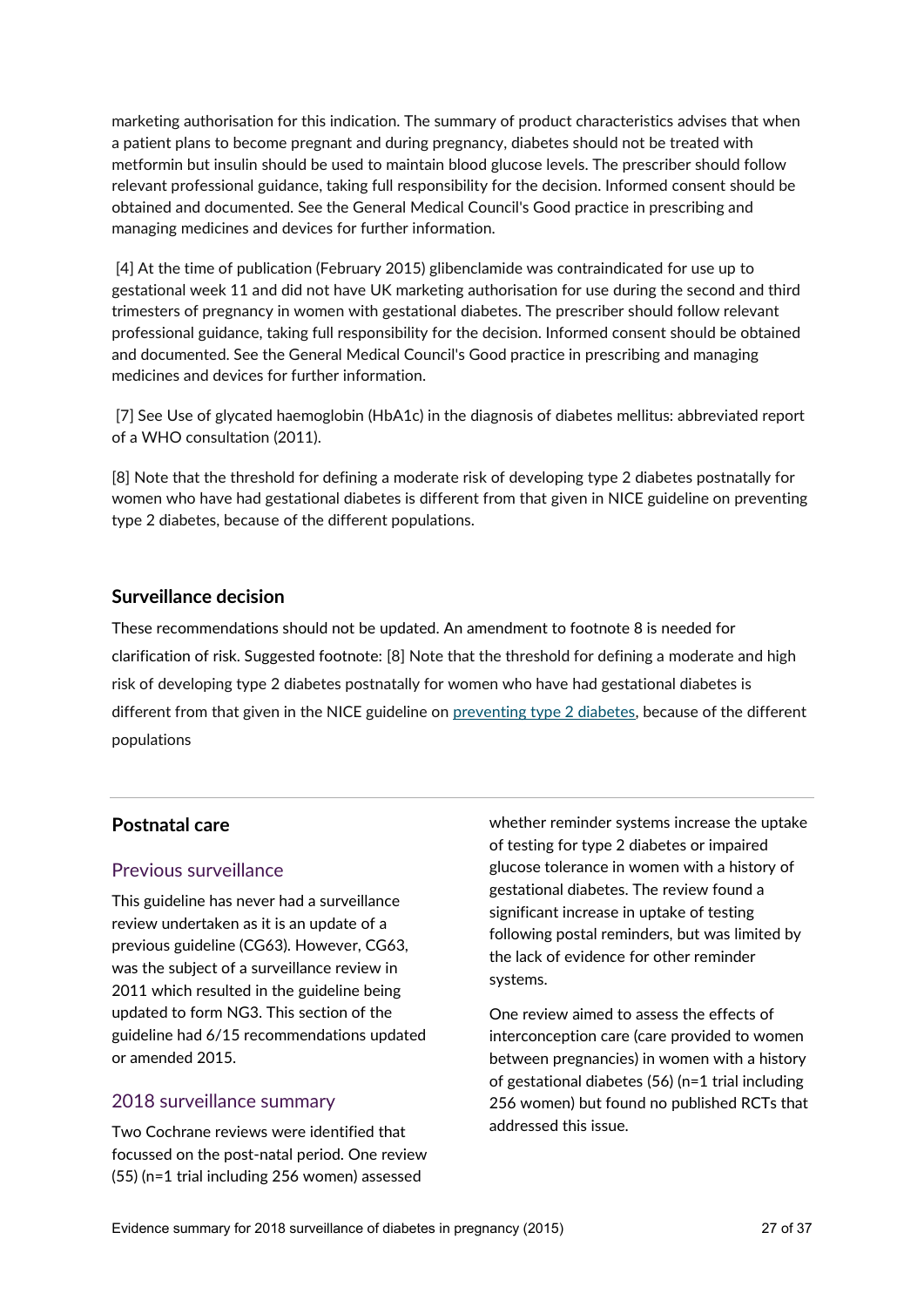## Topic expert feedback and additional information

One topic expert indicated that the oral glucose tolerance test (OGTT) may have value in the post-natal period; however, there was no published data provided to support this.

## Impact statement

New evidence for the 2018 surveillance review was identified from 2 new Cochrane reviews, however both reviews were limited by a lack of good quality studies. Feedback from topic experts indicated that OGTT may be of value in the post-natal period but there was no published data provided to support this. Given this lack of new evidence, it is not recommended to update this section of the guideline at this time point.

New evidence is unlikely to change recommendations.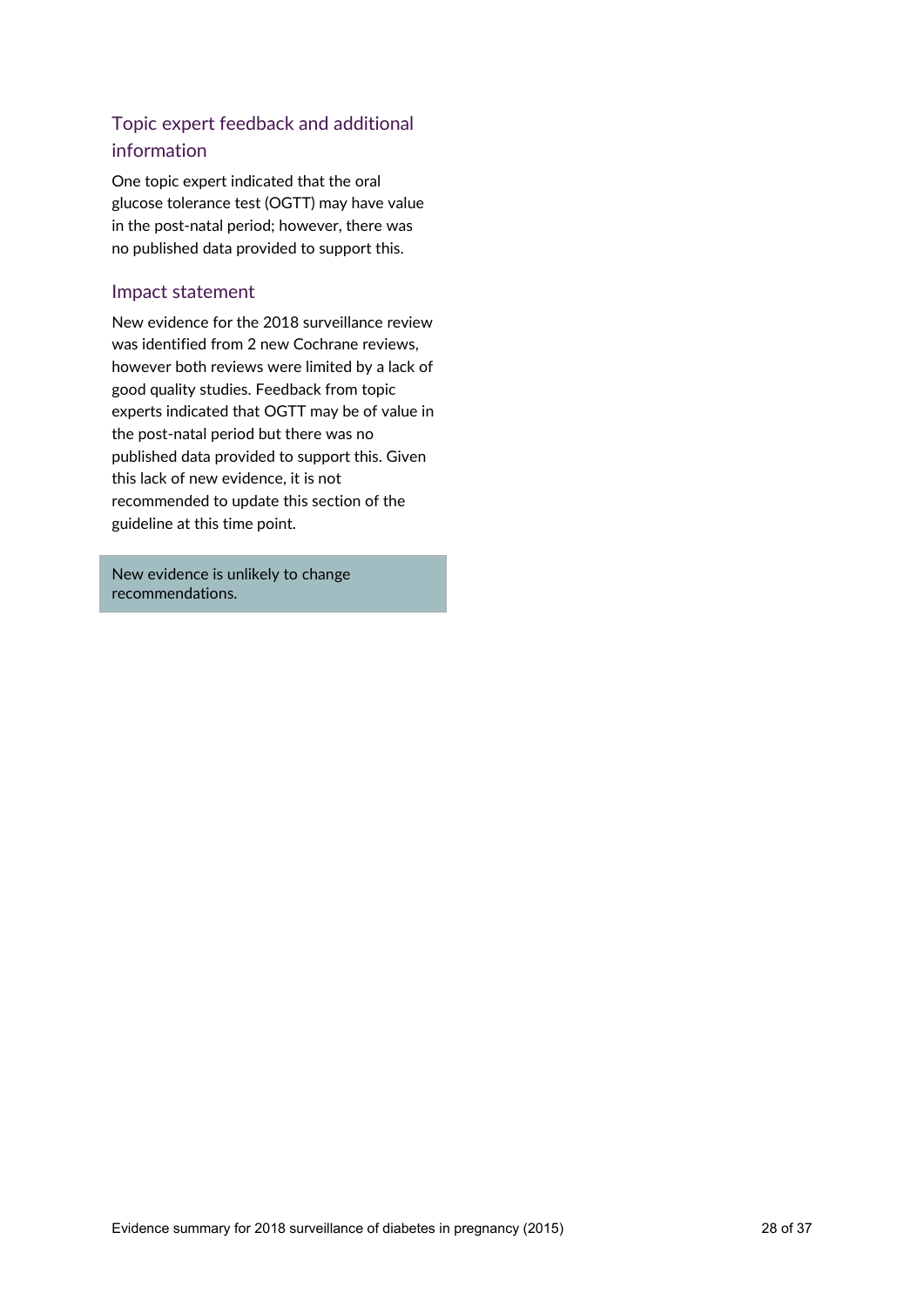## **Research recommendations**

## **Research recommendations considered in surveillance**

## **Preconception care**

1. What is the efficacy (measured by pregnancy rate) of oral oestrogen-containing contraceptives in women with diabetes compared with women without diabetes

2. What is the efficacy (measured by pregnancy rate) of oral progestogen-containing contraceptives in women with diabetes compared with women without diabetes?

3. What are the long term effects of oral contraceptives in women with diabetes on glycaemic control and hypoglycaemic therapy (e.g. insulin dose? (epidemiological study)

4. What is the difference in pregnancy outcome in women who have attended pre-conception care and those that have not?

5. What is the relationship between pre-pregnancy glucose control and ketonaemia and the risk of miscarriage?

6. Achieving glycaemic targets pre-pregnancy – what can be done to help women achieve the best possible glycaemic control?

7 Achieving glycaemic targets pre-pregnancy – what are the barriers?

8. Achieving glycaemic targets pre-pregnancy – what is the role of the health care professional?

9. Achieving glycaemic targets pre-pregnancy – what is the role of telemedicine?

10. What are the roles of insulin pump therapy (continuous subcutaneous insulin infusion) and continuous glucose monitoring in helping women achieve glucose targets pre pregnancy?

11. What is the long term impact for children born to women with different degrees of preconception glycaemic control?

12. What is the experience for women with type 1 and type 2 diabetes going through preconception and pregnancy?

13. What is the most clinically and cost-effective form of preconception care and advice for women with diabetes? [2008]

## Summary of findings

No new evidence relevant to these research recommendations was found and no ongoing studies were identified.

## Surveillance decision

These research recommendations will be considered again at the next surveillance point.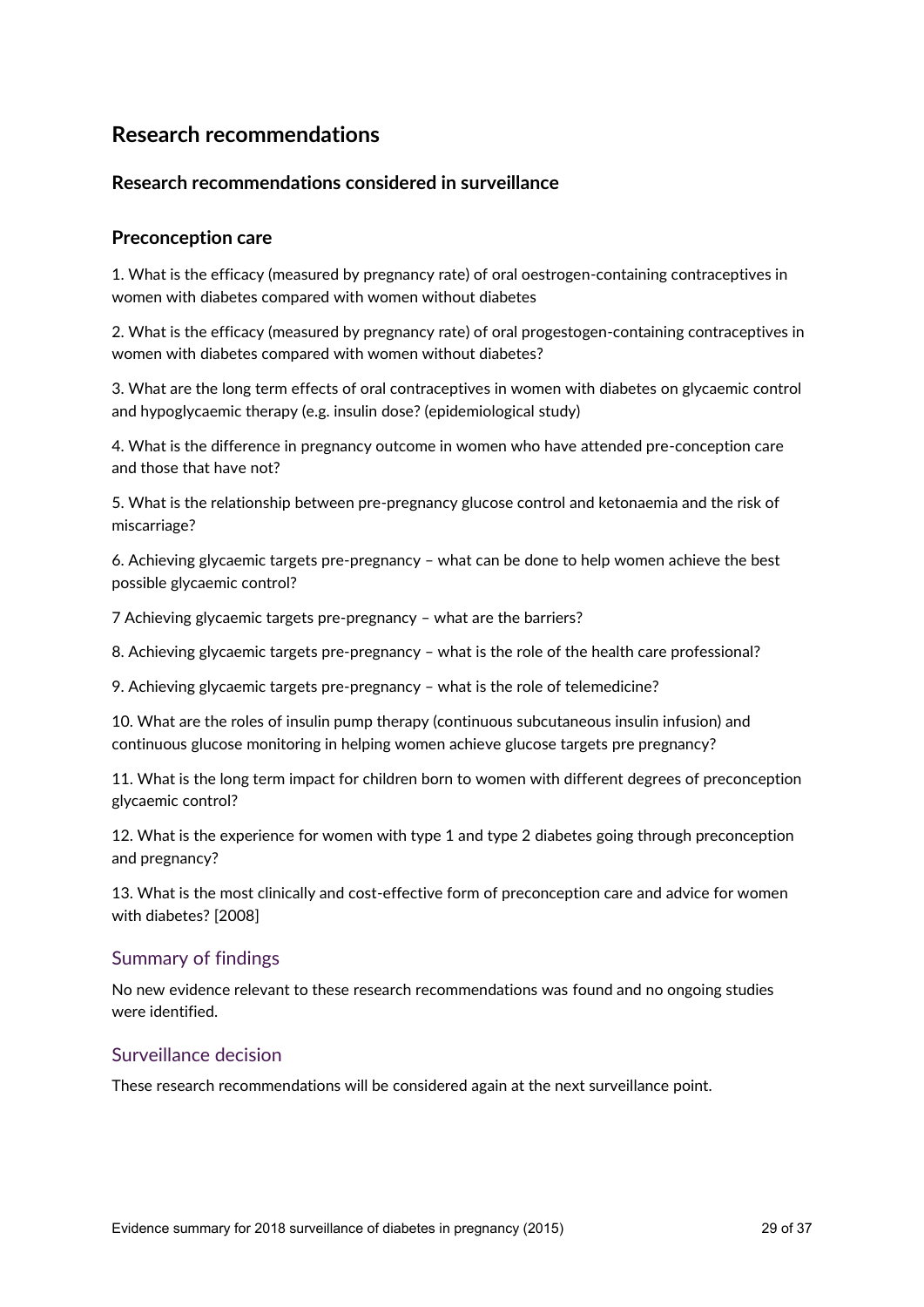## **Gestational diabetes**

14. What is the incidence in both unselected and high risk populations of previously undetected type 2 diabetes and gestational diabetes in the first trimester of pregnancy and the relationship to adverse pregnancy outcomes?

15. When should testing for gestational diabetes take place – in the first or second trimester?

16. What is the optimum dietary and exercise strategy for the initial management of women diagnosed with gestational diabetes?

17. What is the positive predictive value of one or more positive urine tests for glucose in the first trimester for a diagnosis of gestational diabetes?

18. Do women with gestational diabetes achieving good glucose control with diet, exercise and metformin need to have blood glucose tested as frequently as women taking insulin?

## Summary of findings

There were 4 reviews of lifestyle, diet or exercise programmes for gestational diabetes, which found insufficient evidence to be able to determine the optimal dietary and exercise interventions for women diagnosed with gestational diabetes (see the surveillance summary for section 1.2 above for more details).

## Surveillance decision

These research recommendations will be considered again at the next surveillance point.

## **Antenatal care**

19. Post-meal blood glucose testing in women with diabetes in pregnancy: is the 1 hour test more acceptable than the 2 hour test?

20. What is the optimum frequency of blood glucose testing in pregnancy in women with pre-existing diabetes who are not taking insulin?

21. What is the value of ketone testing in pregnancy in women with type 2 diabetes or GDM?

22. What is the role of CGM in helping women achieve blood glucose targets in pregnancy?

23. What is the role of telemedicine in helping women achieve blood glucose targets in pregnancy?

24. What sequence and/or combinations of therapies best enable women to achieve blood glucose targets?

25. What are the barriers that women experience to achieving blood glucose targets?

26. What are the normal ranges for HbA1c in non-diabetic pregnancy?

27. Which is the optimum timing of the post-prandial blood glucose test in pregnancy – 1, 1.5 or 2 hours?

28. What are the barriers to testing blood glucose frequently in pregnancy?

29. Are other glycosylated molecules better than HbA1c at summarising blood glucose control in pregnancy?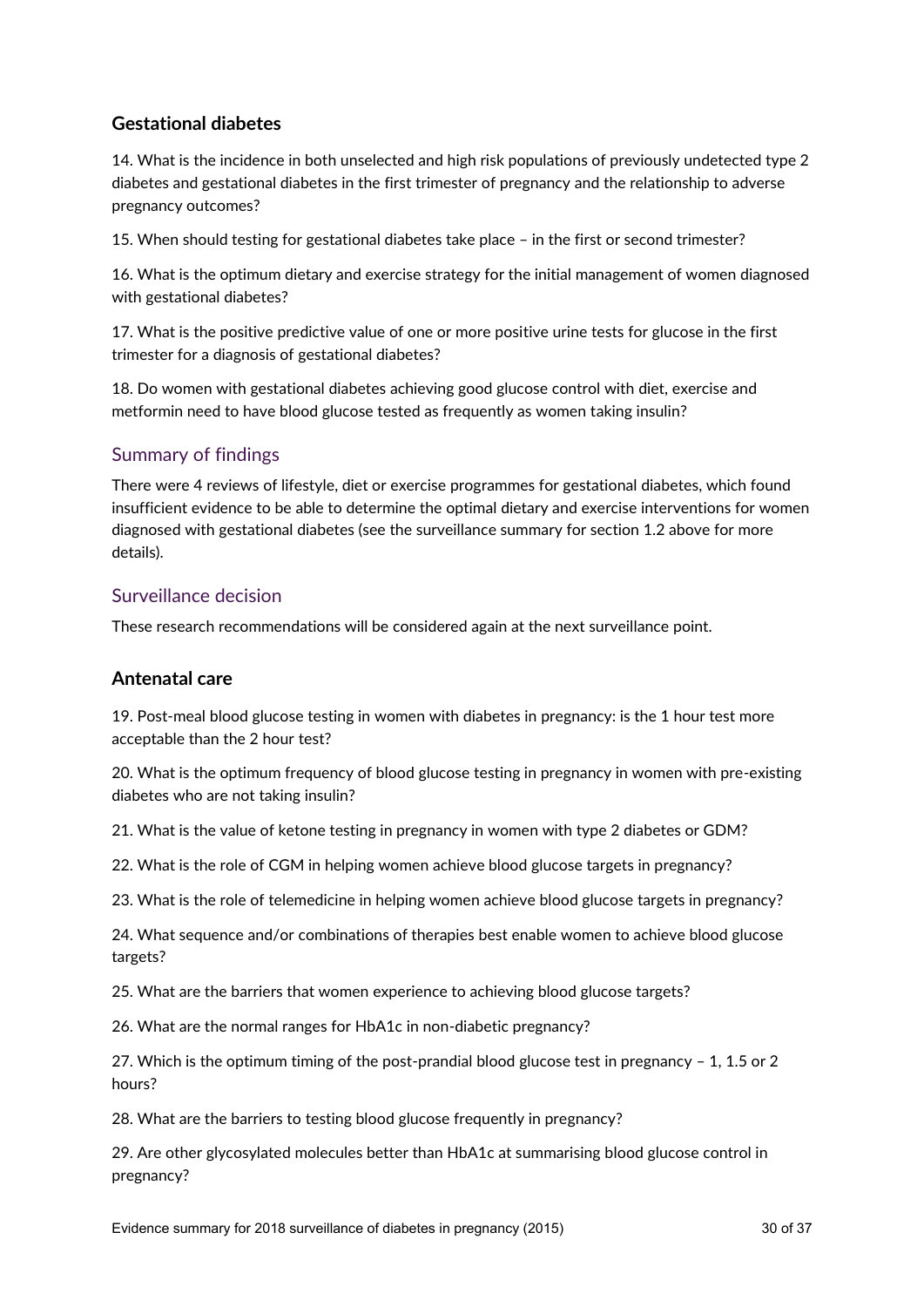30. Do new-generation CSII pumps offer an advantage over traditional intermittent insulin injections in terms of pregnancy outcomes in women with type 1 diabetes? [2008]

31. What is the role of continuous glucose monitoring in women with type 1 and 2 diabetes in preparation for pregnancy?

32. How should continuous glucose monitoring be used in women during pregnancy with type 1 and 2 diabetes who have recurrent severe hypoglycaemia or hypoglycaemia unawareness?

33. Is continuous glucose monitoring acceptable to women to manage diabetes in pregnancy compared to conventional care?

34. Should retinal assessment during pregnancy be offered to women diagnosed with gestational diabetes who are suspected of having pre-existing diabetes?

35. Does identification of microalbuminuria during pregnancy offer the opportunity for appropriate pharmacological treatment to prevent progression to pre-eclampsia in women with pre-existing diabetes?

36. How reliable is first-trimester screening for Down's syndrome incorporating levels of pregnancyassociated plasma protein (PAPP-A) in women with pre-existing diabetes?

37. How effective is transvaginal ultrasound for the detection of congenital malformations in women with diabetes and coexisting obesity?

38. How can the fetus at risk of intrauterine death be identified in women with diabetes?

### Summary of findings

There is new evidence that different forms of insulin (aspart, lispro, detemir, glargine) are not associated with adverse pregnancy outcomes, compared with standard insulin. There is new evidence that insulin pumps do not offer any advantages over multiple daily injections and may be associated with increased fetal complications, such as large for gestational age, although the evidence base is limited and potentially still immature. There is also new evidence on continuous glucose monitoring in pregnant women with type 1 diabetes, although the evidence is mixed with some studies showing improved neonatal outcomes compared with standard care, and some studies showing no benefits. None of the evidence is likely to change current recommendations.

#### Surveillance decision

These research recommendations will be considered again at the next surveillance point.

#### **Intrapartum care**

39. What is the relationship between timing of elective delivery in women with diabetes and the outcome in the baby?

40. What is the optimum gestation for delivering women with uncomplicated gestational diabetes?

41. What are the risks and benefits associated with analgesia and anaesthesia in women with diabetes?

42. What is the optimal method for controlling glycaemia during labour and birth?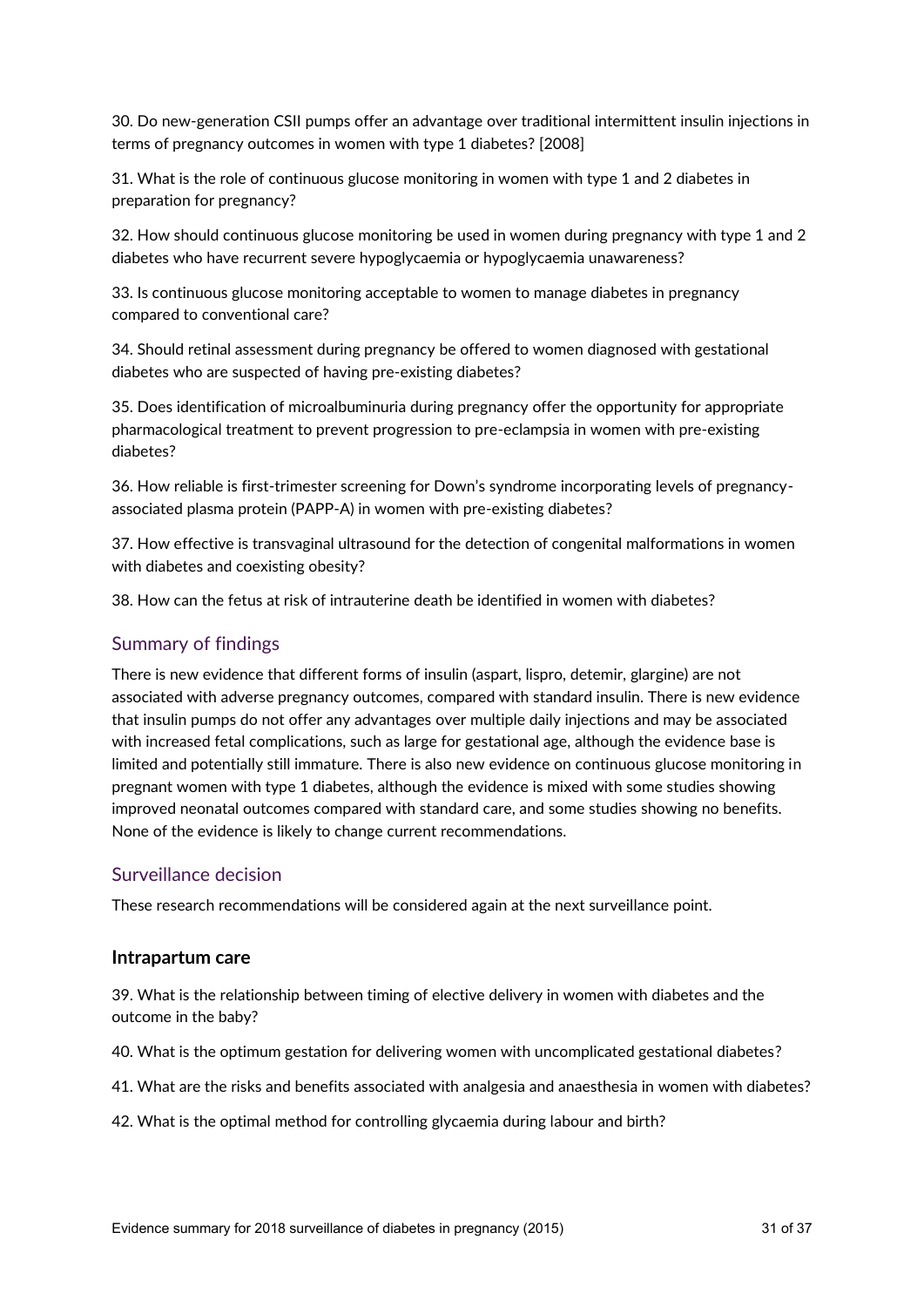## Summary of findings

No new evidence relevant to these research recommendations was found and no ongoing studies were identified.

## Surveillance decision

These research recommendations will be considered again at the next surveillance point.

### **Neonatal care**

43. Is systematic banking of colostrum antenatally of any benefit in pregnancies complicated by diabetes?

## Summary of findings

One Cochrane review (54) found that there was no published trial evidence to address the issue of whether women should be encouraged to express breast milk antenatally.

## Surveillance decision

This research recommendation will be considered again at the next surveillance point.

## **Postnatal care**

44. What is the efficacy of HbA1c as a diagnostic test for detecting impaired glucose tolerance in the postnatal period?

45. What is the optimal timing of an HbA1c test for detecting diabetes and/or glucose intolerance in the postnatal period?

46 What is the best test for detecting impaired glucose intolerance in the immediate postpartum period?

47. Why women do not engage with postnatal glucose tolerance testing? Surveillance of uptake in the postnatal test for diabetes

48. Does the diagnosis of IGT influence the uptake of life style changes after birth in a woman with previous GDM?

49. Are there effective long-term pharmacological interventions that can be recommended postnatally for women who have been diagnosed with gestational diabetes to prevent the onset of type 2 diabetes?

## Summary of findings

No new evidence relevant to these research recommendations was found and no ongoing studies were identified.

#### Surveillance decision

These research recommendations will be considered again at the next surveillance point.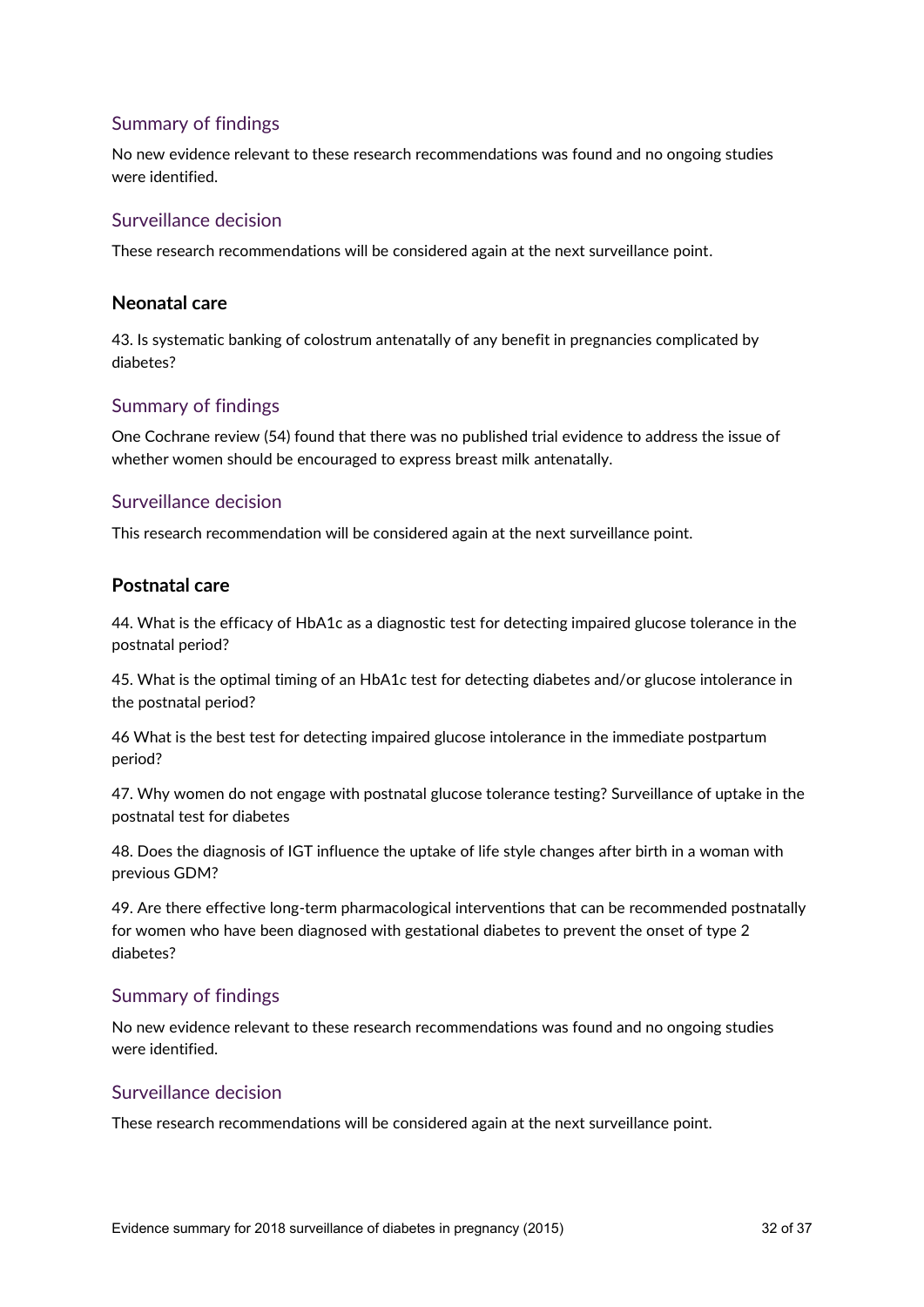## **Editorial and factual corrections identified during surveillance**

During the surveillance process the following editorial or factual corrections were identified:

An editorial amendment to add a footnote at the end of 1.1.10 to clarify BMI in different ethnic groups. Suggested wording: The BMI cut-off should consider the variation in risk for different ethnic groups, see the [NICE guideline on BMI \(PH46\).](https://www.nice.org.uk/guidance/ph46/chapter/1-Recommendations) 

An amendment to recommendation 1.1.11 to clarify that a prescription is needed for 5mg folic acid, to reduce the risks of women inadvertently using a lower dose over-the-counter formulation.

An editorial amendment to add a footnote to the end of bullet point 1 of recommendation 1.2.11 is needed to provide a link to the DVLA guidance on diabetes and driving. Suggested footnote: Advice for women on driving with diabetes is available from the [DVLA website.](https://www.gov.uk/diabetes-driving)

An editorial amendment to footnote 4. The amended footnote will be: [4] At the time of surveillance review (April 2018) the UK marketing authorisation for glibenclamide varied between different brands with regards to use in pregnancy. The prescriber should follow relevant professional guidance, taking full responsibility for the decision. Informed consent should be obtained and documented. See the General Medical Council's Good practice in prescribing and managing medicines and devices for further information.

An amendment to the recommendations on retinal screening, section 1.3, to add a caveat to reduce unnecessary retinal screening.

An amendment to footnote 8. The amended footnote will be: [8] Note that the threshold for defining a moderate and high risk of developing type 2 diabetes postnatally for women who have had gestational diabetes is different from that given in the NICE guideline on preventing type 2 diabetes, because of the different populations.

## **References**

- 1. Ju H, Rumbold AR, Willson K., Crowther CA (2008) Borderline gestational diabetes mellitus and pregnancy outcomes. BMC Pregnancy and Childbirth 8(31):doi:10.1186/1471-2393-8-31.
- 2. Pirc LK, Owens JA, Crowther CA, Willson K, De Blasio MJ, Robinson JS (2007) Mild gestational diabetes in pregnancy and the adipoinsular axis in babies born to mothers in the ACHOIS randomised controlled trial. BMC Pediatrics 7(18):https://doi.org/10.1186/1471-2431-7-18
- 3. Tieu J, Coat S, Hague W, Middleton P, Shepherd E (2017) Oral anti-diabetic agents for women with established diabetes/impaired glucose tolerance or previous gestational diabetes planning pregnancy, or pregnant women with pre-existing diabetes. Cochrane Database of Systematic Reviews (10):http://onlinelibrary.wiley.com/doi/10.1002/1465185
- 4. Tieu J, Middleton P, Crowther CA, Shepherd E (2017) Preconception care for diabetic women for improving maternal and infant health. Cochrane Database of Systematic Reviews (8):http://onlinelibrary.wiley.com/doi/10.1002/1465185
- 5. Feig DS, Donovan LE, Corcoy R, Murphy KE, Amiel SA, Hunt KF, et al. (2017) Continuous glucose monitoring in pregnant women with type 1 diabetes (CONCEPTT): a multicentre international randomised controlled trial. The Lancet 390(10110):2347–59
- 6. Adam S, Rheeder P (2017) Screening for gestational diabetes mellitus in a South African population: Prevalence, comparison of diagnostic criteria and the role of risk factors. South African Medical Journal 107(6):523–7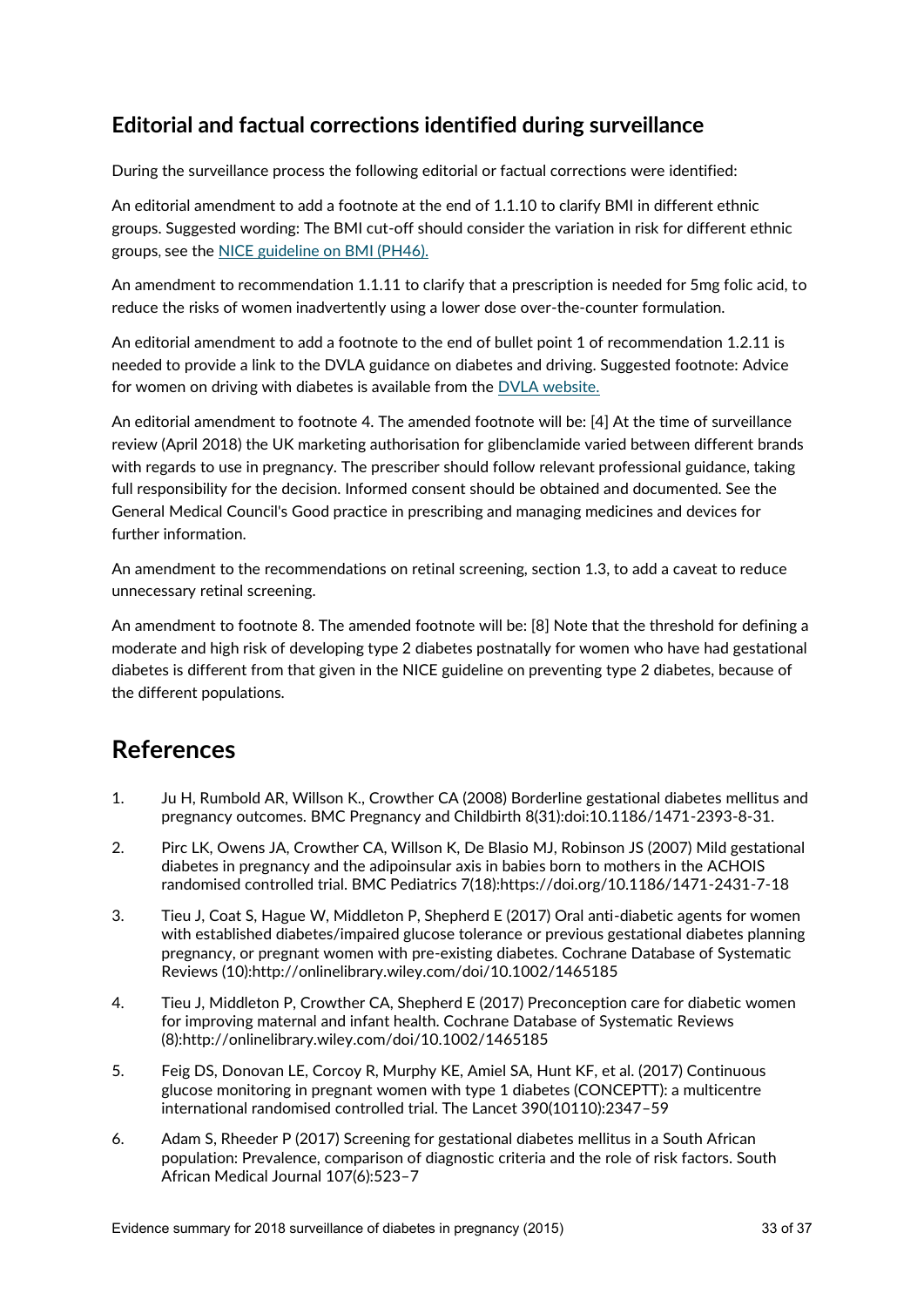- 7. Djelmis J, Pavic M, Kotori M, V, Renar P, I, et al. (2016) Prevalence of gestational diabetes mellitus according to IADPSG and NICE criteria. International Journal of Gynaecology & Obstetrics 135(3):250–4
- 8. Hanna F, Duff C, Shelley-Hitchen A, Fryer A (2017) Diagnosing gestational diabetes mellitus: implications of recent changes in diagnostic criteria and role of glycated haemoglobin (HbA1c). Clinical Medicine 2:108–13
- 9. Jacklin P, Maresh M, Patterson C, Stanley K, Dornhorst A, Burman-Roy S, et al. (2017) A costeffectiveness comparison of the NICE 2015 and WHO 2013 diagnostic criteria for women with gestational diabetes with and without risk factors. BMJ 7(8):e016621
- 10. Meek CL, Lewis HB, Patient C, Murphy HR, Simmons D (2015) Diagnosis of gestational diabetes mellitus: falling through the net. Diabetologia 58(9):2003–12
- 11. Caissutti C, Khalifeh A, Saccone G, Berghella V (2018) Are women positive for the One Step but negative for the Two Step screening tests for gestational diabetes at higher risk for adverse outcomes? Acta Obstetricia et Gynecologica Scandinavica 97(2):122–34
- 12. Farrar D, Duley L, Dowswell T, Lawlor DA (2017) Different strategies for diagnosing gestational diabetes to improve maternal and infant health. Cochrane Database of Systematic Reviews (8):http://onlinelibrary.wiley.com/doi/10.1002/1465185
- 13. Hartling L, Dryden DM, Guthrie A, Muise M, Vandermeer B, Donovan L (2014) Diagnostic thresholds for gestational diabetes and their impact on pregnancy outcomes: a systematic review. Diabetic Medicine 31(3):319–31
- 14. Satodiya M, Takkar N, Goel P, Kaur J (2017) Comparison of One-Step Versus Two-Step Screening for Diagnosis of GDM in Indian Population: A Randomized Controlled Trial. Journal of Obstetrics and Gynecology of India 67(3):190–5
- 15. Sevket O, Ates S, Uysal O, Molla T, Dansuk R, Kelekci S (2014) To evaluate the prevalence and clinical outcomes using a one-step method versus a two-step method to screen gestational diabetes mellitus. Journal of Maternal-Fetal & Neonatal Medicine 27(1):36–41
- 16. Brown J, Crawford TJ, Alsweiler J, Crowther CA (2016) Dietary supplementation with myoinositol in women during pregnancy for treating gestational diabetes. Cochrane Database of Systematic Reviews (9):http://onlinelibrary.wiley.com/doi/10.1002/1465185
- 17. Brown J, Martis R, Hughes B, Rowan J, Crowther CA (2017) Oral anti-diabetic pharmacological therapies for the treatment of women with gestational diabetes. Cochrane Database of Systematic Reviews (1):http://onlinelibrary.wiley.com/doi/10.1002/1465185
- 18. Brown J, Alwan NA, West J, Brown S, McKinlay CJ, Farrar D, et al. (2017) Lifestyle interventions for the treatment of women with gestational diabetes. Cochrane Database of Systematic Reviews (5):http://onlinelibrary.wiley.com/doi/10.1002/1465185
- 19. Han S, Middleton P, Shepherd E, Van RE, Crowther CA (2017) Different types of dietary advice for women with gestational diabetes mellitus. Cochrane Database of Systematic Reviews (2):http://onlinelibrary.wiley.com/doi/10.1002/1465185
- 20. Brown J, Ceysens G, Boulvain M (2017) Exercise for pregnant women with gestational diabetes for improving maternal and fetal outcomes. Cochrane Database of Systematic Reviews (6):http://onlinelibrary.wiley.com/doi/10.1002/1465185
- 21. Brown J, Ceysens G, Boulvain M (2017) Exercise for pregnant women with pre-existing diabetes for improving maternal and fetal outcomes. Cochrane Database of Systematic Reviews (12):http://onlinelibrary.wiley.com/doi/10.1002/1465185
- 22. Shepherd M, Brook A, Chakera A, Hattersley A (2017) Management of sulfonylurea-treated monogenic diabetes in pregnancy: implications of placental glibenclamide transfer. Diabetes Medicine 34(10):1332–9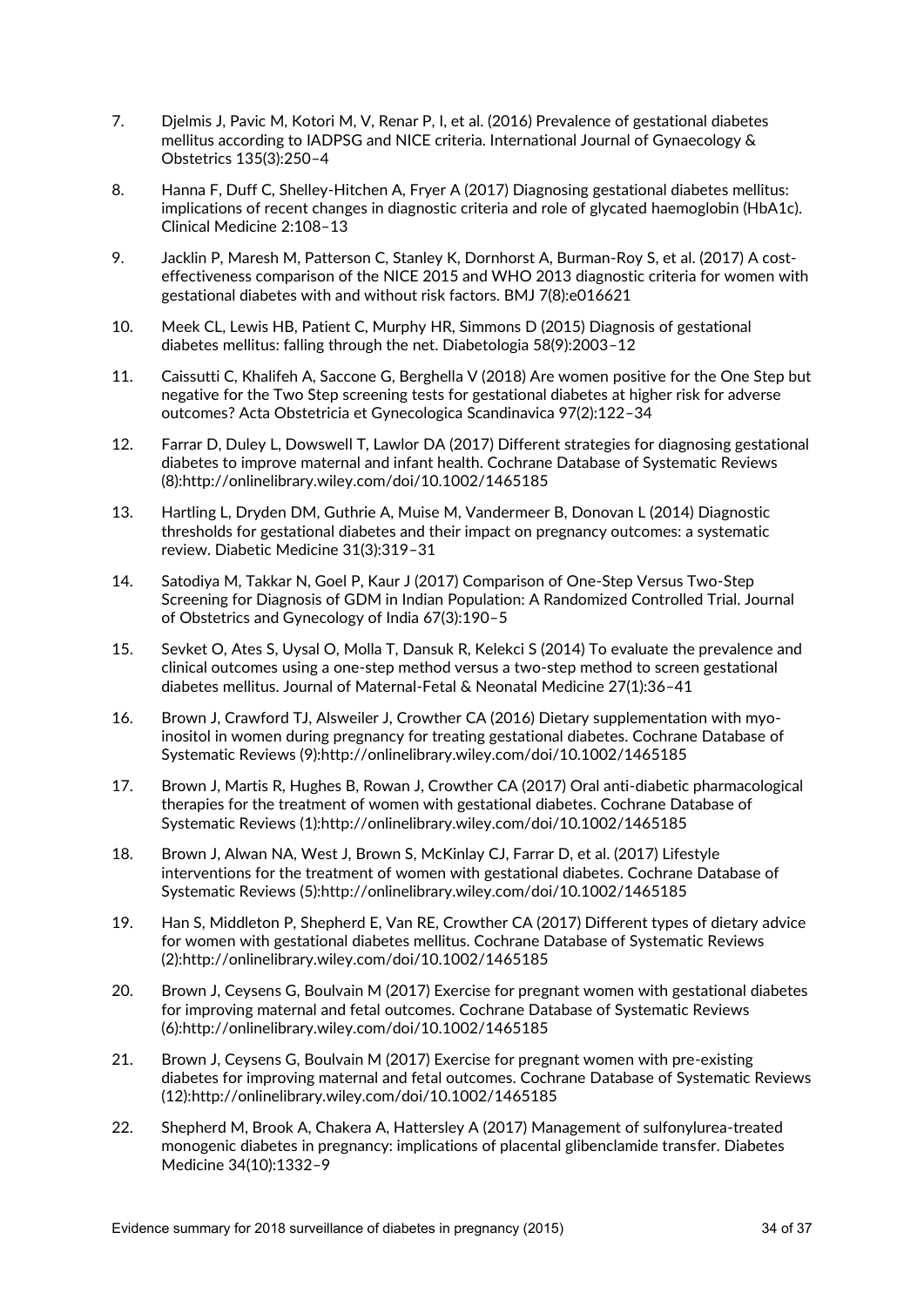- 23. Middleton P, Crowther CA, Simmonds L (2016) Different intensities of glycaemic control for pregnant women with pre-existing diabetes. Cochrane Database of Systematic Reviews (5):http://onlinelibrary.wiley.com/doi/10.1002/1465185
- 24. Martis R, Brown J, Alsweiler J, Crawford TJ, Crowther CA (2016) Different intensities of glycaemic control for women with gestational diabetes mellitus. Cochrane Database of Systematic Reviews (4):http://onlinelibrary.wiley.com/doi/10.1002/1465185
- 25. Damm P, Mersebach H, Rastam J, Kaaja R, Hod M, McCance DR, et al. (2014) Poor pregnancy outcome in women with type 1 diabetes is predicted by elevated HbA1c and spikes of high glucose values in the third trimester. Journal of Maternal-Fetal & Neonatal Medicine 27(2):149–54
- 26. Cahill AG, Tuuli MG, Colvin R, Cade WT, Macones GA (2016) Markers of Glycemic Control and Neonatal Morbidity in High-Risk Insulin-Resistant Pregnancies. American Journal of Perinatology 33(2):151–6
- 27. Ho YR, Wang P, Lu MC, Tseng ST, Yang CP, Yan YH (2017) Associations of mid-pregnancy HbA1c with gestational diabetes and risk of adverse pregnancy outcomes in high-risk Taiwanese women. PLoS ONE [Electronic Resource] 12(5):e0177563
- 28. Yong SL, Ng BK, Yassin M, J MA, Zakaria S, Z S, et al. (2018) Impact of late pregnancy haemoglobin  $A_{1c}$  at 29-30 weeks' gestation on adverse pregnancy outcomes among women with pre-existing diabetes: a retrospective analysis. Journal of Obstetrics & Gynaecology :1–5
- 29. Maresh MJ, Holmes VA, Patterson CC, Young IS, Pearson DW, Walker JD, et al. (2015) Glycemic targets in the second and third trimester of pregnancy for women with type 1 diabetes. Diabetes Care 38(1):34–42
- 30. Ye M, Liu Y, Cao X, Yao F, Liu B, Li Y, et al. (2016) The utility of HbA1c for screening gestational diabetes mellitus and its relationship with adverse pregnancy outcomes. Diabetes Research & Clinical Practice 114:43–9
- 31. Farrar D, Tuffnell DJ, West J, West HM (2016) Continuous subcutaneous insulin infusion versus multiple daily injections of insulin for pregnant women with diabetes. Cochrane Database of Systematic Reviews (6):https://dx.doi.org/10.1002/14651858.CD005542.pub3
- 32. Ranasinghe PD, Maruthur NM, Nicholson WK, Yeh HC, Brown T, Suh Y, et al. (2015) Comparative effectiveness of continuous subcutaneous insulin infusion using insulin analogs and multiple daily injections in pregnant women with diabetes mellitus: a systematic review and meta-analysis. Journal of Women's Health 24(3):237–49
- 33. Rys P, Ludwig-Galezowska A, Mt M (2017) Foetal outcomes in pregnancies complicated by type 1 diabetes treated with multiple daily injections of insulin and insulin pumps: a systematic review and meta-analysis. Diabetologia. Conference: 53rd annual meeting of the european association for the study of diabetes, EASD 2017. Portugal 60(1 Supplement 1):S319-s320
- 34. Stewart ZA, Wilinska ME, Hartnell S, Temple RC, Rayman G, Stanley KP, et al. (2016) Closed-Loop Insulin Delivery during Pregnancy in Women with Type 1 Diabetes. New England Journal of Medicine 375(7):644–54
- 35. Farrington C, Stewart ZA, Barnard K, Hovorka R, Murphy HR (2017) Experiences of closed-loop insulin delivery among pregnant women with Type 1 diabetes. Diabetic Medicine 34(10):1461– 9
- 36. Xie J, Dai L, Tang X (2017) The comparison of the safety and effectiveness of multiple insulin injections and insulin pump therapy in treating gestational diabetes. Biomedical research (india) 28(18):7830–3
- 37. Brown J, Grzeskowiak L, Williamson K, Downie MR, Crowther CA (2017) Insulin for the treatment of women with gestational diabetes. Cochrane Database of Systematic Reviews 11:https://dx.doi.org/10.1002/14651858.CD012037.pub2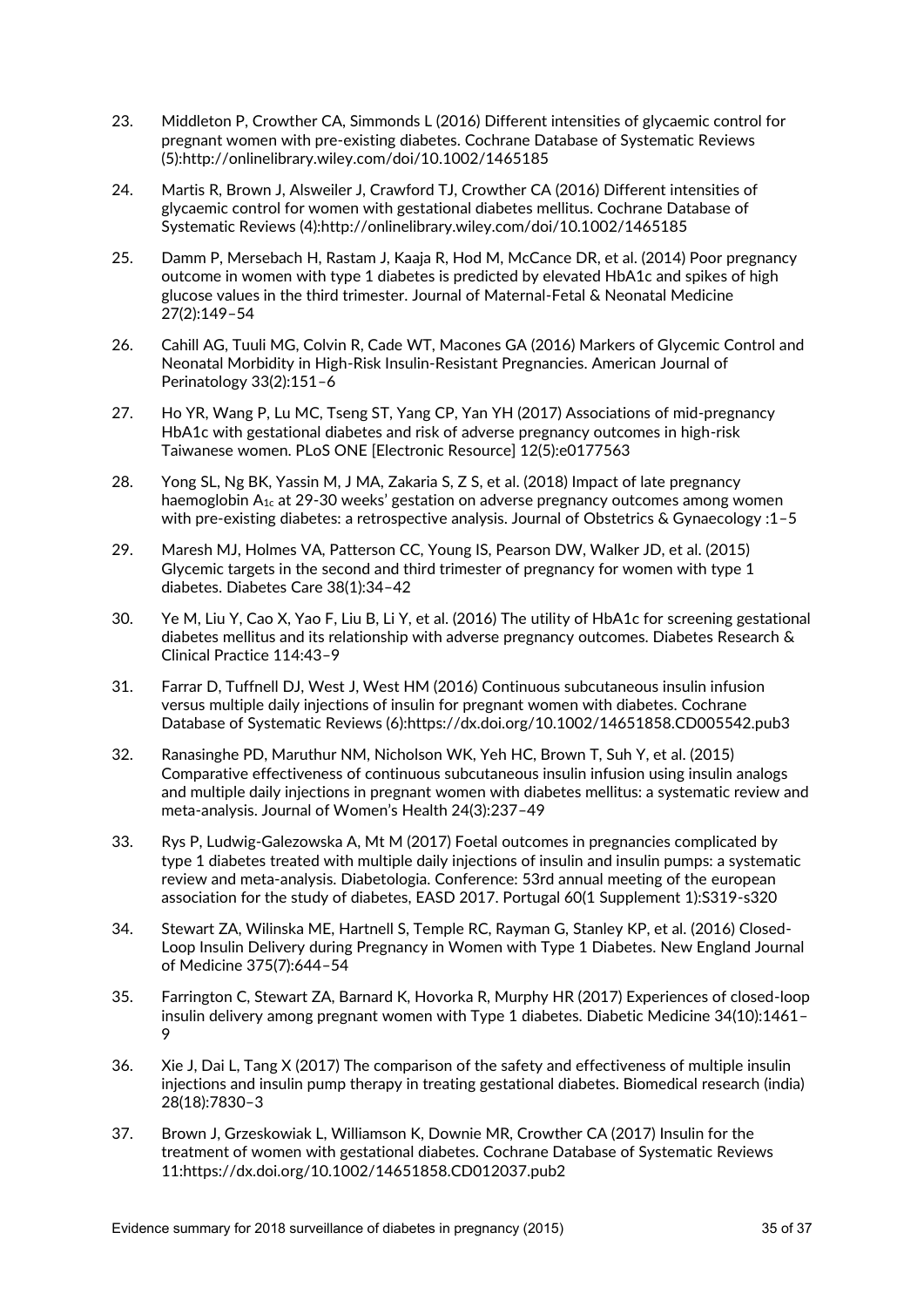- 38. O'Neill SM, Kenny LC, Khashan AS, West HM, Smyth RM, Kearney PM (2017) Different insulin types and regimens for pregnant women with pre-existing diabetes. Cochrane Database of Systematic Reviews 2:https://dx.doi.org/10.1002/14651858.CD011880.pub2
- 39. Jong de, J, Garne E, Wender-Ozegowska E, Morgan M, Berg de J den, et al. (2016) Insulin analogues in pregnancy and specific congenital anomalies: A literature review. Diabetes/Metabolism Research and Reviews 32(4):366–75
- 40. Lv S, Wang J, Xu Y (2015) Safety of insulin analogs during pregnancy: a meta-analysis. Archives of Gynecology & Obstetrics 292(4):749–56
- 41. Herrera K, Rosenn B, Foroutan J, Bimson B, Z AI, Brustman L (2015) A randomized controlled trial of insulin detemir versus insulin NPH for the treatment of pregnant women with gestational diabetes and type 2 diabetes. American journal of obstetrics and gynecology. 212(1 suppl. 1):S320
- 42. Herrera K, Rosenn B, Foroutan J, Bimson B, Al-Ibraheemi Z, Brustman L (2015) Are perinatal outcomes different in pregnant women treated with insulin detemir versus NPH? Reproductive sciences. 22:250a
- 43. Herrera K, Rosenn B, Foroutan J, Bimson B, Al-Ibraheemi Z, Scarpelli S, et al. (2015) Insulin detemir vs. NPH: association with maternal weight gain in pregnancy. Diabetes. 64:A675
- 44. Herrera KM, Rosenn BM, Foroutan J, Bimson BE, Ibraheemi A, Z, et al. (2015) Randomized controlled trial of insulin detemir versus NPH for the treatment of pregnant women with diabetes. American Journal of Obstetrics & Gynecology 213(3):426.e1-7
- 45. Feig DS, Murphy HR (2018) Continuous glucose monitoring in pregnant women with Type 1 diabetes: benefits for mothers, using pumps or pens, and their babies. Diabetic Medicine 35(4):https://dx.doi.org/10.1111/dme.13585
- 46. Wei Q, Sun Z, Yang Y, Yu H, Ding H, Wang S (2016) Effect of a CGMS and SMBG on Maternal and Neonatal Outcomes in Gestational Diabetes Mellitus: a Randomized Controlled Trial. Scientific Reports 6:19920
- 47. Secher A, Ringholm L, Hu A, Damm P, Er M (2014) The effect of real-time continuous glucose monitoring in pregnant women with diabetes: a randomized controlled trial. Diabetes care 36(7):1877–83
- 48. Moy FM, Ray A, Buckley BS, West HM (2017) Techniques of monitoring blood glucose during pregnancy for women with pre-existing diabetes. Cochrane Database of Systematic Reviews 6:https://dx.doi.org/10.1002/14651858.CD009613.pub3
- 49. Raman P, Shepherd E, Dowswell T, Middleton P, Crowther CA (2017) Different methods and settings for glucose monitoring for gestational diabetes during pregnancy. Cochrane Database of Systematic Reviews 10:http://dx.doi.org/10.1002/14651858.CD011069.pub2
- 50. Paramasivam SS, Chinna K, Singh AKK, Ratnasingam J, Ibrahim L, Lim LL, Tan ATB, Chan SP, Tan PC, Omar SZ, Bilous RW VS (2018) Continuous glucose monitoring results in lower HbA1c in Malaysian women with insulin-treated gestational diabetes: a randomized controlled trial. Diabet Med. 2018 Apr 16. doi: 10.1111/dme.13649. [Epub ahead of print]
- 51. Alfadhli E, Osman E, Basri T (2016) Use of a real time continuous glucose monitoring system as an educational tool for patients with gestational diabetes. Diabetology and Metabolic Syndrome 8(48):http://dx.doi.org/10.1186/s13098-016-0161-5
- 52. Voormolen D, DeVries J, Sanson R, Heringa M, de Valk H, Kok M, et al. (2018) Continuous glucose monitoring during diabetic pregnancy (GlucoMOMS): A multicentre randomized controlled trial. Diabetes Obes Metab. 2018 Mar 30. doi: 10.1111/dom.13310. [Epub ahead of print]
- 53. Paramasivam S, Tan A, Chan, Tan P, Omar S, Ratnasingam J, et al. (2014) The effect of professional continuous glucose monitoring on glycaemic control and hypoglycaemia in insulin-